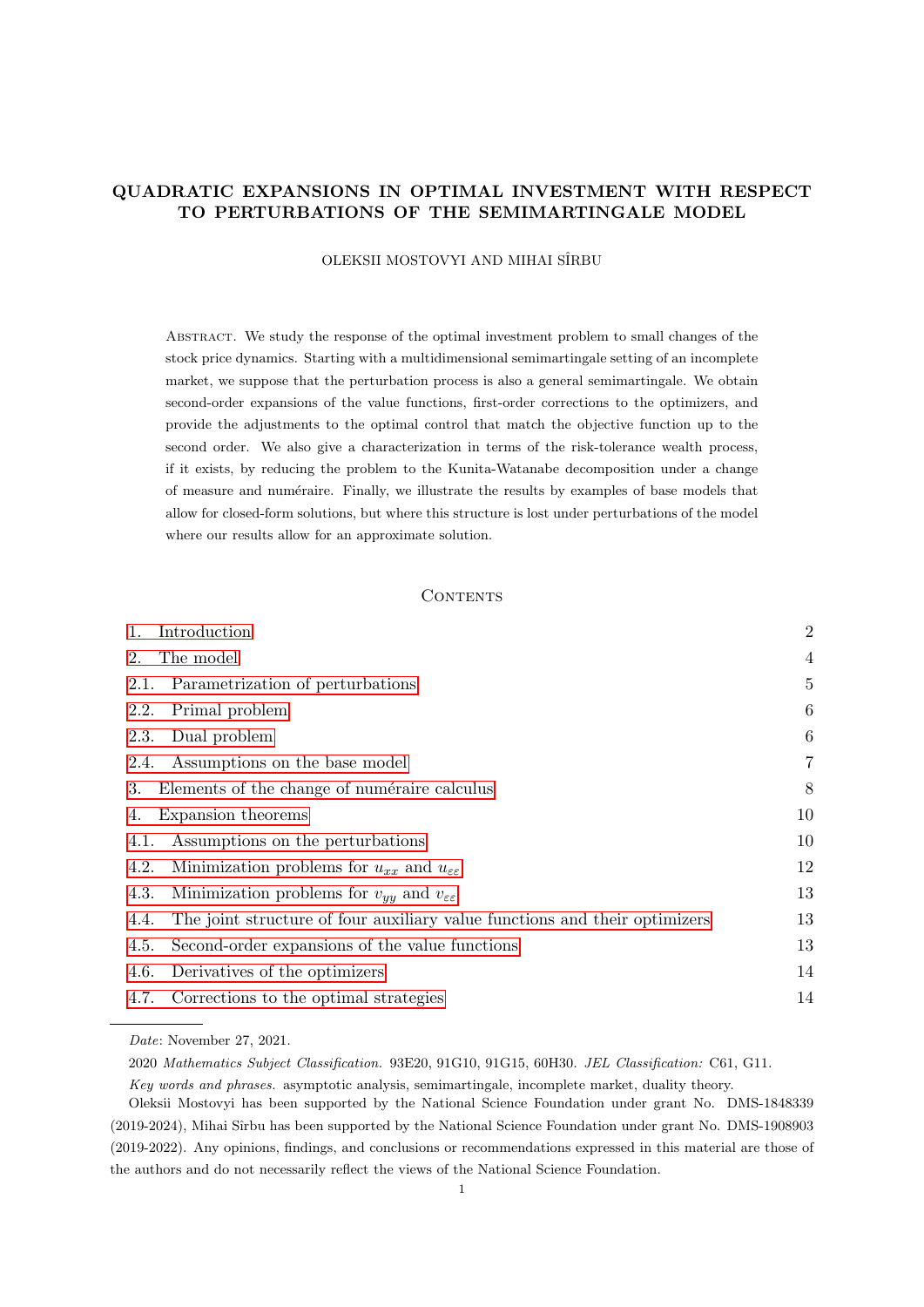2 OLEKSII MOSTOVYI AND MIHAI SÎRBU

| 5. Proofs of the expansion theorems                                                                         | 15 |
|-------------------------------------------------------------------------------------------------------------|----|
| Preliminary results<br>5.1.                                                                                 | 15 |
| Constructing a second-order bound for the primal problem<br>5.2.                                            | 21 |
| Preliminaries for representing $a(\varepsilon, \varepsilon)$ and $a(x, \varepsilon)$<br>5.3.                | 23 |
| Constructing a second-order bound for the dual problem<br>5.4.                                              | 31 |
| Closing the duality gap up to the second order<br>5.5.                                                      | 35 |
| Characterization of $M^{\varepsilon}$ and $N^{\varepsilon}$ through the Kunita-Watanabe decomposition<br>6. | 41 |
| Examples<br>7.                                                                                              | 42 |
| Perturbations of the Black-Scholes model (with a general utility function)<br>7.1.                          | 42 |
| Distortions of the exponential Lévy models<br>7.2.                                                          | 45 |
| Appendix: the structure of $\mathcal{M}^{\infty}$ and $\mathcal{N}^{\infty}$                                | 47 |
| References                                                                                                  | 49 |

## 1. INTRODUCTION

<span id="page-1-0"></span>We study the response of the optimal investment problem to perturbations of the stock price dynamics up to the second-order for the value function and first-order for optimizers. We focus on the asymptotic analysis without a continuity assumption on the driving controlled process, which we assume to be a semimartingale. While the existing literature studies changes in the market price of risk or, closely related, volatility (in continuous process settings), our contribution allows for general perturbations, which cannot be treated with the existing methods even in continuous markets, and jumps, in one unified piece of analysis.

Compared to the existing second-order expansion results, our model allows for

- (a) the perturbations of both the finite variation and the local martingale part,
- (b) both the driving semimartingale and the perturbation processes to have jumps,
- (c) both processes to be multidimensional.

We stress that mathematically and even on the heuristic level, establishing the asymptotic analysis results for processes with jumps and general perturbations is much harder than in continuous settings, which itself is challenging compared to only perturbing the market price of risk or volatility. The analysis below supports this point.

Our results include the second-order expansion of the value function, the first-order corrections to the optimizers, and explicit formulas for the corrections of the optimal strategies. The latter is particularly difficult to obtain. We also work with a general utility function and show that the response of the value function is linear up to the first order, whereas up to the second order, it is non-linear and governed by four auxiliary quadratic stochastic control problems. Their joint structure allows for the explicit second-order asymptotic expansion formulas for both value functions. Moreover, we give a characterization of the asymptotic expansions in terms of a risk-tolerance wealth process. In the case when it exists, the problem can be reduced to the Kunita-Watanabe decomposition.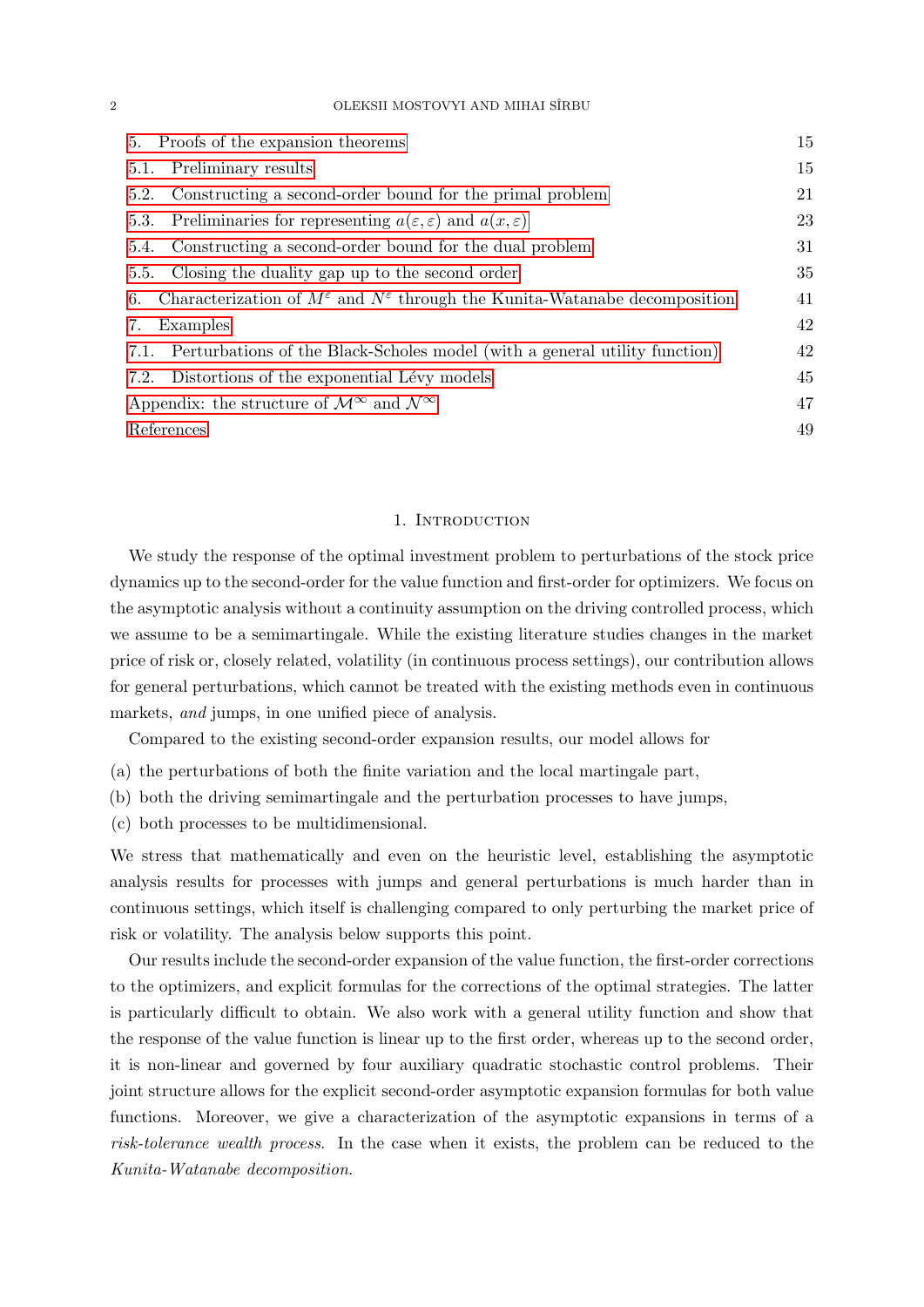One of the applications of our results is to study perturbations of models which allow for explicit solutions and typically lose this property under perturbations, which can result from, for example, statistical inference/calibration procedure. For models, which allow for closed-form solutions, we refer to [\[Kal00\]](#page-49-0), [\[Zar01\]](#page-50-0), [\[GK03\]](#page-49-1), [\[HIM05\]](#page-49-2), [\[Liu07\]](#page-49-3), [\[KS06b\]](#page-49-4), [\[KMK10\]](#page-49-5), [\[GR12\]](#page-49-6), [\[HHI](#page-49-7)+14], [\[ST14\]](#page-50-1), and [\[BK21\]](#page-48-1). A special structure is also exhibited by asymptotically complete models, see [\[Rob17\]](#page-50-2) and [\[RSA17\]](#page-50-3).

A general utility function framework is considered in [\[KS06b\]](#page-49-4), [\[HHI](#page-49-7)+14], and [\[ST14\]](#page-50-1), and thus, it seems important to us to build an approach for asymptotic analysis that also works for general utility functions. Below, we provide examples involving the base model that allow for explicit solutions of the optimal investment problem.

Mathematically, to establish results, we have to deviate from the existing papers, where primal-dual expansions are used, and first to develop some *elements of the calculus of numéraire* changes, for both primal and dual problems, and where the key auxiliary processes can be represented in terms of the semimartingale characteristics of the driving processes as well as solutions to certain equations. Then we construct candidate nearly optimal processes explicitly. This allows building the corrections to the optimal strategies that match the value function up to the second order.

To obtain the quadratic minimization problems that govern the second-order corrections in  $\varepsilon$  in tractable forms, we had to make extra additional reformulation-like steps that were not needed for perturbations of the market price of risk or volatility in continuous process settings which allowed for a special structure. For our class of the base and perturbed models, these reformulation-like steps are at the core of our analysis, and they allow for considering the domains of these minimization problems as sets of martingales under an appropriate change of measure and numéraire. In turn these problems are related to the ones in [\[CLP98\]](#page-49-8), [\[PRS98\]](#page-50-4), [\[LP99\]](#page-49-9), [\[KS06a\]](#page-49-10), [\[KS06b\]](#page-49-4), [\[CK07\]](#page-48-2), [\[Mon13\]](#page-49-11), [\[CS13\]](#page-49-12), [\[JMSS12\]](#page-49-13), [\[MS19\]](#page-50-5), and [\[Mos20\]](#page-50-6). A primaldual approach for asymptotic analysis in mathematical finance has been introduced in [\[Hen02\]](#page-49-14), [\[HH02\]](#page-49-15), and [\[Kal02\]](#page-49-16).

Further, our approach relies on an increase of dimensionality of the value functions, which is necessary to handle the general utility. The key process which governs the derivative in  $\varepsilon$ of the dual optimizer is characterized via implicit differentiation lemmas, which were pivotal in handling the multi-dimensional stock-price case. The integrability condition on the perturbation processes is related to entropic submartingales introduced in [\[BEK13\]](#page-48-3) in continuous settings.

The asymptotic analysis of stochastic control problems under perturbations of the controlled processes is a challenging problem. The majority of the existing results are obtained under continuity of the stock price assumptions, and they only include particular changes of the driving controlled process, such as the perturbations of the finite-variation part of it, see, e.g., [\[VS18\]](#page-50-7). Also, the existing second-order results assume that the driving controlled process is one-dimensional, see [\[HMKS17\]](#page-49-17) and [\[MS19\]](#page-50-5).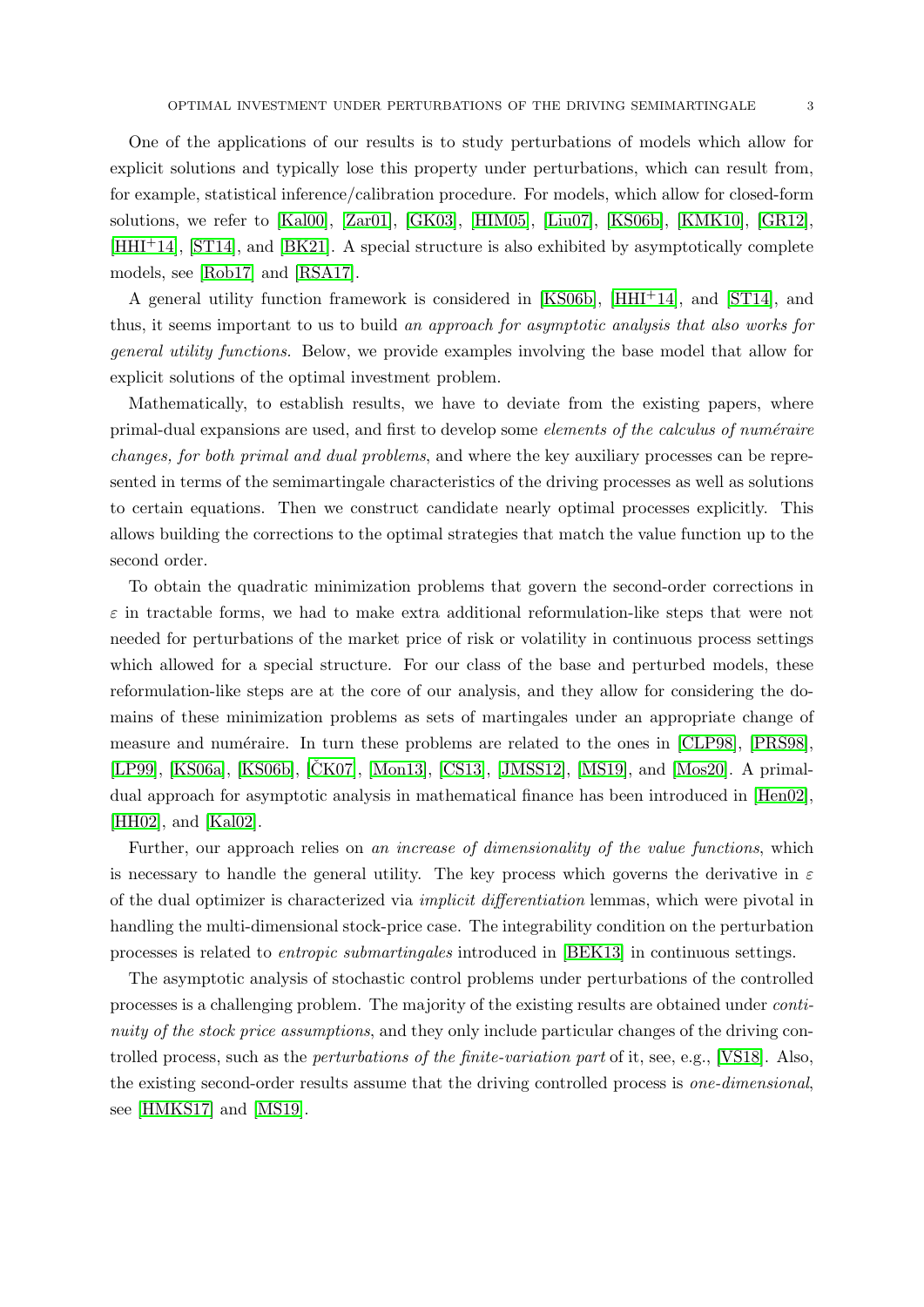More precisely, if one perturbs a driving semimartingale R by another one,  $\widetilde{R}$ , e.g.,

$$
R^{\varepsilon} = R + \varepsilon \widetilde{R},
$$

the answers to the following questions become non-obvious, even on the heuristic level, even in continuous settings:

- (1) how does the value change up to the first order in  $\varepsilon$ , even harder to answer how does it change up to the second order,
- (2) what are the derivatives of the optimal wealth process in  $\varepsilon$ , and do they exist,
- (3) what are the corrections to the optimal strategy needed to match the indirect utility up to the second order.

As mentioned above, to the best of our knowledge, the existing answers are partial, and they are obtained under particular forms of both R and  $R$ . The results in [\[HMKS17\]](#page-49-17), [\[VS18\]](#page-50-7), and [\[MS19\]](#page-50-5) include neither the models where R or  $\tilde{R}$  allow for jumps nor they can handle the situation when the martingale part of  $\tilde{R}$  has a component orthogonal to the martingale part of  $R$ .

The remainder of the paper is organized as follows. In Section [2,](#page-3-0) we introduce the model, and in Section [3,](#page-7-0) we provide some elements of the calculus of the numéraire change, which is central to the analysis. Section [4](#page-9-0) contains the expansion theorems, whose proofs are given in section [5.](#page-14-0) We build a connection of the expansion results to the Kunita-Watanabe decomposition in Section [6.](#page-40-0) In Section [7,](#page-41-0) we provide an example of perturbations of the Black-Scholes model and a Lévy process-based model and discuss connections to other models allowing for explicit solutions. Finally, in Appendix, we give an important for our analysis technical characterization of the approximating sets for the primal and dual domains.

# <span id="page-3-2"></span>2. The model

<span id="page-3-0"></span>Let us consider a complete stochastic basis  $(\Omega, \mathcal{F}, (\mathcal{F}_t)_{t\in[0,T]}, \mathbb{P})$ , where  $T \in (0,T)$  is the time horizon, F satisfies the usual conditions, and  $\mathcal{F}_0$  is trivial. We suppose that there are  $d+1$ traded securities, d stocks, and a bank account with zero interest rate. For the base model, we suppose that the returns of these d stocks satisfy the structure condition from  $[FS10]$ ; that is they are given by a special semimartingale  $R$ , whose dynamics is

(1) 
$$
R = M + \int_0^{\cdot} d\langle M \rangle_s \lambda_s, \quad R_0 = 0.
$$

where M is a locally P-square-integrable martingale and  $\lambda$  is a predictable process such that

<span id="page-3-1"></span>(2) 
$$
\int_0^T \lambda_s^{\top} d\langle M \rangle_s \lambda_s < \infty, \quad \mathbb{P}\text{-a.s.}
$$

Note that the absolute continuity of the finite variation with respect to  $\langle M \rangle$  in the semimartingale decomposition for R is known as the *structure condition* from [\[FS10\]](#page-49-18). This condition goes back to [\[AS92\]](#page-48-4) and [\[Sch94\]](#page-50-8) and is needed to preclude arbitrage.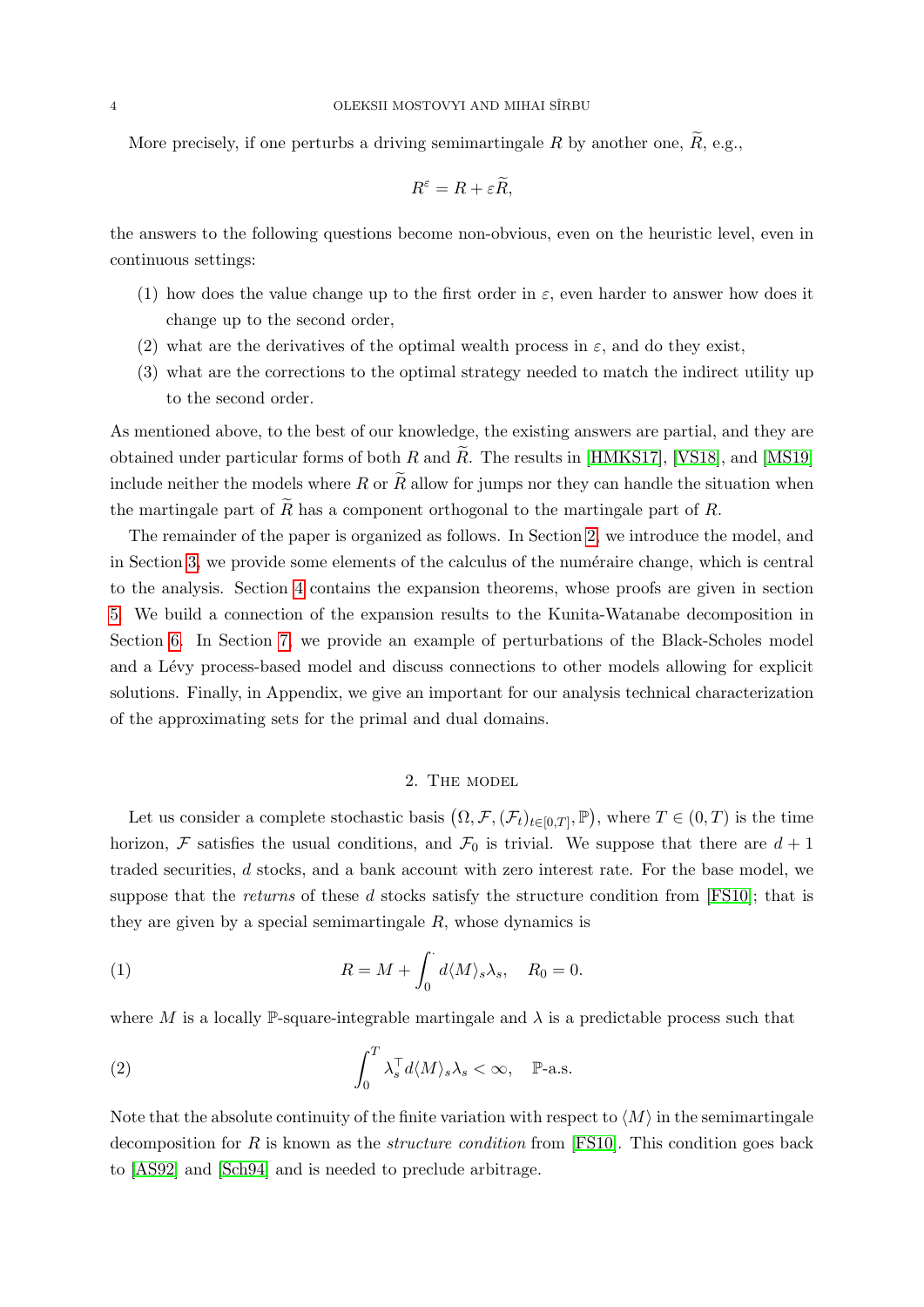<span id="page-4-0"></span>2.1. Parametrization of perturbations. The family of perturbed models has the returns of the form

<span id="page-4-3"></span>(3) 
$$
R^{\varepsilon} = R + \varepsilon \widetilde{R}, \quad R_0^{\varepsilon} = 0, \quad \varepsilon \in (-\varepsilon_0, \varepsilon_0),
$$

where  $\widetilde{R}$  is another semimartingale of the form [\(5\)](#page-4-1) below and  $\varepsilon_0 > 0$  is a constant.

2.1.1. Preliminary discussion. We start by assuming that

(4) 
$$
\widetilde{R} = \phi \cdot M + M^{\perp} + FV,
$$

for some predictable matrix-valued process  $\phi$  and some martingale  $M^{\perp}$  orthogonal to M and an adapted process of finite variation  $FV$ . By the orthogonality in multidimensional settings, we mean that every component of M is orthogonal to every component of  $M^{\perp}$ . The form of  $\widetilde{R}$  in [\(4\)](#page-4-2) is consistent with the GKW decomposition.

In view of the no-arbitrage considerations, it is natural to suppose that

<span id="page-4-2"></span>
$$
FV = \int_0^{\cdot} d\langle M \rangle_s \zeta_s + \int_0^{\cdot} \langle M^{\perp} \rangle_s d\zeta_s^{\perp},
$$

for some processes  $\zeta$  and  $\zeta^{\perp}$ , which are predictable and integrable with respect to  $\langle M \rangle$  and  $\langle M^{\perp} \rangle$ , respectively. Therefore, we can rewrite [\(3\)](#page-4-3) as

$$
R^{\varepsilon} = R + \varepsilon \left( \phi \cdot M + M^{\perp} + \int_0^{\cdot} d\langle M \rangle_s \zeta_s + \int_0^{\cdot} \langle M^{\perp} \rangle_s d\zeta_s^{\perp} \right).
$$

In view of Assumption [4.5,](#page-10-0) which is key for the expansions below, we can further suppose that  $\zeta^{\perp} \equiv 0$ , without loss of generality.

Note that for a bounded  $\phi$  and every  $\varepsilon$  sufficiently close to 0, on

$$
\{0 = d\langle (I + \varepsilon \phi) \cdot M + \varepsilon M^{\perp} \rangle\} = \{0 = (I + \varepsilon \phi)d\langle M \rangle (I + \varepsilon \phi)^{\top} + \varepsilon^{2} d\langle M^{\perp} \rangle\},
$$

we have that  $d \langle M \rangle = d \langle M^{\perp} \rangle = 0$ , so

$$
d\left(\int_0^{\cdot} d\langle M\rangle_s(\lambda + \varepsilon\zeta)_s + \varepsilon \int_0^{\cdot} d\langle M^{\perp}\rangle_s \zeta_s^{\perp} \right) = 0.
$$

Therefore the *structure condition* from [\[FS10\]](#page-49-18) holds, the finite variation of  $R^{\varepsilon}$  is absolutely continuous with respect to the predictable quadratic covariation of its martingale part.

2.1.2. The exact form of  $\widetilde{R}$ . To summarize, in view of the discussion above and Assumption [4.5](#page-10-0) below, we suppose that

<span id="page-4-1"></span>(5) 
$$
\widetilde{R} = \phi \cdot M + M^{\perp} + \int_0^{\cdot} d\langle M \rangle_s \zeta_s, \quad \widetilde{R}^{\varepsilon} = 0, \quad \varepsilon \in (-\varepsilon_0, \varepsilon_0),
$$

where  $M^{\perp}$  is a locally P-square integrable martingale orthogonal to M, and  $\zeta$  is a predictable process measured in the units of  $\lambda$  and such that, there exists a constant  $C' > 0$ , such that

(6) 
$$
|\zeta_t| \le C' |\lambda_t|, \quad t \in [0, T], \quad \mathbb{P}\text{-a.s.}.
$$

Note that [\(2\)](#page-3-1) and [\(6\)](#page-4-4) imply that

<span id="page-4-4"></span>
$$
\int_0^T \zeta_s^\top d\langle M \rangle_s \zeta_s < \infty, \quad \mathbb{P}\text{-a.s.},
$$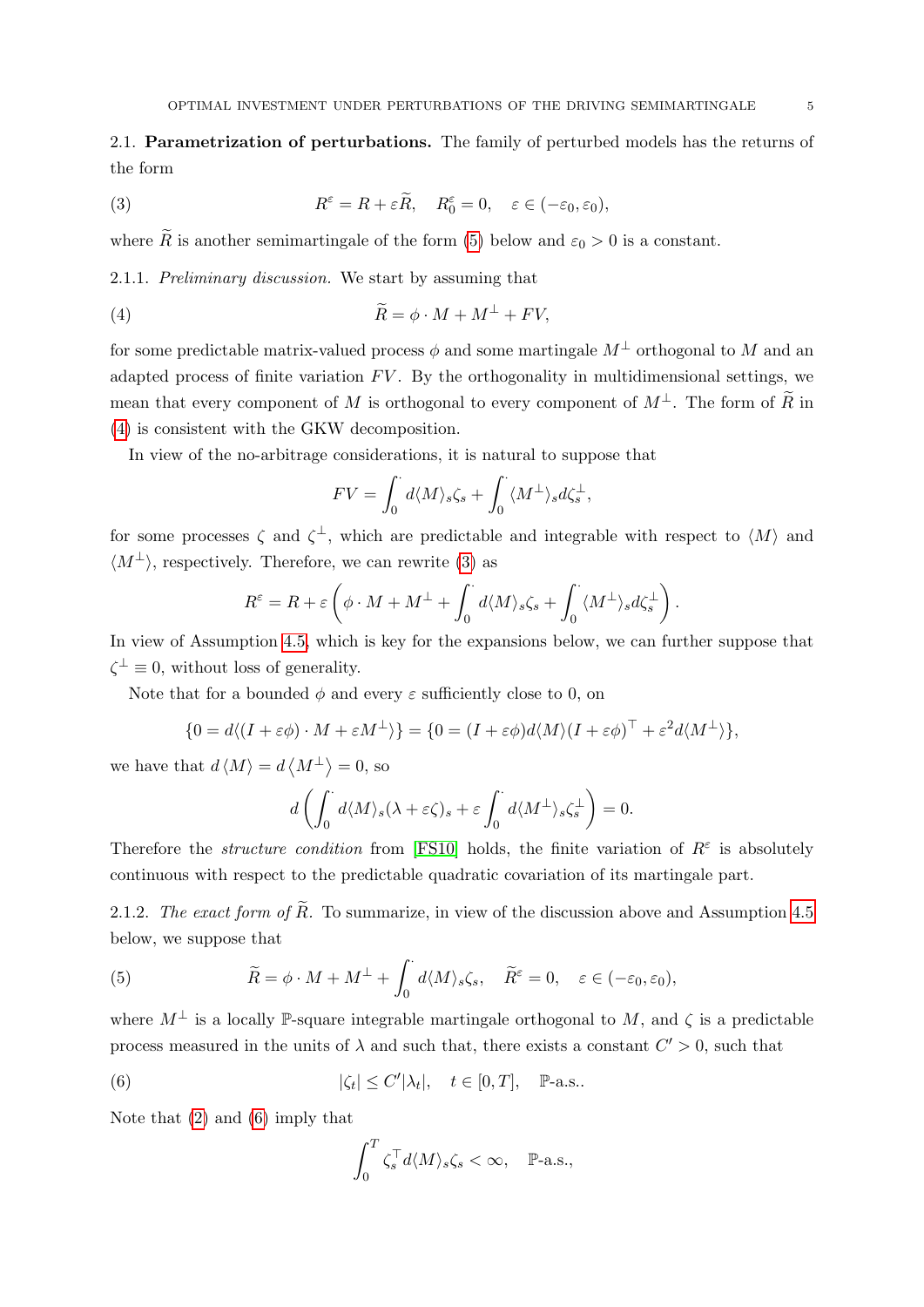<span id="page-5-0"></span>2.2. **Primal problem.** The family of admissible wealth processes is defined, for  $(x, \varepsilon) \in (0, \infty) \times$  $(-\varepsilon_0, \varepsilon_0)$  (where  $\varepsilon_0 > 0$  is specified in [\(3\)](#page-4-3)) as

(7) 
$$
\mathcal{X}(x,\varepsilon) := \{ X \geq 0 : X = x + H \cdot R^{\varepsilon}, H \text{ is } R^{\varepsilon} - integrable \}.
$$

<span id="page-5-3"></span>**Assumption 2.1.** The utility function U on  $(0, \infty)$  is strictly increasing, strictly concave, twice continuously differentiable, and its relative risk aversion is bounded away from 0 and  $\infty$ , that is, there exist positive constants  $c_1$  and  $c_2$  such that

(8) 
$$
c_1 \leq A(x) := -\frac{U''(x)x}{U'(x)} \leq c_2, \quad x > 0.
$$

A is the relative risk aversion. The family of the utility functions is given by

(9) 
$$
u(x,\varepsilon) := \sup_{X \in \mathcal{X}(x,\varepsilon)} \mathbb{E}\left[U(X_T)\right], \quad (x,\varepsilon) \in (0,\infty) \times (-\varepsilon_0,\varepsilon_0).
$$

We use the convention

<span id="page-5-4"></span><span id="page-5-2"></span>
$$
\mathbb{E}[U(X_T)] := -\infty, \quad if \quad \mathbb{E}[U^-(X_T)] = \infty,
$$

where  $U^-$  denotes the negative part of  $U$ .

<span id="page-5-1"></span>2.3. **Dual problem.** For every  $(y, \varepsilon) \in (0, \infty) \times (-\varepsilon_0, \varepsilon_0)$ , we first specify the dual feasible set as follows

 $\mathcal{Y}(y,\varepsilon) := \{ Y \geq 0 : Y \text{ is a supermartingale such that } Y_0 = y \}$ 

(10) and 
$$
XY = (X_t Y_t)_{t \in [0,T]}
$$
 is a supermartingale,  
for every  $X \in \mathcal{X}(1,\varepsilon)$  }.

Note that, for every  $\varepsilon \in (-\varepsilon_0, \varepsilon_0)$ , this is the usual formulation of the dual domain as in [\[KS99\]](#page-49-19), [\[KS03\]](#page-49-20), etc.

Next, we define the convex conjugate of  $U$  as

(11) 
$$
V(y) := \sup_{x>0} (U(x) - xy), \quad y > 0,
$$

and we note that it follows from [\(8\)](#page-5-2) that

(12) 
$$
B(y) := -\frac{V''(y)y}{V'(y)}, \quad y > 0,
$$

is well-defined and satisfies

(13) 
$$
\frac{1}{c_2} \le B(y) \le \frac{1}{c_1}, \quad y > 0.
$$

We also have

(14) 
$$
A(x) = \frac{1}{B(U'(x))}, \quad x > 0,
$$

so  $B(U'(x))$  is the relative risk-tolerance of U computed at x, and

<span id="page-5-5"></span>
$$
V''(U'(x)) = -\frac{1}{U''(x)}, \quad x > 0.
$$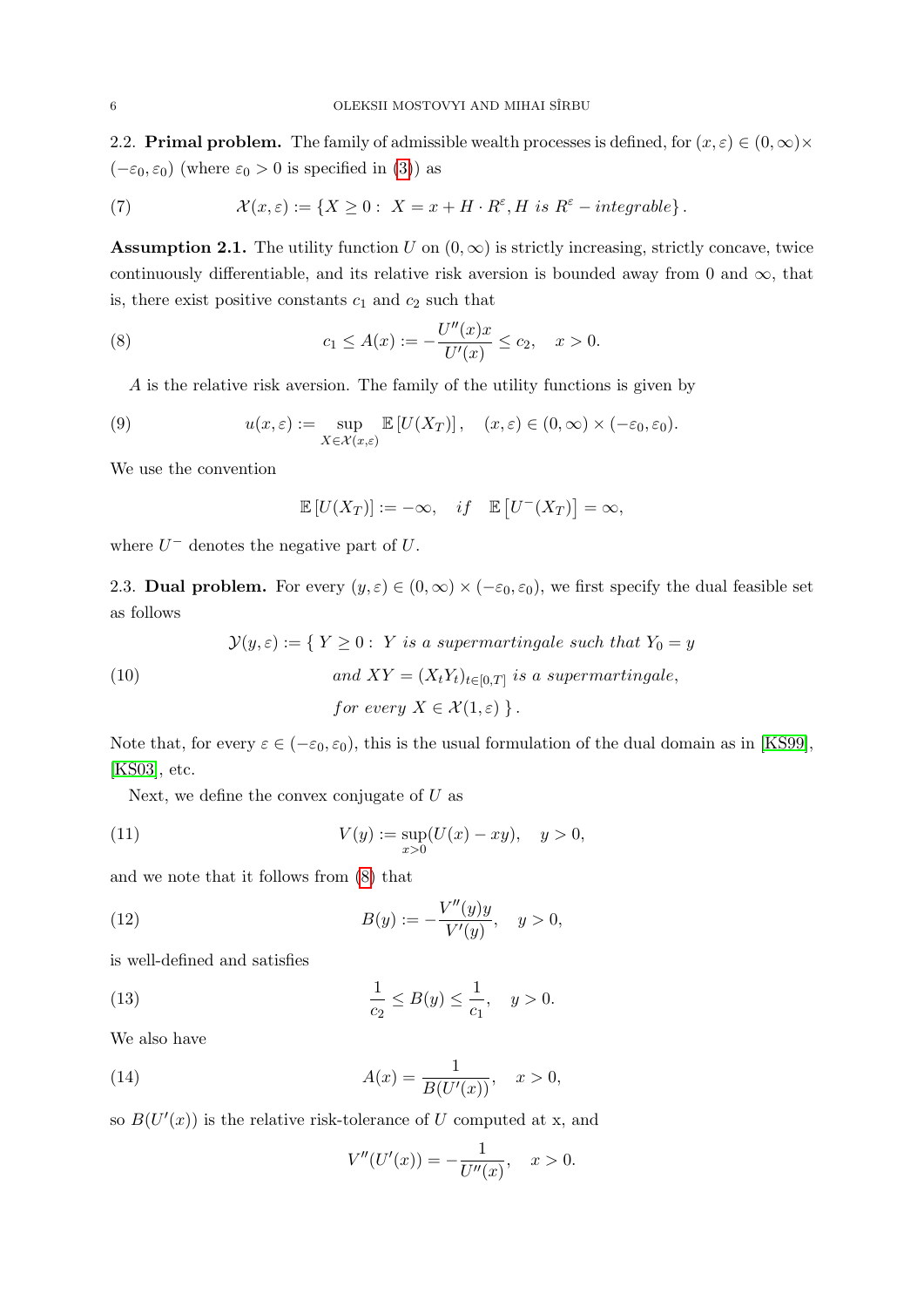The dual value function is defined as

(15) 
$$
v(y,\varepsilon) := \inf_{Y \in \mathcal{Y}(y,\varepsilon)} \mathbb{E}\left[V(Y_T)\right], \quad (y,\varepsilon) \in (0,\infty) \times (-\varepsilon_0,\varepsilon_0),
$$

Here we use the convention

$$
\mathbb{E}[V(Y_T)] := \infty \quad if \quad \mathbb{E}[V^+(Y_T)] = \infty,
$$

where  $V^+$  is the positive part of V.

<span id="page-6-0"></span>2.4. Assumptions on the base model. As our main results provide asymptotics around  $\varepsilon = 0$  and some  $x > 0$ , we need to impose conditions on the base model that will allow for the expansion results as well as some conditions on perturbations. In order for the base model to be well-defined, we need to ensure that

(16) Y(1, 0) 6= ∅,

which follows from  $(1)$  and  $(2)$ . We also need the following condition.

<span id="page-6-2"></span>Assumption 2.2. The dual value function for the base model is finite-valued, that is

<span id="page-6-1"></span>
$$
v(y,0) < \infty, \quad y > 0.
$$

Condition [\(16\)](#page-6-1) is necessary for the absence of arbitrage in the sense of [\[KK07\]](#page-49-21) and in our context it follows from [\(1\)](#page-3-2), whereas Assumption [2.2](#page-6-2) is necessary for the standard conclusions of the utility maximization theory, as in [\[KS03\]](#page-49-20). We also refer to the abstract theorems in [\[Mos15\]](#page-50-9) for the case when the existence of local martingale measures condition fails. Under these conditions, and with the utility function satisfying Assumption [2.1,](#page-5-3) we deduce the existence and uniqueness of the optimizers to [\(9\)](#page-5-4) and [\(15\)](#page-5-5), for  $\varepsilon = 0$ , denoted by  $\hat{X}(x, 0)$  and  $\hat{Y}(y, 0)$ , respectively, for every positive x and y, continuous differentiability of  $u(\cdot, 0)$  and  $v(\cdot, 0)$  as well as the duality relation

(17) 
$$
\widehat{Y}_T(u_x(x,0),0) = U'\left(\widehat{X}_T(x,0)\right), \quad x > 0.
$$

We note that  $u_x(\cdot, 0)$  is well-defined by the abstract theorems in [\[Mos15\]](#page-50-9). Also,  $\hat{X}(x, 0)\hat{Y}(u_x(x, 0), 0)$ is a martingale, which allows to define a new probability measure  $\mathbb{R}(x,0)$ , via

(18) 
$$
\frac{d\mathbb{R}(x,0)}{d\mathbb{P}} = \frac{\widehat{X}_T(x,0)\widehat{Y}_T(u_x(x,0),0))}{xu_x(x,0)}.
$$

As usually  $\mathbb{R}(x, 0)$  plays an important role in the second-order expansions of the value function, see [\[KS06a\]](#page-49-10), [\[KS06b\]](#page-49-4), [\[MS19\]](#page-50-5), [\[Mos20\]](#page-50-6), among others. Below we fix  $x > 0$ , and set  $y = u_x(x, 0)$ , which is well-defined in the present settings. We will also denote

$$
\widehat{X}(x,0) = x\mathcal{E}(\pi \cdot R)
$$

for some R-integrable process  $\pi$ . As computations get technically involved, for brevity, below, we denote  $\widehat{X}(x, 0)$  by X, and  $\widehat{Y}(u_x(x, 0), 0) = \widehat{Y}(y, 0)$  by Y, where  $x > 0$  is fixed, and  $y = u_x(x, 0)$ . Likewise, we will denote  $\mathbb{R}(x, 0)$  by  $\mathbb{R}$ .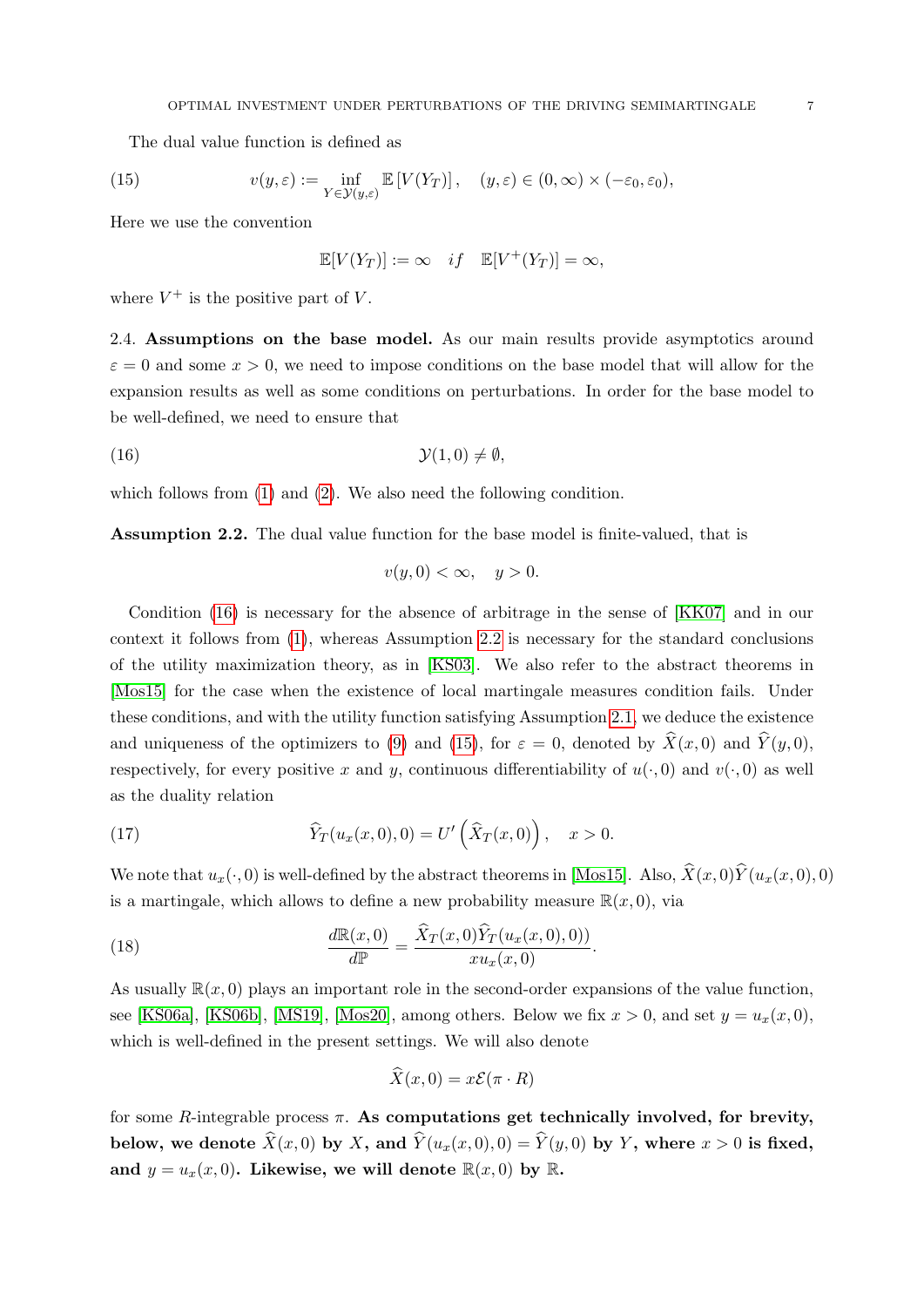<span id="page-7-3"></span>Assumption 2.3. We assume that

<span id="page-7-1"></span>(19) 
$$
\widehat{Y}(y,0) = Y = y\mathcal{E}(-\lambda \cdot M + \beta \cdot M^{\perp} + L),
$$

for some predictable process  $\beta$ , such that  $\int_0^T \beta_s^\top d\langle M^\perp \rangle_s \beta_s < \infty$ , P-a.s., and  $L \in \mathcal{H}_{loc}^2(\mathbb{P})$ , which is orthogonal to every component of both M and  $M^{\perp}$ . We also set

(20) 
$$
H := -\lambda \cdot M + \beta \cdot M^{\perp} + L,
$$

so that  $Y = y\mathcal{E}(H)$ . We remark that the form of Y in [\(19\)](#page-7-1) is fairly natural. It is consistent with most models in the literature from the introduction, whereas building a model where such a form of Y fails requires special treatment.

## <span id="page-7-2"></span>3. ELEMENTS OF THE CHANGE OF NUMÉRAIRE CALCULUS

<span id="page-7-0"></span>The key role in the second-order analysis is played by the sets  $\mathcal{M}^2$  and  $\mathcal{N}^2$  or complementary and orthogonal martingales under R. These sets are introduced in [\[KS06a\]](#page-49-10) in a two-step procedure. First, while the original assets are  $(1, \mathcal{E}(R^{\{1\}}), \ldots, \mathcal{E}(R^{\{d\}}))$ , we change numéraire to

(21) 
$$
S^X := \left(\frac{x}{X}, \frac{x\mathcal{E}(R^{\{1\}})}{X}, \dots, \frac{x\mathcal{E}(R^{\{d\}})}{X}\right),
$$

and second, we define

<span id="page-7-4"></span>
$$
\mathcal{M}^2 := \{ \widetilde{M} \in \mathcal{H}_0^2(\mathbb{R}) : \ \widetilde{M} = \int H dS^X \},
$$

where  $\mathcal{H}^2_0(\mathbb{R})$  is the set of square-integrable martingales under  $\mathbb R$  with the initial value 0. The complement of  $\mathcal{M}^2$  in  $\mathcal{H}_0^2(\mathbb{R})$  is denoted by  $\mathcal{N}^2$ , that is

 $\mathcal{N}^2 := \{ N \in \mathcal{H}_0^2(\mathbb{R}) : \widetilde{M}N \text{ is a } \mathbb{R} \text{ martingale for every } \widetilde{M} \in \mathcal{M}^2 \}.$ 

Following [\[KS06a\]](#page-49-10), let us denote by  $\mathcal{M}^{\infty}$  the family of uniformly bounded wealth processes under the numéraire X with initial value 0, that is the family of semimartingales  $M$  such that for some  $\delta = \delta(M) > 0$ , we have

$$
X(1 + \delta M) \in \mathcal{X}(x, 0) \quad and \quad X(1 - \delta M) \in \mathcal{X}(x, 0).
$$

By  $\mathcal{N}^{\infty}$  we denote the family of semimartingales N such that for some  $\delta = \delta(N) > 0$ , we have

$$
Y(1 + \delta N) \in \mathcal{Y}(y, 0)
$$
 and  $Y(1 - \delta N) \in \mathcal{Y}(y, 0)$ .

The appendix provides a characterization of these sets in the present settings.

We need a representation of R in terms of its *predictable characteristics*. We follow [\[JS03,](#page-49-22) section II.2, p. 75 - 77] and fix a truncation function  $h(x): x \to x1_{\{|x| \leq 1\}}$  and denote by  $R^c$  the continuous martingale part of  $R$ , by  $B$  the predictable finite variation part of  $R$  corresponding to the truncation function h, by  $\mu$  the jump measure of R, that is, a random counting measure on  $[0, T] \times \mathbb{R}^d$  defined by

<span id="page-7-5"></span>
$$
\mu([0,t] \times E) := \sum_{0 \le s \le t} 1_{\{E \setminus \{0\}\}}(\Delta R_s), \quad t \in [0,T], E \subseteq \mathbb{R}^d,
$$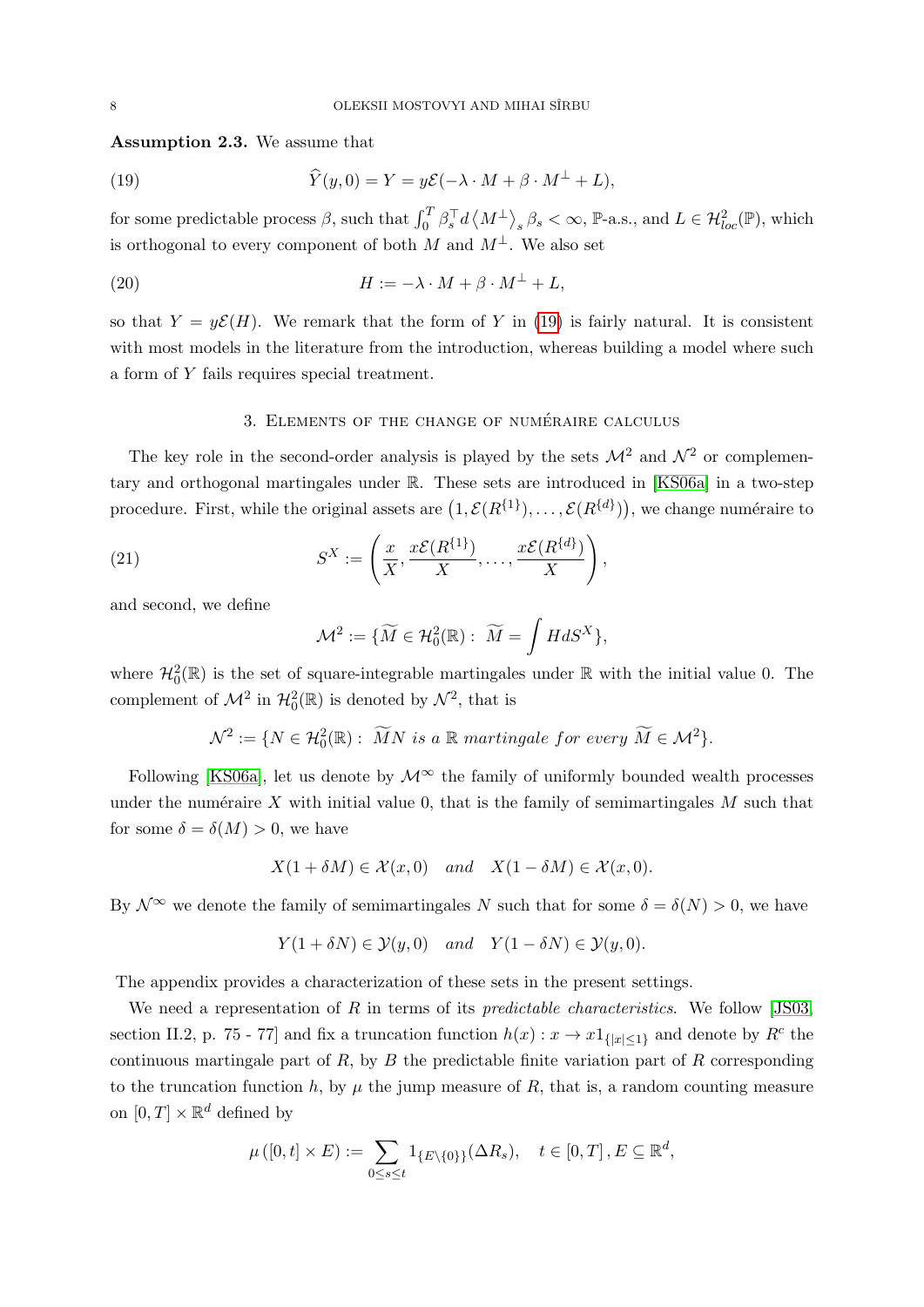where  $1_F$  is the indicator function of a set E and  $\nu$  is the predictable compensator of  $\mu$ , that is, a predictable random measure on  $[0,T] \times \mathbb{R}^d$ , such that, in particular,  $(x1_{\{|x| \leq 1\}}) * (\mu - \nu)$  is a purely discontinuous local martingale. Setting the quadratic covariation process  $C := [R^c, R^c]$  of  $R^c$ , we call  $(B, C, \eta)$  the triplet of predictable characteristics of R associated with the truncation function h. By [\[JS03,](#page-49-22) Theorem II.2.34, p. 84], a semimartingale R can be represented in terms of  $(B, C, \eta)$  as

$$
R = R^{c} + B + (x1_{\{|x| \le 1\}}) * (\mu - \nu) + (x1_{\{|x| > 1\}}) * \mu.
$$

Defining a predictable scalar-valued locally integrable increasing process process  $\widetilde{A}$  as

$$
\widetilde{A} := \sum_{i \le d} Var(B^i) + \sum_{i \le d} C^{i,i} + (\min(1, |x|^2)) * \nu,
$$

where  $Var(B^i)$  denotes the variation process of  $B^i$ ,  $i = 1, \ldots, d$ . Then B, C, and  $\nu$  are absolutely continuous with respect to  $\widetilde{A}$ , and therefore we have

$$
B = b \cdot \widetilde{A}, \quad C = c \cdot \widetilde{A}, \quad \text{and} \quad \nu = \eta \cdot \widetilde{A},
$$

where b is a predictable  $\mathbb{R}^d$ -valued process, c is a predictable process with values in the set of positive semidefinite matrices, and  $\nu$  is a predictable Lévy-measure-valued process. Further, since one can represent as  $X = x\mathcal{E}(\pi \cdot R)$  for some R-integrable process  $\pi$ , following [\[KK07,](#page-49-21) p. 456], let us set

$$
R^{\pi} = R - (c\pi) \cdot \widetilde{A} - \left(\frac{\pi^{\top} x}{1 + \pi^{\top} x} x\right) * \mu.
$$

One can see that  $R^{\pi}$  is a semimartingale. It is shown in [\[Mos20,](#page-50-6) Lemma 4.1] that every element of  $\mathcal{M}^{\infty}$  can be represented as a stochastic integral with respect to  $R^{\pi}$ . Further, as one can represent every element of  $\mathcal{M}^{\infty}$  as  $\frac{\mathcal{E}(\alpha \cdot R)}{\mathcal{E}(\pi \cdot R)} - 1$ , for some R-integrable process  $\alpha$  that can also be written as stochastic integrals with respect to  $R^{\pi}$ , which is given through

(22) 
$$
\frac{\mathcal{E}(\alpha \cdot R)}{\mathcal{E}(\pi \cdot R)} = \mathcal{E}((\alpha - \pi) \cdot R^{\pi}).
$$

Equivalently, the process  $R^{\pi}$  can be described as follows. For a semimartingale K, let us consider the following transformation.

$$
K^{\pi} = K - [K^c, \pi \cdot R^c] - \sum_{s \leq \cdot} \Delta K_s \frac{\pi_s \Delta R_s}{1 + \pi_s \Delta R_s},
$$

<span id="page-8-0"></span>where, particularly important cases corresponds to  $K = \pi' \cdot R$ , for some predictable and Rintegrable process  $\pi'$ , in which case we have

$$
\pi' \cdot R^{\pi} = \pi' \cdot R - [\pi' \cdot R^c, \pi \cdot R^c] - \sum_{s \leq \cdot} \pi'_s \Delta R_s \frac{\pi_s \Delta R_s}{1 + \pi_s \Delta R_s},
$$

and to  $K = \tilde{\pi} \cdot \tilde{R}$ , where  $\tilde{\pi}$  is predictable and  $\tilde{R}$ -integrable, so that

(23) 
$$
\widetilde{\pi} \cdot \widetilde{R}^{\pi} = \widetilde{\pi} \cdot \widetilde{R} - [\widetilde{\pi} \cdot \widetilde{R}^c, \pi \cdot R^c] - \sum_{s \leq \cdot} \widetilde{\pi}_s \Delta \widetilde{R}_s \frac{\pi_s \Delta R_s}{1 + \pi_s \Delta R_s}.
$$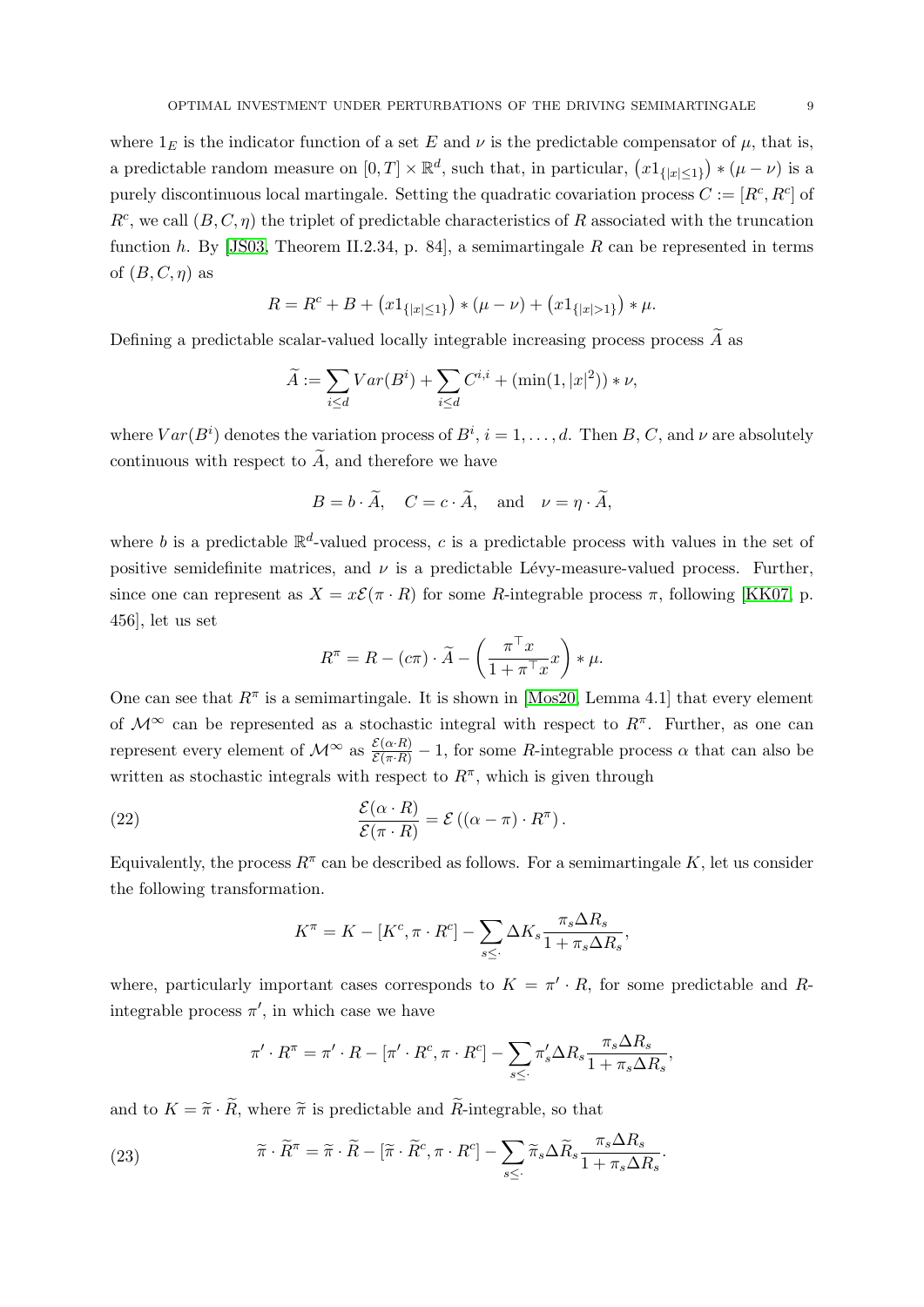While the dual problem does not have a numéraire, a very similar transformation is needed, we call it the *dual numéraire change*. It can be described as follows. For a semimartingale  $K$ , with H being defined in [\(20\)](#page-7-2), and where  $\frac{Y}{y} = \mathcal{E}(H)$  is the dual numéraire, we set

$$
K^H := K - [K^c, H^c] - \sum_{s \le \cdot} \Delta K_s \frac{\Delta H_s}{1 + \Delta H_s},
$$

which is also a semimartingale.

<span id="page-9-4"></span>Remark 3.1. If  $\mathcal{E}(H+K)$  is non-vanishing,  $K^H$  can be thought of as an excessive return of  $K^H$ under the (dual) numéraire  $\mathcal{E}(H)$ , that is

$$
\mathcal{E}(K^H) = \frac{\mathcal{E}(K+H)}{\mathcal{E}(H)}.
$$

Transformations  $\cdot^H$  and  $\cdot^{\pi}$  are central in our analysis. If K is a continuous process of finite variation, we have  $K^H = K^{\pi} = K$ . More characterizations are given below, in particular, with the joint primal-dual structure, as in Lemma [5.13,](#page-22-1) for which have to also establish other foundations, such as integrability and implicit differentiation results, among others.

## 4. Expansion theorems

<span id="page-9-1"></span><span id="page-9-0"></span>4.1. Assumptions on the perturbations. We begin by introducing the remaining assumptions needed for the second-order asymptotics. With  $\kappa := \sum_{n=1}^{d}$  $i=1$  $\langle M^i \rangle$ , we have  $\langle M \rangle = A \cdot \kappa$ , for some process A.

<span id="page-9-3"></span>**Assumption 4.1.** We suppose that  $A_t$  is invertible for every  $t \in [0, T]$ ,  $\mathbb{P}\text{-a.s.}$ .

<span id="page-9-2"></span>**Assumption 4.2.**  $R^{\pi}$ ,  $\widetilde{R}^{\pi}$ ,  $M^H$ , and  $M^{\perp,H}$  are sigma-bounded.

Remark 4.3.  $R^{\pi}$  being sigma bounded is exactly the sigma boundedness from [\[KS06a,](#page-49-10) Assumption 2, which is needed to ensure that  $u(\cdot, 0)$  allows for the second-order expansion in x.

Remark 4.4. A sufficient condition for Assumption [4.2,](#page-9-2) which ensures that every semimartingale on the probability space is sigma-bounded, see [\[KS06a,](#page-49-10) Theorem 3] can be formulated as follows. There is a d-dimensional local martingale  $\overline{M}$  such that any bounded, purely discontinuous martingale N is a stochastic integral with respect to  $\overline{M}$ , that is,

$$
N_t = N_0 + \int_0^t H_u d\bar{M}_u, \quad 0 \le t \le T,
$$

for some predictable and  $\overline{M}$ -integrable H. We recall that this condition was introduced in [\[KS06a,](#page-49-10) Assumption 4]. We note that it is invariant with respect to an equivalent choice of reference probability measure, see [\[KS06a,](#page-49-10) Remark 3].

We make a structure-type condition on the orthogonal local martingale  $M^{\perp}$  of the perturbed model.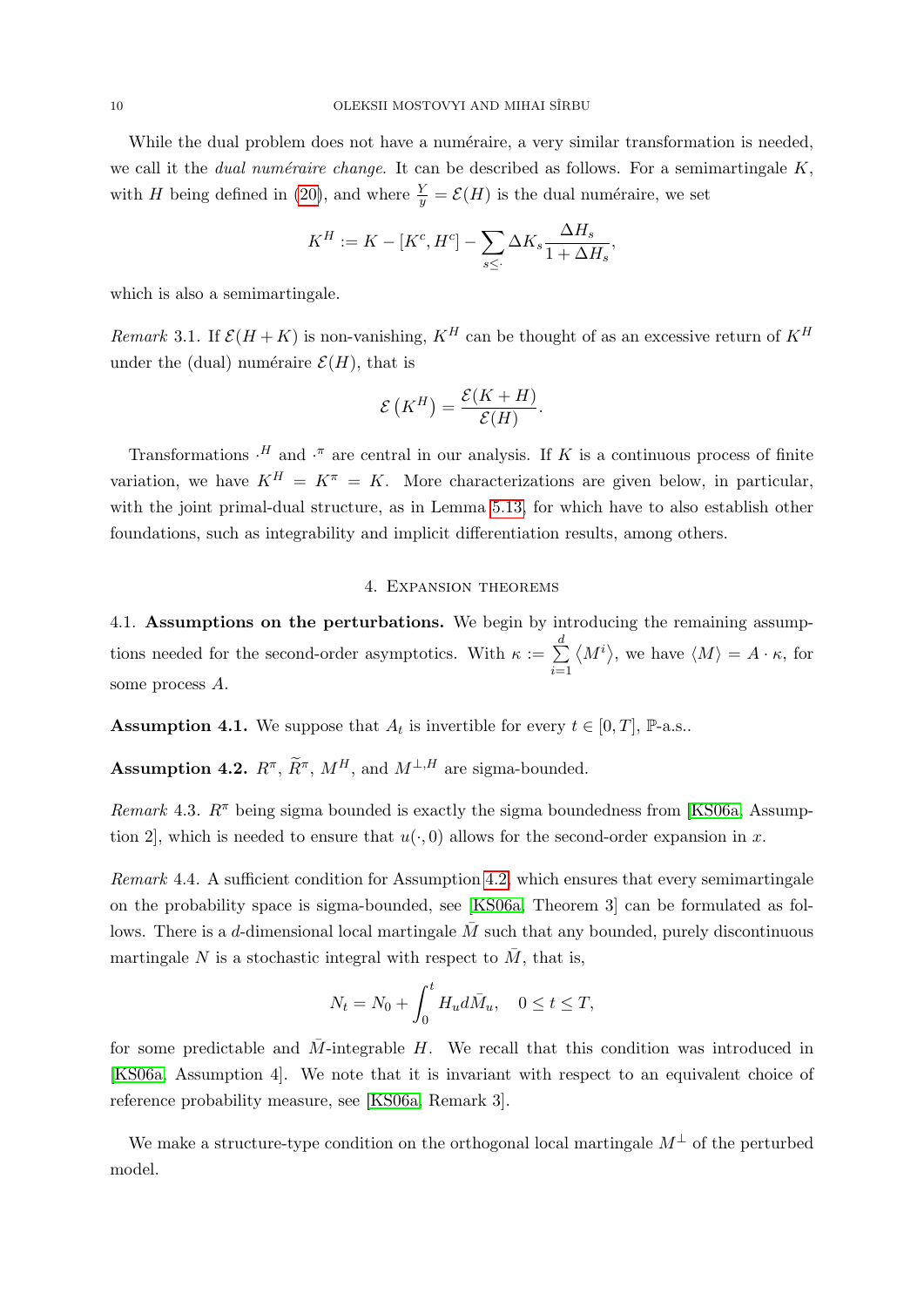#### <span id="page-10-0"></span>Assumption 4.5. We suppose that

(24)  $\langle M^{\perp} \rangle = \nu \cdot \langle M \rangle$ , for some bounded and predictable matrix – valued process  $\nu$ . and that M (and therefore also  $M^{\perp}$ ) is quasi left-continuous.

Remark 4.6. In [\[MS19\]](#page-50-5) and the volatility uncertainty part in [\[HMKS17\]](#page-49-17), Assumption [4.5](#page-10-0) holds due to the special parameterizations of perturbations.

<span id="page-10-2"></span>**Assumption 4.7.** We suppose that  $\phi$  is bounded.

<span id="page-10-5"></span>The following process plays a central role in our analysis.

(25) 
$$
g_t := A_t^{-1} \nu_t A_t \beta_t - A_t^{-1} \phi_t A_t \lambda_t + \zeta_t, \quad t \in [0, T].
$$

We characterize  $g$  in Lemma [5.2](#page-16-0) below, see also Remark [5.3.](#page-16-1)

*Remark* 4.8. If  $d = 1$ , that is, if there is only one risky asset, q reduces to

$$
g = \nu\beta - \phi\lambda + \zeta.
$$

For the perturbations, we need to impose the following condition.

<span id="page-10-3"></span>**Assumption 4.9.** We suppose that  $\int_0^T \pi_s^\top d \langle M \rangle_s \pi_s < \infty$ , so that under the assumptions above,  $\pi \cdot \widetilde{R}^{\pi}$  and  $g \cdot M^H$  are well-defined, and there exists  $c > 0$ , such that

<span id="page-10-7"></span>
$$
\mathbb{E}_{\mathbb{R}}\left[\exp\left(c\left(|\pi\cdot \widetilde{R}^{\pi}_T|+[\pi\cdot \widetilde{R}^{\pi}]_T+[g\cdot M^H]_T\right)\right)\right]<\infty.
$$

<span id="page-10-4"></span>Assumption 4.10.

The jumps of 
$$
\pi \cdot \widetilde{R}^{\pi}
$$
 and of  $g \cdot M^H$  are bounded.

We state below the first-order expansion theorem, Theorem [4.11,](#page-10-1) under the same assumptions as the second-order expansion theorem, Theorem [4.15.](#page-12-3) This is for brevity, even though some assumptions in Theorem [4.11](#page-10-1) can be relaxed, such as the sigma-boundedness Assumption [4.2.](#page-9-2)

<span id="page-10-1"></span>**Theorem 4.11.** Let  $x > 0$  be fixed, and suppose M and  $M^{\perp}$  are in  $\mathcal{H}^2_{loc}(\mathbb{P})$ , [\(2\)](#page-3-1) and [\(6\)](#page-4-4), and Assumptions [2.1,](#page-5-3) [2.2,](#page-6-2) [2.3,](#page-7-3) [4.1,](#page-9-3) [4.2,](#page-9-2) [4.5,](#page-10-0) [4.7,](#page-10-2) [4.9,](#page-10-3) and [4.10](#page-10-4) hold true. Let us denote  $y = u_x(x, 0)$ , which is well-defined by the abstract theorems in [\[Mos15\]](#page-50-9). Then, there exists  $\bar{\varepsilon}_0 > 0$ , such that for every  $\varepsilon \in (-\bar{\varepsilon}_0, \bar{\varepsilon}_0)$ , we have

$$
u(x, \varepsilon) \in \mathbb{R}, \quad x > 0, \quad and \quad v(y, \varepsilon) \in \mathbb{R}, \quad y > 0.
$$

Further, u and v are jointly differentiable (thus, continuous) at  $(x, 0)$  and  $(y, 0)$ , respectively. We also have

(26) 
$$
\nabla u(x,0) = \begin{pmatrix} y \\ u_{\varepsilon}(x,0) \end{pmatrix}, \quad \nabla v(y,0) = \begin{pmatrix} -x \\ v_{\varepsilon}(y,0) \end{pmatrix},
$$

where

<span id="page-10-6"></span>(27) 
$$
u_{\varepsilon}(x,0) = xy \mathbb{E}_{\mathbb{R}} \left[ \pi \cdot \widetilde{R}^{\pi}_T \right] = v_{\varepsilon}(y,0) = xy \mathbb{E}_{\mathbb{R}} \left[ g \cdot M^H_T \right],
$$

and g is defined in [\(25\)](#page-10-5).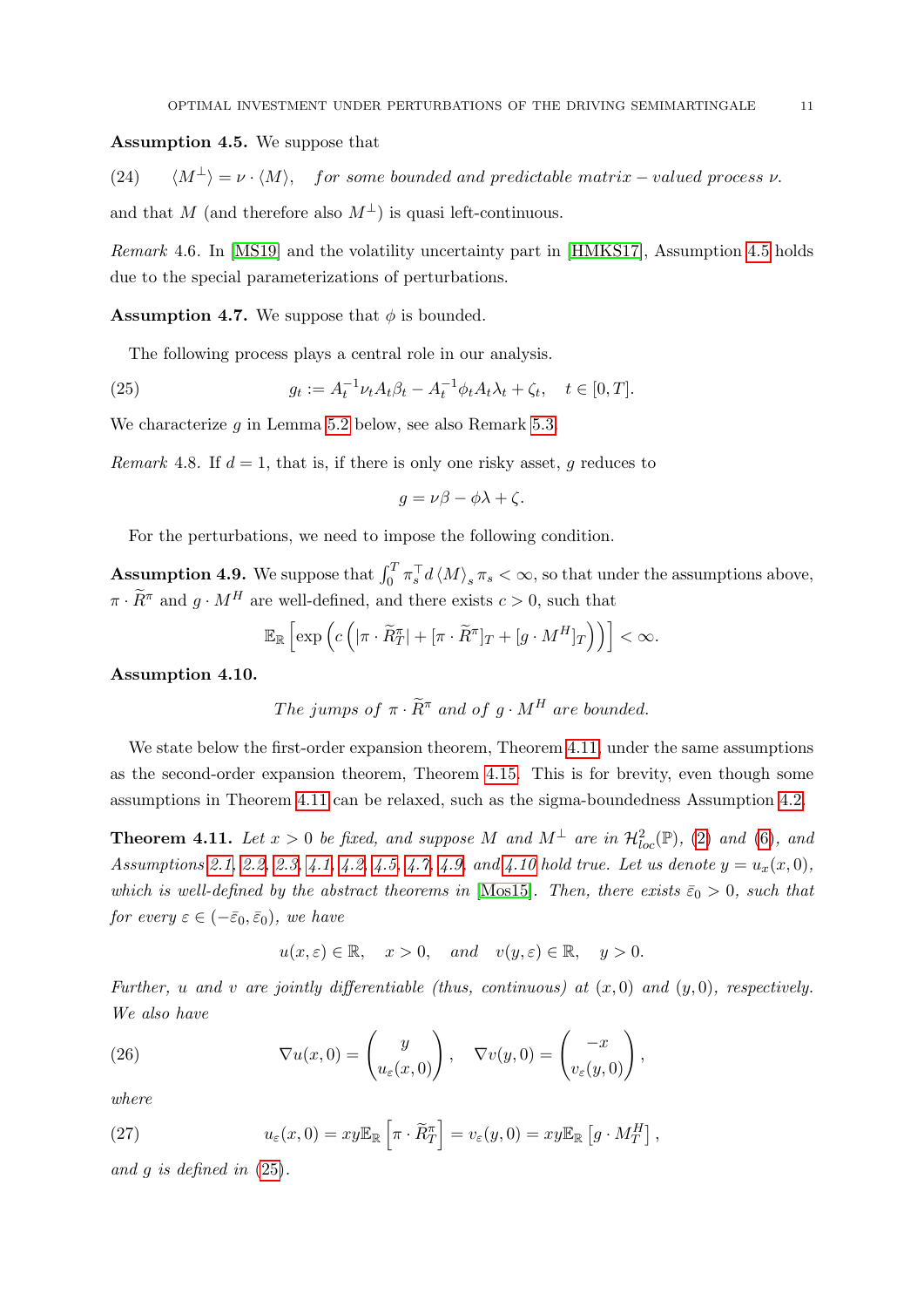Remark 4.12 (The excessive return characterization of  $\pi \cdot \widetilde{R}^{\pi}_{T}$ ). Similarly to Remark [3.1,](#page-9-4) we can further characterize  $\pi \cdot \widetilde{R}_T^{\pi}$  as the stochastic logarithm of  $\frac{\mathcal{E}(\pi \cdot (R+R))}{\mathcal{E}(\pi \cdot R)}$ , provided that the latter exists. If  $\Delta(\pi \cdot (\varepsilon \widetilde{R} + R)) \neq -1$ , for some constant  $\varepsilon$ , we have

$$
\varepsilon \pi \cdot \widetilde{R}^\pi_T = \mathcal{L}og\left(\frac{\mathcal{E}(\pi \cdot (\varepsilon \widetilde{R} + R))}{\mathcal{E}(\pi \cdot R)}\right)_T,
$$

that is the return of  $\mathcal{E}(\pi \cdot (\varepsilon \tilde{R} + R))$  under the numeraire  $\mathcal{E}(\pi \cdot R)$ , where  $\mathcal{L}og$  denotes the stochastic logarithm. If  $\Delta(\pi \cdot (\widetilde{R} + R)) \neq -1$ , [\(27\)](#page-10-6) reads

(28) 
$$
u_{\varepsilon}(x,0) = xy \mathbb{E}_{\mathbb{R}} \left[ \mathcal{L}og \left( \frac{\mathcal{E}(\pi \cdot (\widetilde{R} + R))}{\mathcal{E}(\pi \cdot R)} \right)_T \right].
$$

Remark 4.13. Theorem [4.11](#page-10-1) shows that the response of the utility maximization problem [\(9\)](#page-5-4) to perturbations of the stock price is linear in the first order of the utility functions. Thus, in particular, perturbations of the drift, volatility, and the orthogonal martingale part, could be considered separately, and the proof of Theorem [4.11](#page-10-1) could be implemented by matching the associated terms in the primal and dual representations for the first-order derivatives given by [\(27\)](#page-10-6) (under sufficient integrability). Up to the second order, such linearity no longer holds, and the proof of Theorem [4.15](#page-12-3) is significantly more involved.

<span id="page-11-0"></span>4.2. Minimization problems for  $u_{xx}$  and  $u_{\varepsilon\varepsilon}$ . Having specified the structure of  $\mathcal{M}^2(x)$ , we are ready to state the auxiliary minimization problems that govern the second-order expansion terms for u:

<span id="page-11-1"></span>(29) 
$$
a(x,x) := \inf_{\widetilde{M} \in \mathcal{M}^2} \mathbb{E}_{\mathbb{R}} \left[ A(X_T)(1 + \widetilde{M}_T)^2 \right]
$$

<span id="page-11-2"></span>(30) 
$$
\widetilde{a}(\varepsilon,\varepsilon) = \min_{\widetilde{M}\in\mathcal{M}^2} \mathbb{E}_{\mathbb{R}} \left[ A(X_T^0)(\widetilde{M}_T + x\pi \cdot \widetilde{R}_T^{\pi})^2 - 2\widetilde{M}_T x g \cdot M_T^H \right].
$$

and

<span id="page-11-5"></span>(31)  
\n
$$
T_1 := -\mathbb{E}_{\mathbb{R}}\left[ \left( \int_0^T \pi_s^\top d \langle M \rangle_s g_s \right)^2 + 2 \left( \int_0^T \pi_s^\top d \langle M \rangle_s g_s \right) \left( \pi \cdot \left( \phi \cdot R + M^\perp - \int_0^{\cdot} d \left\langle M^\perp \right\rangle_s \beta_s \right)_{T}^{\pi} \right) \right]
$$

<span id="page-11-3"></span>(32) 
$$
a(\varepsilon, \varepsilon) := \widetilde{a}(\varepsilon, \varepsilon) + x^2 T_1.
$$

Using the standard techniques of the calculus of variation, one can show the existence and uniqueness of the solutions to [\(29\)](#page-11-1) and [\(30\)](#page-11-2), which we denote by  $M^x$  and  $M^{\varepsilon}$ , respectively. Let us now set

<span id="page-11-4"></span>(33) 
$$
a(x,\varepsilon) := \mathbb{E}^{\mathbb{R}} \left[ A(X_T)(M_T^{\varepsilon} + x\pi \cdot \widetilde{R}_T^{\pi})(M_T^x + 1) - xg \cdot M_T^H(M_T^x + 1) \right].
$$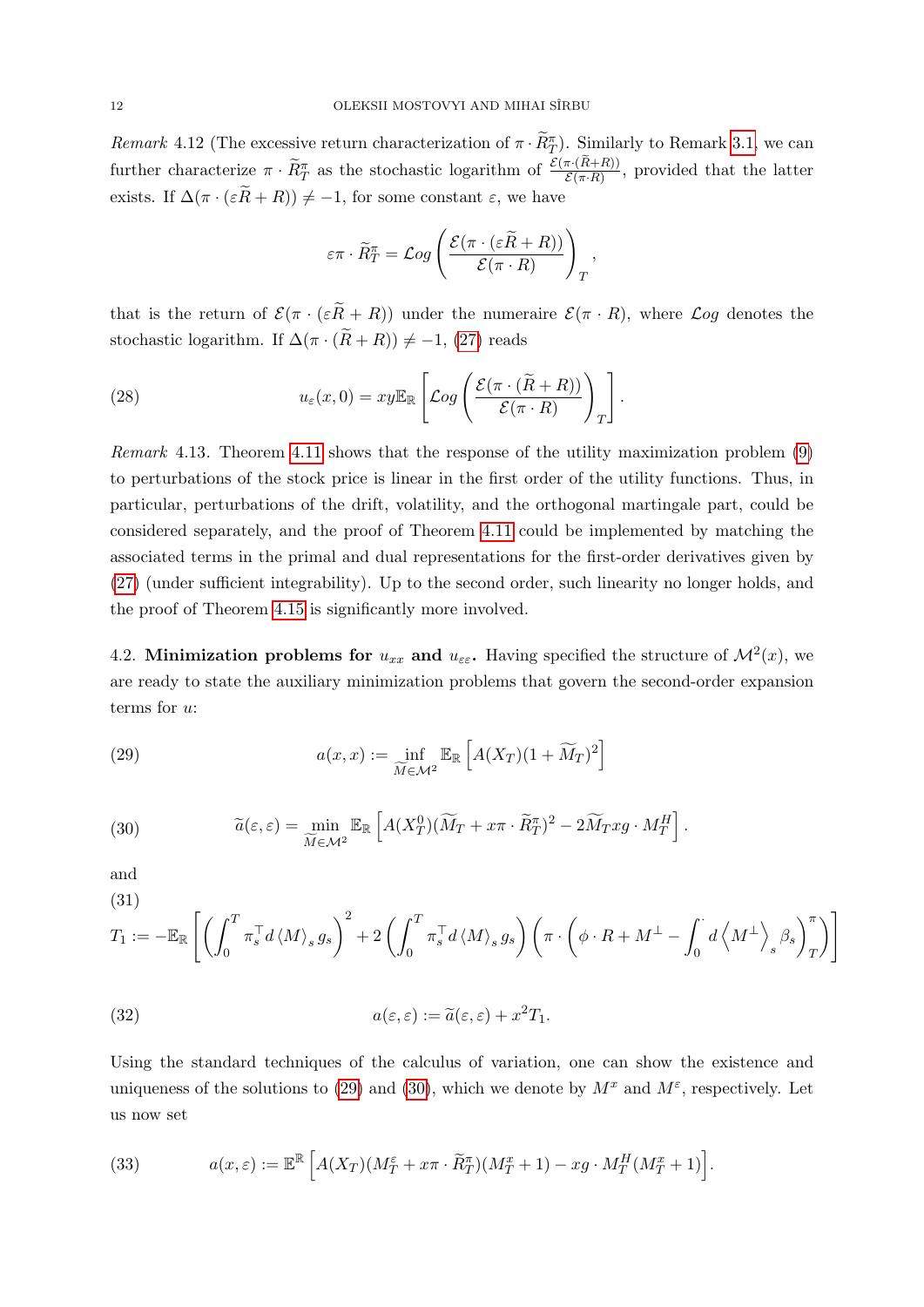# <span id="page-12-0"></span>4.3. Minimization problems for  $v_{yy}$  and  $v_{\varepsilon\xi}$ . We set

<span id="page-12-4"></span>(34) 
$$
b(y, y) := \inf_{N \in \mathcal{N}^2} \mathbb{E}_{\mathbb{R}} \left[ B(Y_T)(1 + N_T)^2 \right],
$$

<span id="page-12-5"></span>(35) 
$$
\widetilde{b}(\varepsilon,\varepsilon) = \min_{N \in \mathcal{N}^2} \mathbb{E}_{\mathbb{R}} \left[ B(Y_T^0) \left( N_T - yg \cdot M_T^H \right)^2 + 2N_T(y\pi \cdot \widetilde{R}_T^{\pi}) \right].
$$

and with

<span id="page-12-8"></span>(36) 
$$
T_2 := \mathbb{E}_{\mathbb{R}} \left[ \left( \int_0^T \pi_s^\top d \langle M \rangle_s g_s \right)^2 - 2 \left( \int_0^T \pi_s^\top d \langle M \rangle_s g_s \right) g \cdot M_T^H - 2 \int_0^T \pi_s^\top \phi_s d \langle M \rangle_s g_s \right]
$$

where  $g$  is given by  $(25)$ , we set

<span id="page-12-6"></span>(37) 
$$
b(\varepsilon, \varepsilon) := \widetilde{b}(\varepsilon, \varepsilon) + y^2 T_2.
$$

With  $N^y$  and  $N^{\varepsilon}$  denoting the unique solutions to [\(34\)](#page-12-4) and [\(35\)](#page-12-5), respectively, we define

<span id="page-12-7"></span>(38) 
$$
b(y,\varepsilon) := \mathbb{E}^{\mathbb{R}} \left[ B(Y_T)(N_T^{\varepsilon} - yg \cdot M_T^H)(N_T^y + 1) + y\pi \cdot \widetilde{R}_T^{\pi}(N_T^y + 1) \right].
$$

# <span id="page-12-1"></span>4.4. The joint structure of four auxiliary value functions and their optimizers.

<span id="page-12-9"></span>**Theorem 4.14.** Let  $x > 0$  be fixed, the conditions of Theorem [4.11](#page-10-1) hold and  $y = u_x(x, 0)$ . With  $M^x$ ,  $M^{\varepsilon}$ ,  $N^y$ , and  $N^{\varepsilon}$  denoting the solutions to [\(29\)](#page-11-1), [\(32\)](#page-11-3), [\(34\)](#page-12-4), and [\(37\)](#page-12-6), respectively, we have

<span id="page-12-10"></span>(39) 
$$
\begin{pmatrix} a(x,x) & 0 \ a(x,\varepsilon) & -\frac{x}{y} \end{pmatrix} \begin{pmatrix} b(y,y) & 0 \ b(y,\varepsilon) & -\frac{y}{x} \end{pmatrix} = \begin{pmatrix} 1 & 0 \ 0 & 1 \end{pmatrix},
$$

and

<span id="page-12-13"></span>(40) 
$$
\frac{y}{x}a(\varepsilon,\varepsilon) + \frac{x}{y}b(\varepsilon,\varepsilon) = a(x,\varepsilon)b(y,\varepsilon).
$$

Further, we have

<span id="page-12-11"></span>(41) 
$$
A(X_T) \begin{pmatrix} 1+M_T^x \ x\pi \cdot \widetilde{R}_T^{\pi} + M_T^{\varepsilon} \end{pmatrix} = \begin{pmatrix} a(x,x) & 0 \ a(x,\varepsilon) & -\frac{x}{y} \end{pmatrix} \begin{pmatrix} 1+N_T^y \ -yg \cdot M_T^H + N_T^{\varepsilon} \end{pmatrix},
$$

or, equivalently,

<span id="page-12-12"></span>(42) 
$$
B(Y_T) \begin{pmatrix} 1 + N_T^y \\ -yg \cdot M_T^H + N_T^{\varepsilon} \end{pmatrix} = \begin{pmatrix} b(y, y) & 0 \\ b(y, \varepsilon) & -\frac{y}{x} \end{pmatrix} \begin{pmatrix} 1 + M_T^x \\ x\pi \cdot \widetilde{R}_T^{\pi} + M_T^{\varepsilon} \end{pmatrix}.
$$

## <span id="page-12-2"></span>4.5. Second-order expansions of the value functions.

<span id="page-12-3"></span>**Theorem 4.15.** Let  $x > 0$  be fixed. Let us assume the conditions of Theorem [4.11,](#page-10-1) denote  $y = u_x(x, 0)$ , and recall [\(26\)](#page-10-7). Then, with

(43) 
$$
H_u(x,0) := -\frac{y}{x} \begin{pmatrix} a(x,x) & a(x,\varepsilon) \\ a(x,\varepsilon) & a(\varepsilon,\varepsilon) \end{pmatrix},
$$

where  $a(x, x)$ ,  $a(x, \varepsilon)$ ,  $a(\varepsilon, \varepsilon)$  are given by [\(29\)](#page-11-1), [\(33\)](#page-11-4), and [\(32\)](#page-11-3), respectively, we have

$$
u(x + \Delta x, \varepsilon) = u(x, 0) + (\Delta x \varepsilon) \nabla u(x, 0)
$$

$$
+ \frac{1}{2} (\Delta x \varepsilon) H_u(x, 0) \left(\frac{\Delta x}{\varepsilon}\right) + o(\Delta x^2 + \varepsilon^2).
$$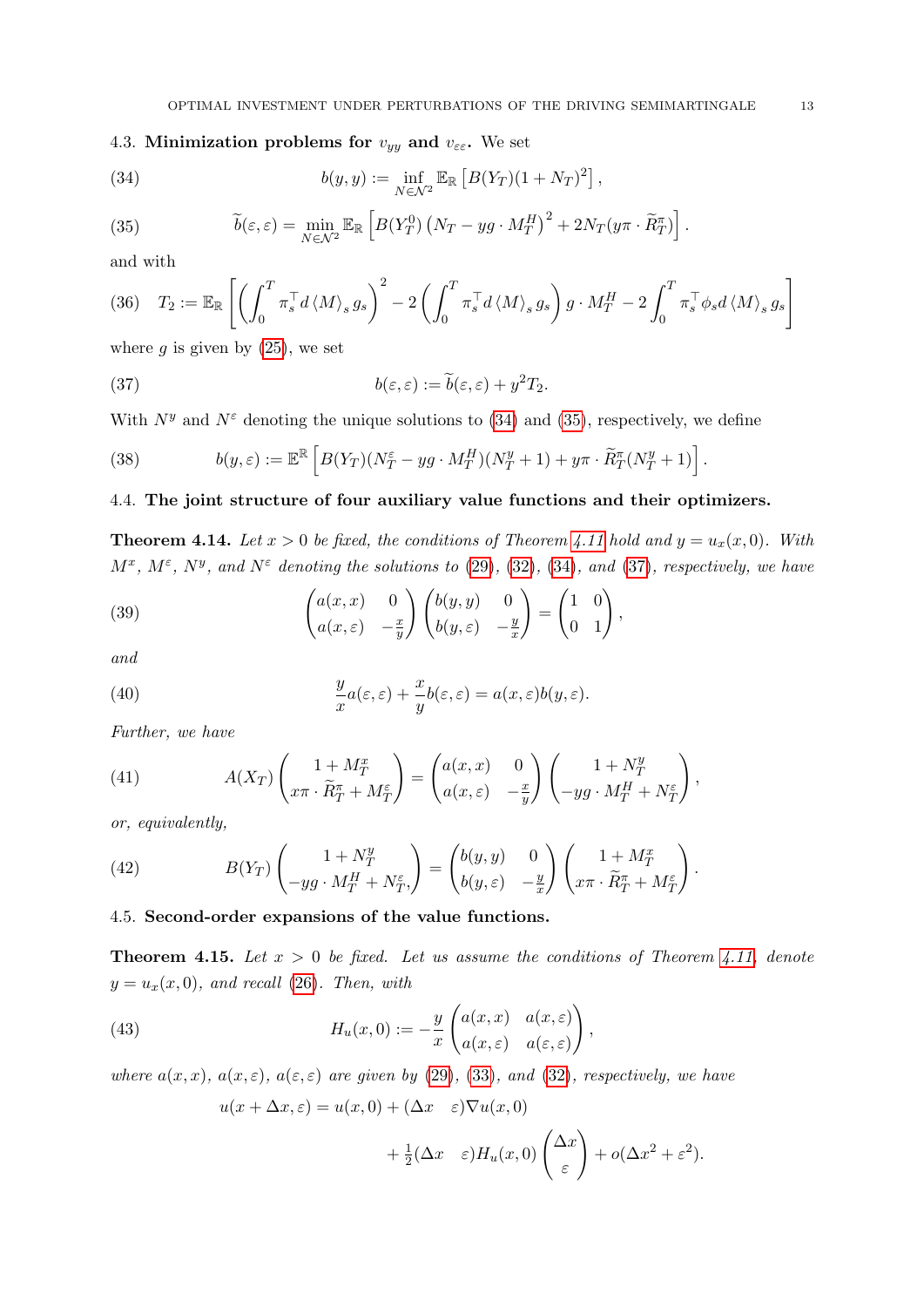Likewise with

(44) 
$$
H_v(y,0) := \frac{x}{y} \begin{pmatrix} b(y,y) & b(y,\varepsilon) \\ b(y,\varepsilon) & b(\varepsilon,\varepsilon) \end{pmatrix},
$$

where  $b(y, y)$ ,  $b(y, \varepsilon)$ , and  $b(\varepsilon, \varepsilon)$  are given by [\(34\)](#page-12-4), [\(38\)](#page-12-7), and [\(37\)](#page-12-6), respectively, we have

$$
v(y + \Delta y, \varepsilon) = v(y, 0) + (\Delta y \varepsilon) \nabla v(y, 0)
$$
  
+  $\frac{1}{2} (\Delta y \varepsilon) H_v(y, 0) \left( \frac{\Delta y}{\varepsilon} \right) + o(\Delta y^2 + \varepsilon^2).$ 

## <span id="page-13-0"></span>4.6. Derivatives of the optimizers.

<span id="page-13-2"></span>Theorem 4.16.

(45)  

$$
\lim_{|\Delta x|+|\varepsilon|\to 0} \frac{1}{|\Delta x|+|\varepsilon|} \left| \widehat{X}_T(x+\Delta x,\varepsilon) -\frac{\widehat{X}_T(x,0)}{x} \left( x + \Delta x (1+M_T^x) + \varepsilon (M_T^{\varepsilon} + x\pi \cdot \widetilde{R}_T^{\pi}) \right) \right| = 0,
$$

where the convergence takes place in P-probability. Likewise, with  $N^y$  and  $N^{\varepsilon}$  denoting the optimizers to [\(34\)](#page-12-4) and [\(37\)](#page-12-6), we have

(46)  

$$
\lim_{|\Delta y|+|\varepsilon|\to 0} \frac{1}{|\Delta y|+|\varepsilon|} \left| \widehat{Y}_T(y+\Delta y,\varepsilon) - \frac{\widehat{Y}_T(y,0)}{y} \left( y+\Delta y(1+N_T^y) + \varepsilon (N_T^{\varepsilon} - yg \cdot M_T^H) \right) \right| = 0,
$$

where the convergence takes place in  $\mathbb{P}$ -probability.

<span id="page-13-1"></span>4.7. Corrections to the optimal strategies. With  $M^x \in \mathcal{M}^2$  and  $M^{\varepsilon} \in \mathcal{M}^2$  denoting the solutions to [\(29\)](#page-11-1) and [\(32\)](#page-11-3), respectively, we can approximate these optimizers by the bounded processes in  $\mathcal{M}^{\infty}$  , such that

$$
\lim_{n \to \infty} \bar{M}_T^{x,n} = M_T^x \quad and \quad \lim_{n \to \infty} \bar{M}_T^{\varepsilon,n} = M_T^{\varepsilon}, \quad \mathbb{P}\text{-a.s.},
$$

we also refer to Lemma [5.10](#page-20-1) below, where construction of this type is made explicitly. Without loss of generality, we may suppose that  $\overline{M}^{x,n}$  is bounded by  $n, n \in \mathbb{N}$ , and then we can further localize  $\bar{M}^{x,n}$  by taking

$$
T_k^n=\inf\{t\geq 0:\ [\bar M^{x,n}]_t\geq k\},\quad k\in\mathbb{N},\quad n\in\mathbb{N}.
$$

Then in particular,  $[\bar{M}^{x,n}]_{t \wedge T_k^n} \leq k + 4n^2$ . Thus, we set

$$
\widetilde{M}^{x,n}_t:=\bar{M}^{x,n}_{t\wedge T^n_n},\quad t\in[0,T],\quad n\in\mathbb{N}.
$$

Then  $\widetilde{M}_t^{x,n}$  is bounded by n, its quadratic variation is bounded by  $n + 4n^2$ , and its jumps are bounded by  $2n$ . Further, by this construction, we have

$$
\lim_{n \to \infty} \widetilde{M}_T^{x,n} = M_T^x, \quad \mathbb{P}\text{-a.s.}
$$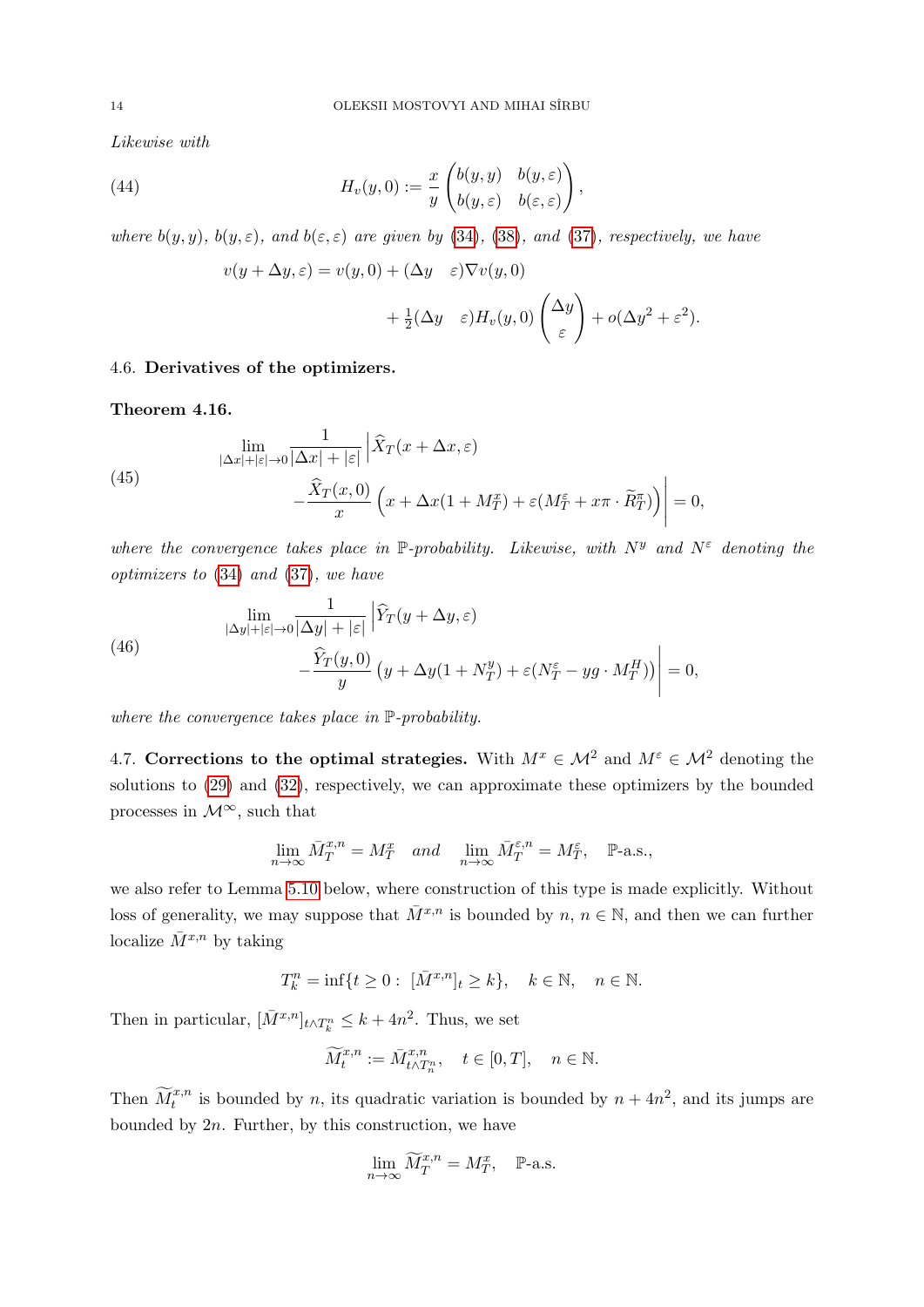We can construct a similar approximating sequence for  $M^{\varepsilon}$ , which we denote  $\widetilde{M}^{\varepsilon,n}$ ,  $n \in \mathbb{N}$ . Now, [\[Mos20,](#page-50-6) Lemma 4.1] implies the existence of predictable  $R^{\pi}$ -integrable processes,  $\pi^{x,n}$  and  $\pi^{\varepsilon,n}$ , such that

$$
\pi^{x,n} \cdot R^{\pi} = \frac{\widetilde{M}^{x,n}}{x}, \quad \pi^{\varepsilon,n} \cdot R^{\pi} = \frac{\widetilde{M}^{\varepsilon,n}}{x}, \quad n \in \mathbb{N}.
$$

Remark 4.17. The dimensions match in the sense that the elements of  $\mathcal{M}^{\infty}$  are stochastic integrals with respect to the  $(d+1)$ -dimensional process  $S<sup>X</sup>$  defined in [\(21\)](#page-7-4) can be represented as stochastic integrals with respect to the d-dimensional process  $R^{\pi}$ , see [\[Mos20,](#page-50-6) Lemma 4.1].

With these preliminaries, we can set the family  $(\widetilde{X}^{\Delta x,\varepsilon,n})_{(\Delta x,\varepsilon,n)\in(-x,\infty)\times(-\varepsilon_0,\varepsilon_0)\times\mathbb{N}}$  of semimartingales as follows

(47) 
$$
\widetilde{X}^{\Delta x,\varepsilon,n} = (x + \Delta x)\mathcal{E}\left((\pi + \Delta x\pi^{x,n} + \varepsilon\pi^{\varepsilon,n})\cdot R^{\varepsilon}\right).
$$

<span id="page-14-2"></span>**Theorem 4.18.** Let  $x > 0$  be fixed, and assume the conditions of Theorem [4.11.](#page-10-1) Then we have

(1) For every  $n \in \mathbb{N}$ , there exists  $\varepsilon = \varepsilon(n) > 0$ , such that

<span id="page-14-3"></span>
$$
\widetilde{X}^{\Delta x,\varepsilon,n} \in \mathcal{X}(x+\Delta x,\varepsilon), \quad (\Delta x,\varepsilon) \in B_{\varepsilon(n)}(0,0),
$$

where  $B_{\varepsilon(n)}(0,0)$  denotes the ball of radius  $\varepsilon(n)$  centered at  $(0,0)$ .

(2) There exists a function  $n = n(\Delta x, \varepsilon)$ :  $(-x, \infty) \times (-\varepsilon_0, \varepsilon_0) \to \mathbb{N}$ , such that

$$
\mathbb{E}\left[U(\widetilde{X}_T^{\Delta x,\varepsilon,n})\right] = u(x + \Delta x,\varepsilon) - o(\Delta x^2 + \varepsilon^2).
$$

(3) The process  $\widetilde{X}^{\Delta x,\varepsilon,n}$  has the following proportions invested in the corresponding traded assets

$$
\pi + \Delta x \pi^{x,n} + \varepsilon \pi^{\varepsilon,n}.
$$

Remark 4.19. We note that the results of Theorem [4.18](#page-14-2) are consistent with [\[MS19,](#page-50-5) Theorem 3.1], where

<span id="page-14-4"></span>(48) 
$$
X^{\Delta x, \Delta, \varepsilon} = (x + \Delta x) \mathcal{E} \left( (\pi + \Delta x)^{0, \varepsilon} + \varepsilon (\nu + \gamma^{1, \varepsilon}) \right) \cdot R^{\varepsilon} \right).
$$

If we consider the perturbations as in [\[MS19\]](#page-50-5) and a continuous one-dimensional stock (also as in [\[MS19\]](#page-50-5)), the difference between [\(47\)](#page-14-3) and [\(48\)](#page-14-4) is due to the difference in the notations, and in particular, we can obtain that have  $\pi^{\epsilon,n} = \nu + \gamma^{1,\epsilon_n}$  (modulo a slightly different localization procedure).

#### 5. Proofs of the expansion theorems

# <span id="page-14-1"></span><span id="page-14-0"></span>5.1. Preliminary results.

<span id="page-14-5"></span>**Lemma 5.1.** Let us consider a local martingale  $\widetilde{M}$  with  $\widetilde{M}_0 = 0$ , bounded jumps by a constant A, that is  $|\Delta \widetilde{M}| \leq A$ , and whose quadratic variation has some exponential moments, that is there exists  $c > 0$ , such that

$$
\mathbb{E}\left[e^{c[\widetilde{M}]_T}\right]<\infty.
$$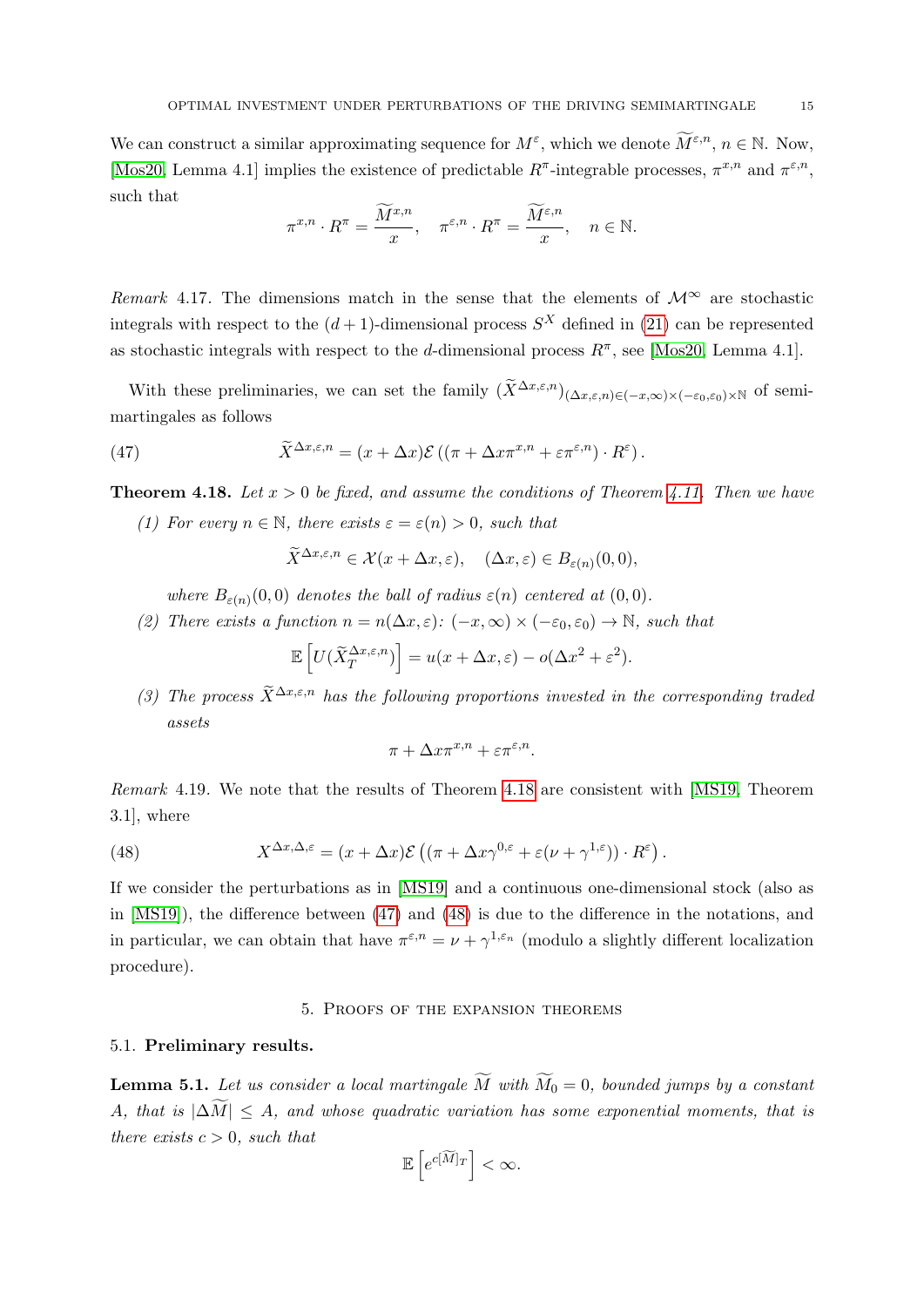Then,  $\widetilde{M}$  is a martingale, and for  $c' = \min\left(\frac{1}{4\lambda}\right)$  $\frac{1}{4A}$  $\sqrt{c}$  $\left(\frac{\sqrt{c}}{2}\right) > 0$ , we have  $\mathbb{E}\left[e^{c'|\widetilde{M}_T|}\right]<\infty.$ 

*Proof.* First, let us observe that the choice of c' allows to ensure that the jumps of  $2c'M$  are bounded by  $\frac{1}{2}$ , and thus we have both

(49) 
$$
\mathcal{E}\left(2c'\widetilde{M}\right) > 0, \quad \mathbb{P}\text{-a.s.},
$$

and

(50) 
$$
\sum_{s \leq T} \left| \log(1 + 2c' \Delta \widetilde{M}_s) - 2c' \Delta \widetilde{M}_s \right| \leq \sum_{s \leq T} (2c' \Delta \widetilde{M}_s)^2, \quad \mathbb{P}\text{-a.s.}
$$

<span id="page-15-0"></span>Let us observe that

<span id="page-15-2"></span><span id="page-15-1"></span>
$$
\mathbb{E}\left[e^{c'\widetilde{M}_T}\right] = \mathbb{E}\left[e^{c'\widetilde{M}_T - [c'\widetilde{M}^c]_T + \frac{1}{2}\sum_{s\leq T} \{\log(1+2c'\Delta\widetilde{M}_s) - 2c'\Delta\widetilde{M}_s\}}\right]
$$

$$
e^{[c'\widetilde{M}^c]_T - \frac{1}{2}\sum_{s\leq T} \{\log(1+2c'\Delta\widetilde{M}_s) - 2c'\Delta\widetilde{M}_s\}}\right].
$$

Applying the Cauchy-Schwartz inequality, we get

(51)  
\n
$$
\mathbb{E}\left[e^{c'\widetilde{M}_T}\right] \leq \mathbb{E}\left[e^{2c'\widetilde{M}_T - \frac{1}{2}\left[2c'\widetilde{M}^c\right]_T + \sum_{s\leq T}\left\{\log(1+2c'\Delta\widetilde{M}_s) - 2c'\Delta\widetilde{M}_s\right\}}\right]^{\frac{1}{2}}
$$
\n
$$
\times \mathbb{E}\left[e^{2\left[c'\widetilde{M}^c\right]_T - \sum_{s\leq T}\left\{\log(1+2c'\Delta\widetilde{M}_s) - 2c'\Delta\widetilde{M}_s\right\}}\right]^{\frac{1}{2}}.
$$

We observe that the first term in the right-hand side of  $(51)$  is bounded by 1, as

$$
e^{2c'\widetilde{M}_T-\frac{1}{2}[2c'\widetilde{M}^c]_T+\sum\limits_{s\leq T}\{\log(1+2c'\Delta \widetilde{M}_s)-2c'\Delta \widetilde{M}_s\}}=\mathcal{E}\left(2c'\widetilde{M}\right)_T,
$$

which, in view of [\(49\)](#page-15-1), is a terminal value of a nonnegative local martingale, thus supermartingale, starting from 1. To bound the last term in [\(51\)](#page-15-0), we use [\(50\)](#page-15-2), to deduce that

$$
\mathbb{E}\left[e^{2[c'\widetilde{M}^c]_T - \sum\limits_{s\leq T}\{\log(1+2c'\Delta\widetilde{M}_s) - 2c'\Delta\widetilde{M}_s\}}\right] \leq \mathbb{E}\left[e^{2[c'\widetilde{M}^c]_T + \sum\limits_{s\leq T}(2c'\Delta\widetilde{M}_s)^2}\right]
$$
  

$$
\leq \mathbb{E}\left[e^{4(c')^2[\widetilde{M}]_T}\right]
$$
  

$$
\leq \mathbb{E}\left[e^{c[\widetilde{M}]_T}\right] < \infty.
$$

<span id="page-15-3"></span>We deduce that in  $(51)$ , we have

$$
\mathbb{E}\left[e^{c'\widetilde{M}_T}\right] \leq \mathbb{E}\left[e^{c[\widetilde{M}]_T}\right]^{\frac{1}{2}} < \infty.
$$

Similarly, we can obtain

$$
\mathbb{E}[e^{-c'\widetilde{M}_T}] < \infty.
$$

We conclude that

$$
\mathbb{E}[e^{c'|\widetilde{M}_T|}] \le \mathbb{E}[e^{c'\widetilde{M}_T}] + \mathbb{E}[e^{-c'\widetilde{M}_T}] < \infty,
$$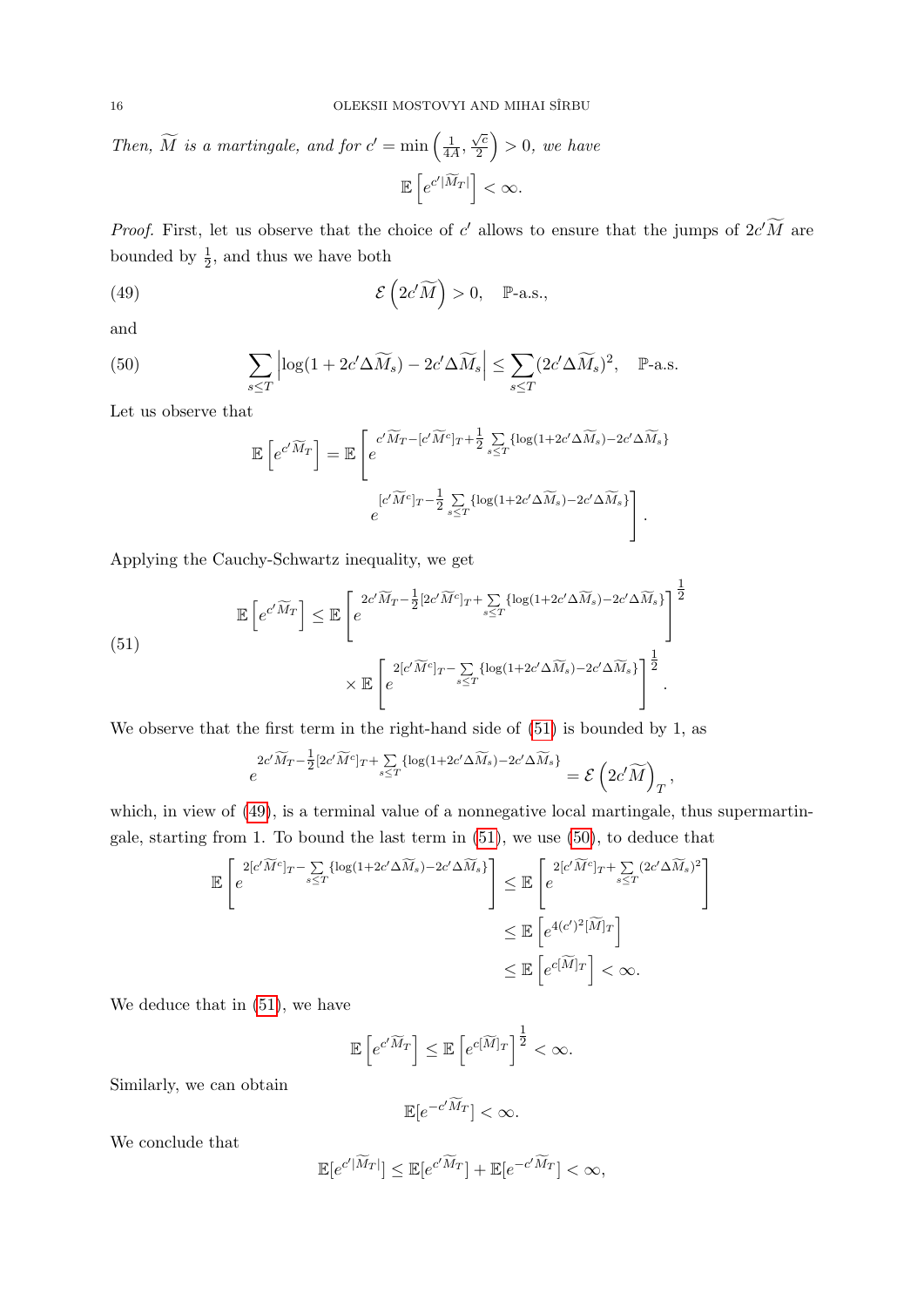which also implies that  $\widetilde{M}$  is a true martingale.

## 5.1.1. Implicit differentiation.

<span id="page-16-0"></span>**Lemma 5.2** (First-order implicit differentiation). Let  $x > 0$  be fixed, the conditions of Theorem [4.11](#page-10-1) hold and  $y = u_x(x, 0)$ . Then, there exists  $\tilde{\varepsilon} > 0$  such that, for every  $\varepsilon \in (-\tilde{\varepsilon}, \tilde{\varepsilon})$ , the families of vector-valued processes  $\lambda^{\epsilon}$  and matrix-valued processes  $G^{\epsilon}$  are given (implicitly) via

(52)  

$$
\int_0^{\cdot} d\langle M \rangle_s (\lambda_s + \varepsilon \zeta_s) = \int_0^{\cdot} (I + \varepsilon \phi_s) d\langle M \rangle_s \lambda_s^{\varepsilon},
$$

$$
\int_0^{\cdot} (I + \varepsilon \phi_s) d\langle M \rangle_s (G_s^{\varepsilon})^{\top} = \varepsilon \int_0^{\cdot} \nu_s d\langle M \rangle_s,
$$

are well-defined. Further, for every predictable process a, such that

$$
\int_0^{\cdot} a_s^{\top} d\langle M \rangle_s \zeta_s, \quad \int_0^{\cdot} a_s^{\top} \phi_s d\langle M \rangle_s \lambda_s, \quad and \quad \int_0^{\cdot} a_s^{\top} \nu_s d\langle M \rangle_s \beta_s
$$

are well-defined and finite-valued, P-a.s., we have

<span id="page-16-5"></span>(53) 
$$
\int_0^{\cdot} a_s^{\top} d \langle M \rangle_s (\lambda_s^0)' = \int_0^{\cdot} a_s^{\top} d \langle M \rangle_s \zeta_s - \int_0^{\cdot} a_s^{\top} \phi_s d \langle M \rangle_s \lambda_s,
$$

$$
\int_0^{\cdot} a_s^{\top} d \langle M \rangle_s ((G_s^0)^{\top})' \beta_s = \int_0^{\cdot} a_s^{\top} \nu_s d \langle M \rangle_s \beta_s, \quad \mathbb{P}\text{-}a.s.,
$$

where the derivatives above are given by

<span id="page-16-3"></span>(54) 
$$
(\lambda_t^0)' = -(A_t)^{-1} \phi_t A_t \lambda_t + \zeta_t, \quad ((G_t^0)^\top)' = A_t^{-1} \nu_t A_t, \quad t \in [0, T],
$$

and  $\beta$  is the process from [\(19\)](#page-7-1). Further, we have

<span id="page-16-2"></span>(55) 
$$
\int_0^{\cdot} \pi_s^{\top} d \langle M \rangle_s \left( (\lambda_s^0)' + ((G_s^0)^{\top})' \beta_s \right) = \int_0^{\cdot} \pi_s^{\top} d \langle M \rangle_s g_s.
$$

<span id="page-16-1"></span>Remark 5.3. In view of Assumption [4.1,](#page-9-3) the assertions of Lemma [5.2,](#page-16-0) in particular [\(55\)](#page-16-2), the process g can be characterized in the following (convenient) form

$$
g_t = ((G_t^0)')^\top \beta_t + (\lambda_t^0)', \quad t \in [0, T],
$$

where  $(G_t^0)'$  and  $(\lambda_t^0)'$  are given by [\(54\)](#page-16-3).

*Proof of Lemma [5.2.](#page-16-0)* First, we observe that at  $\varepsilon = 0$ ,

<span id="page-16-4"></span>
$$
\lambda^0 \equiv \lambda \quad and \quad G^0 \equiv 0,
$$

satisfy [\(52\)](#page-15-3). From the boundedness of  $\phi$  and the Gershgorin Theorem, we deduce that there exists  $\tilde{\varepsilon} > 0$ , such that for every  $\varepsilon \in (-\tilde{\varepsilon}, \tilde{\varepsilon})$ ,  $(I + \varepsilon \phi)$  is invertible and that  $(I + \varepsilon \phi)^{-1}$  is bounded. Using Assumption [4.1](#page-9-3) or the vector and matrix-valued versions of the Radon-Nikodym Theorem, see e.g., [\[RR68,](#page-50-10) Theorem 5.1], ensure that, for every  $\varepsilon \in (-\tilde{\varepsilon}, \tilde{\varepsilon})$ , the vector-valued process  $\lambda^{\varepsilon}$ and the matrix-valued process  $G^{\varepsilon}$  given through [\(52\)](#page-15-3), are well-defined, P-a.s. Now, fro (52) using Assumption [4.1](#page-9-3) we deduce [\(54\)](#page-16-3).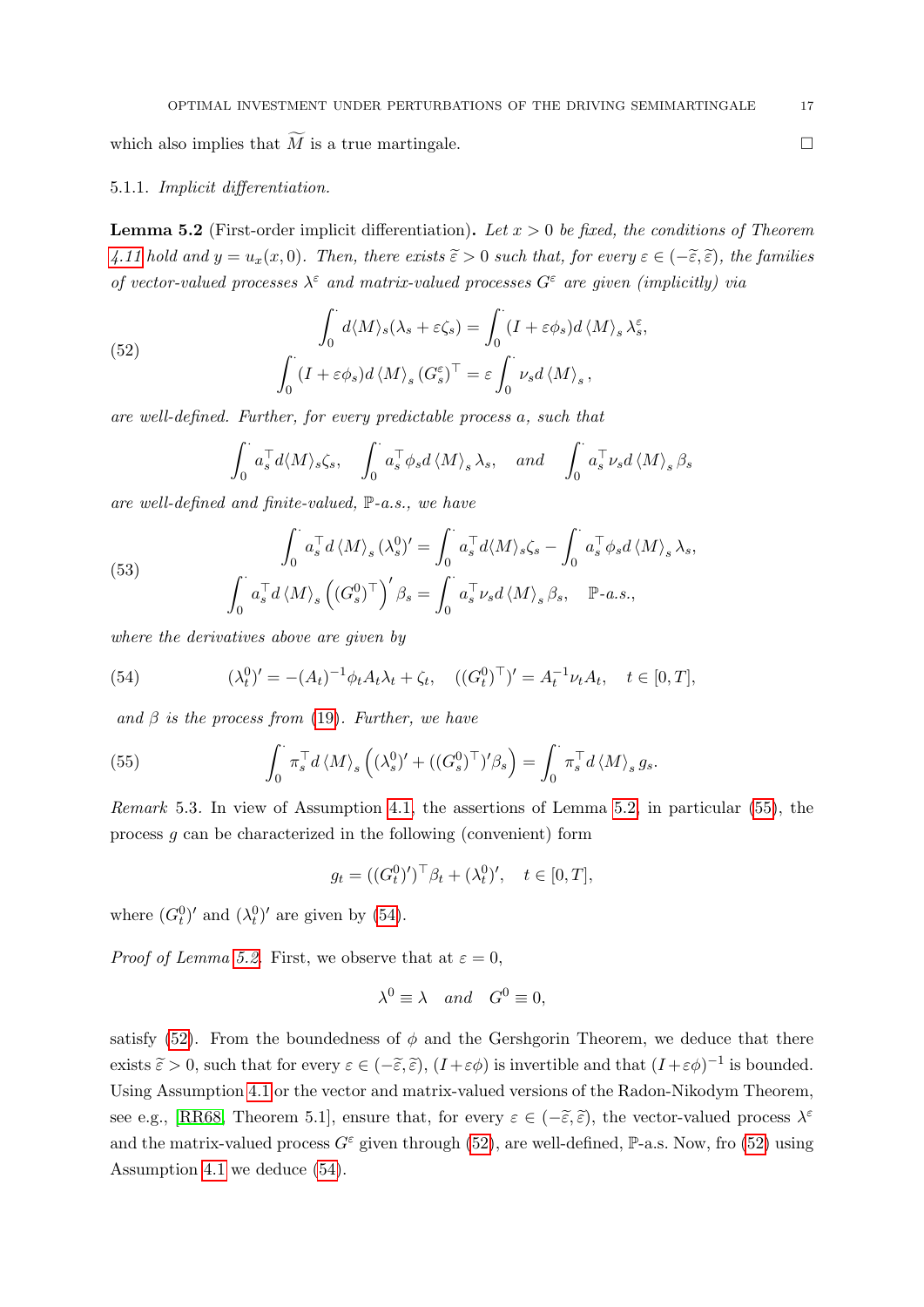Next, by invertibility of  $(I + \varepsilon \phi)$ , for every  $\varepsilon \in (-\tilde{\varepsilon}, \tilde{\varepsilon})$ , one can rewrite [\(52\)](#page-15-3) as

(56) 
$$
\int_0^{\cdot} (I + \varepsilon \phi_s)^{-1} d\langle M \rangle_s (\lambda_s + \varepsilon \zeta_s) = \int_0^{\cdot} d\langle M \rangle_s \lambda_s^{\varepsilon},
$$

$$
\int_0^{\cdot} d\langle M \rangle_s (G_s^{\varepsilon})^{\top} = \varepsilon \int_0^{\cdot} (I + \varepsilon \phi_s)^{-1} \nu_s d\langle M \rangle_s.
$$

Let  $\varepsilon_n$ ,  $n \in \mathbb{N}$ , be a sequence convergent to 0. Considering the quotients of the form

(57) 
$$
\int_0^{\cdot} a_s^{\top} d \langle M \rangle_s \frac{\lambda_s^{\varepsilon_n} - \lambda_s}{\varepsilon_n} \quad and \quad \int_0^{\cdot} a_s^{\top} d \langle M \rangle_s \frac{(G_s^{\varepsilon_n})^{\top}}{\varepsilon_n},
$$

and using [\(56\)](#page-16-4), we obtain [\(53\)](#page-16-5). [\(55\)](#page-16-2) can be obtained similarly, where we note that  $\mathbb{P}\text{-a.s.}$ finiteness of the right-hand side of [\(55\)](#page-16-2) follows from Assumption [4.9](#page-10-3) and Lemma [5.6.](#page-18-0)  $\Box$ 

The proof of the following lemma is similar to the proof of Lemma [5.2;](#page-16-0) it is skipped for brevity.

**Lemma 5.4** (Second-order implicit differentiation). Let  $x > 0$  be fixed, the conditions of Theo-rem [4.11](#page-10-1) hold and  $y = u_x(x, 0)$ . Then, for every predictable process a, such that

$$
\int_0^\cdot a_s^\top \phi_s d\langle M \rangle_s \zeta_s, \quad \int_0^\cdot a_s^\top \phi_s \phi_s d\langle M \rangle_s \lambda_s, \quad and \quad \int_0^\cdot a_s^\top \phi_s \nu_s d\langle M \rangle_s \beta_s
$$

are well-defined and finite-valued,  $\mathbb{P}\text{-}a.s.,$  and with  $\lambda^{\varepsilon}$  and  $G^{\varepsilon}$  given (implicitly) via [\(52\)](#page-15-3), we have

(58) 
$$
\int_0^{\cdot} a_s^{\top} d \langle M \rangle_s (\lambda_s^0)'' = -2 \int_0^{\cdot} a_s^{\top} \phi_s d \langle M \rangle_s \zeta_s + 2 \int_0^{\cdot} a_s^{\top} \phi_s \phi_s d \langle M \rangle_s \lambda_s,
$$

$$
\int_0^{\cdot} a_s^{\top} d \langle M \rangle_s ((G^0)^{\top})''_s \beta_s = -2 \int_0^{\cdot} a_s^{\top} \phi_s \nu_s d \langle M \rangle_s \beta_s, \quad \mathbb{P}\text{-}a.s.,
$$

<span id="page-17-0"></span>and thus

$$
\int_0^{\cdot} a_s^{\top} d \langle M \rangle_s \left( ((G_s^0)'')^{\top} \beta_s + (\lambda_s^0)'' \right) = \int_0^{\cdot} a_s^{\top} \phi_s d \langle M \rangle_s g_s.
$$

<span id="page-17-2"></span>Lemma 5.5. Under the conditions of Lemma [5.2,](#page-16-0) we have

(59)  
\n
$$
\int_0^T \pi_s^\top d \langle M \rangle_s \left( ((G_s^0)'')^\top \beta_s + (\lambda_s^0)'' \right) = -2 \int_0^T \pi_s^\top \phi_s \left( \nu_s d \langle M \rangle_s \beta_s + d \langle M \rangle_s \zeta_s - \phi_s d \langle M \rangle_s \lambda_s \right)
$$
\n
$$
= -2 \int_0^T \pi_s^\top \phi_s d \langle M \rangle_s g_s.
$$

As a consequence, we have

<span id="page-17-1"></span>(60) 
$$
\mathbb{E}_{\mathbb{R}}\left[\left((\lambda^{0})'' + \beta \cdot (G^{0})''\right) \cdot M_{T}^{H}\right] = -2\mathbb{E}_{\mathbb{R}}\left[\int_{0}^{T} \pi_{s}^{\top} \phi_{s} d\langle M \rangle_{s} g_{s}\right].
$$

*Proof.* [\(59\)](#page-17-0) can be proven similary to Lemma [5.2.](#page-16-0) For the  $(60)$ , we observe that under the conditions of this lemma, one can show the integrability of  $((\lambda^0)'' + \beta \cdot (G^0)'') \cdot M_T^H$  and that  $((\lambda^0)'' + \beta \cdot (G^0)'') \cdot (M - \int_0^{\cdot} \langle M \rangle_s \pi_s)^H$  is an R-martingale. Then, [\(60\)](#page-17-1) follows from completing  $((\lambda^0)'' + \beta \cdot (G^0)'') \cdot M^H$  to an R-martingale.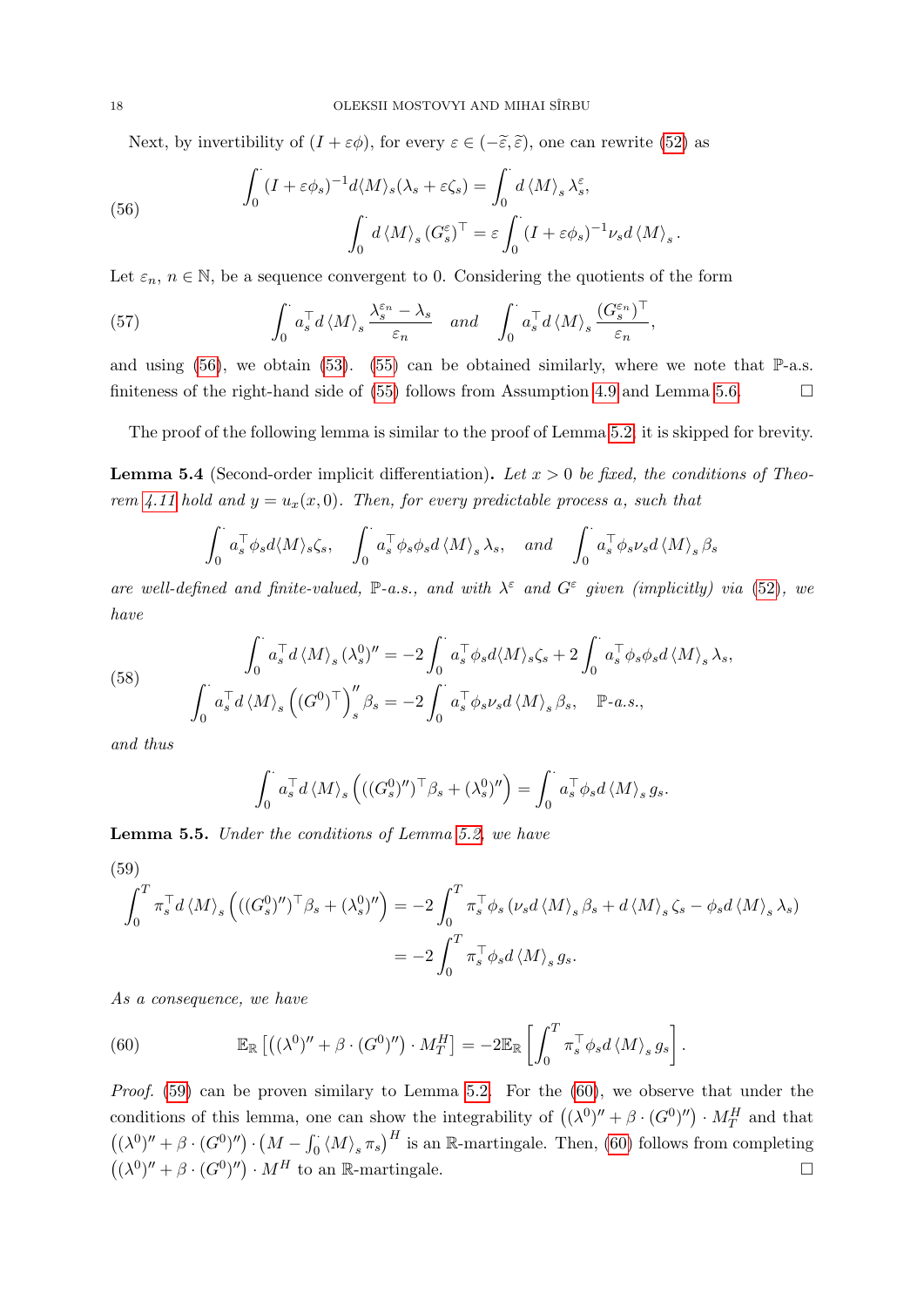<span id="page-18-0"></span>**Lemma 5.6.** Let  $x > 0$  be fixed. Under the conditions of Theorem [4.11,](#page-10-1) with  $y = u_x(x, 0)$ , we have

<span id="page-18-1"></span>(61) 
$$
\pi \cdot \widetilde{R}^{\pi} = \pi \cdot \left( \phi \cdot R + M^{\perp} - \int_{0}^{\cdot} d \left\langle M^{\perp} \right\rangle_{s} \beta_{s} \right)^{\pi} + \int_{0}^{\cdot} \pi_{s}^{\top} d \left\langle M \right\rangle_{s} g_{s},
$$

where each term is well-defined,  $\pi \cdot (\phi \cdot R + M^{\perp} - \int_0^{\cdot} d \langle M^{\perp} \rangle_s \beta_s)^{\pi}$  is an R-martingale, and there exists  $\bar{c}^{\prime\prime} > 0$ , such that (62)

<span id="page-18-3"></span>
$$
\mathbb{E}_{\mathbb{R}}\left[\exp\left(\bar{c}''\left(\left|\int_0^T g_s^\top d\left\langle M\right\rangle_s \pi_s\right| + \left|g \cdot M_T^H\right| + \left|\pi \cdot \left(\phi \cdot R + M^\perp - \int_0^{\cdot} d\left\langle M^\perp\right\rangle_s \beta_s\right)_T^{\pi}\right|\right)\right)\right] < \infty,
$$

and  $|g \cdot (M - \int_0^{\cdot} d \langle M \rangle_s \pi_s)^H_T|$  also has exponential moments under  $\mathbb{R}$ .

Remark 5.7. Assumption [4.9](#page-10-3) and Lemma [5.6](#page-18-0) allow characterizing  $c\pi \cdot R^{\pi}$  and

 $c\pi \cdot (\phi \cdot R + M^{\perp} - \int_0^{\cdot} d \langle M^{\perp} \rangle_s \beta_s)^{\pi}$  as R-entropic submartingales, for a sufficiently small and positive constant  $c$ , in the terminology of [\[BEK13,](#page-48-3) Section 3]. We recall that a process  $X$  that has sufficient exponential integrability is called an entropic submartingale, if for every stopping times  $\sigma$  and  $\tau$ , such that  $\sigma \leq \tau \leq T$ , we have  $X_{\sigma} \leq \rho_{\sigma}(X_{\tau})$ , P-a.s., where  $\rho_{s}(X_{\tau}) =$  $\log \mathbb{E}^{\mathbb{R}} [\exp(X_{\tau}) | \mathcal{F}_{\sigma}]$ . The operator  $\rho$  is known as the entropic process and is studied in the context of risk measures; see the references in [\[BEK13\]](#page-48-3). Further, following [\[BEK13\]](#page-48-3), our integrability assumption can be restated in terms of the key driving entropic (sub)martingales being in the  $U_{exp}$  class, that is, the class of R martingales, whose stochastic exponential is a uniformly integrable martingale. In turn, this can also be characterized through the class  $\mathbb{L}^1_{\text{exp}}(\mathbb{R})$ of random variables Z, such that  $\exp(|Z|) \in \mathbb{L}^1(\mathbb{R})$ , that the random variables appearing in Assumption [4.9](#page-10-3) have to be in  $\mathbb{L}^1_{\text{exp}}(\mathbb{R})$ . Again, we refer to [\[BEK13,](#page-48-3) Section 3] for more details.

*Proof of Lemma [5.6](#page-18-0)*. Using Lemma [5.2,](#page-16-0) by direct computations,  $\pi \cdot \widetilde{R}^{\pi}$  can be represented as in [\(61\)](#page-18-1), where each term is well-defined. Thus, with quasi-left continuity of  $\langle M \rangle$ , we have

<span id="page-18-2"></span>(63) 
$$
\left[\pi \cdot \widetilde{R}^{\pi}\right] = \left[\pi \cdot \left(\phi \cdot R + M^{\perp} - \int_{0}^{\cdot} d\left\langle M^{\perp}\right\rangle_{s} \beta_{s}\right)^{\pi}\right],
$$

and together with Assumption [4.10,](#page-10-4) we deduce that the jumps of  $\pi \cdot (\phi \cdot R + M^{\perp} - \int_0^{\cdot} d \left< M^{\perp} \right>_s \beta_s)^{\pi}$ are bounded. By Assumption [4.2,](#page-9-2)  $\pi \cdot (\phi \cdot R + M^{\perp} - \int_0^{\cdot} d \langle M^{\perp} \rangle_s \beta_s)^{\pi}$  can be written as a stochastic integral with respect to a sigma-bounded local martingale. Therefore, together with the boundedness of the jumps as above, via the Ansel-Stricker theorem, see [\[DS06,](#page-49-23) Theorem 7.3.7], we deduce that  $\pi \cdot (\phi \cdot R + M^{\perp} - \int_0^{\cdot} d \langle M^{\perp} \rangle_s \beta_s)^{\pi}$  is a local martingale. As a result Assumption [4.9,](#page-10-3) [\(63\)](#page-18-2), and [\[Pro04,](#page-50-11) Corollary 3, p. 73] imply that the process  $\pi \cdot (\phi \cdot R + M^{\perp} - \int_0^{\cdot} d \langle M^{\perp} \rangle_s \beta_s)^{\pi}$ is an R-martingale. As  $[\pi \cdot \widetilde{R}^{\pi}]_T$  has exponential moments under R by Assumption [4.9,](#page-10-3) As-sumption [4.10,](#page-10-4) [\(63\)](#page-18-2), and Lemma [5.1](#page-14-5) imply that  $\left|\pi\cdot\left(\phi\cdot R+M^\perp-\int_0^{\cdot}d\left\langle M^\perp\right\rangle_s\beta_s\right)_T^\pi\right|$ exponential moments under  $\mathbb{R}$ . This further implies, via Hölder's inequality, from Assumption   also have [4.9](#page-10-3) and [\(61\)](#page-18-1), that  $\left| \int_0^T g_s^\top d\langle M \rangle_s \pi_s \right|$  has exponential moments under  $\mathbb{R}$ .

Similarly, representing

$$
g \cdot M^H = g \cdot \left( M - \int_0^{\cdot} d \langle M \rangle_s \, \pi_s \right)^H + \int_0^{\cdot} g_s^{\top} d \langle M \rangle_s \, \pi_s
$$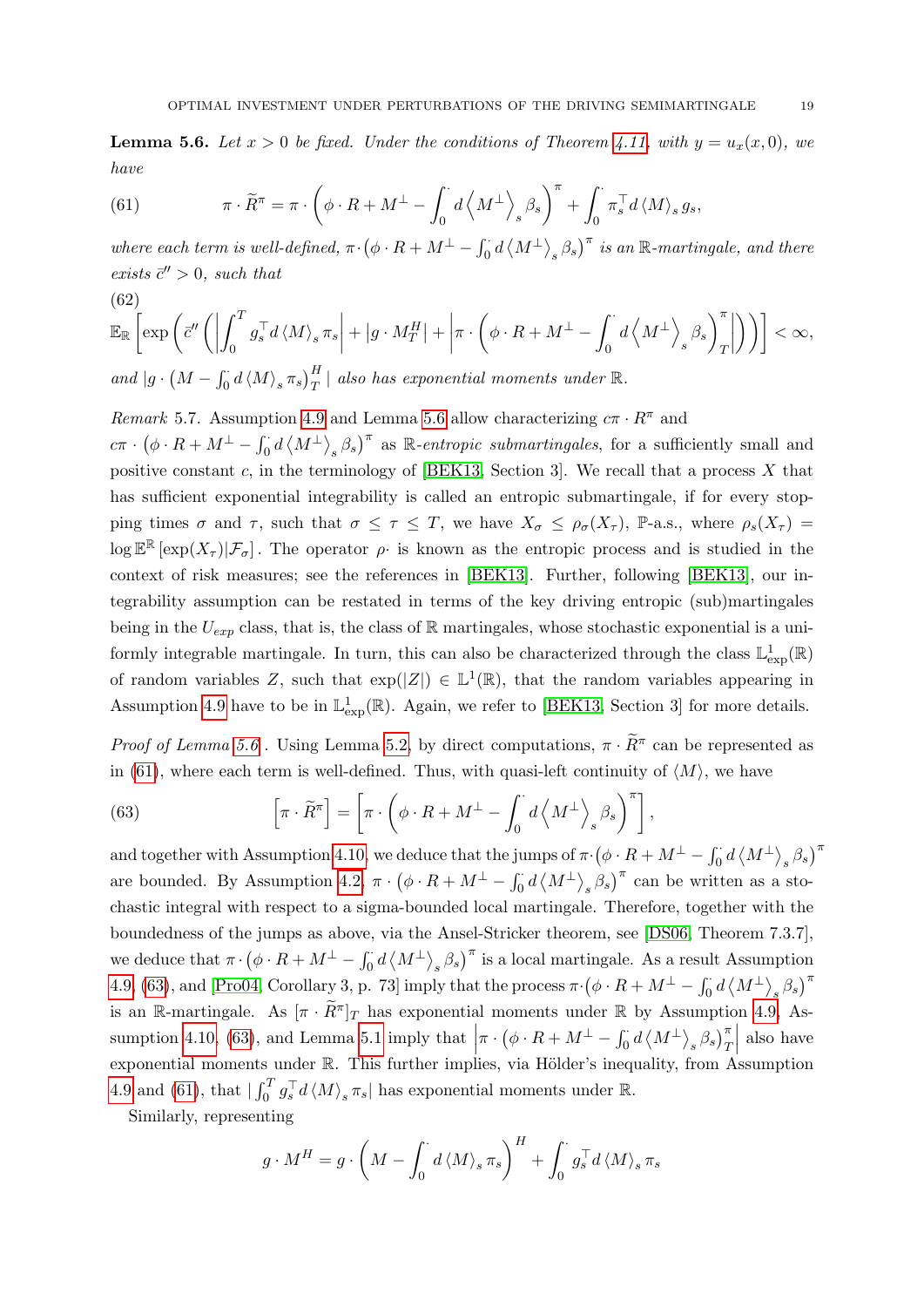and using Assumption [4.9,](#page-10-3) [4.10,](#page-10-4) and Lemma [5.1](#page-14-5) we deduce that  $|g \cdot (M - \int_0^{\cdot} d \langle M \rangle_s \pi_s)^{\frac{H}{T}}|$  has exponential moments under  $\mathbb R$ . Consequently, via Assumption [4.9](#page-10-3) and Hölder's inequality, we deduce that  $|g \cdot M_T^H|$  also has exponential moments under  $\mathbb{R}$ . Thus, [\(62\)](#page-18-3) holds.

<span id="page-19-4"></span>**Lemma 5.8.** Let  $x > 0$  be fixed. Under the conditions of Theorem [4.11,](#page-10-1) with  $y = u_x(x, 0)$ , we have

 $\Box$ 

(64) 
$$
\mathbb{E}_{\mathbb{R}}\left[\pi \cdot \widetilde{R}^{\pi}_T\right] = \mathbb{E}_{\mathbb{R}}\left[g \cdot M^H_T\right].
$$

Proof. Let us observe that

<span id="page-19-2"></span><span id="page-19-0"></span>
$$
\pi\cdot\widetilde{R}^\pi=\pi\cdot\phi\cdot R^\pi+\pi\cdot\left(M^\perp-\int_0^\cdot d\left_s\beta_s\right)^\pi+\int_0^\cdot\pi_s^\top d\left_s g_s,
$$

Assumption [4.9](#page-10-3) implies that

$$
\pi \cdot \left(\phi \cdot R + M^{\perp} - \int_0^{\cdot} d\left\langle M^{\perp}\right\rangle_s \beta_s\right)^{\pi} \in \mathcal{H}^2(\mathbb{R}) \quad \int_0^T \pi_s^{\top} d\left\langle M\right\rangle_s g_s \in \mathbb{L}^2(\mathbb{R}).
$$

We deduce that

(65)  
\n
$$
\mathbb{E}_{\mathbb{R}}\left[\pi \cdot \widetilde{R}^{\pi}_{T}\right] = \mathbb{E}_{\mathbb{R}}\left[\pi \cdot \left(\phi \cdot R + M^{\perp} - \int_{0}^{T} d\left\langle M^{\perp}\right\rangle_{s} \beta_{s}\right)_{T}^{\pi}\right] + \mathbb{E}_{\mathbb{R}}\left[\int_{0}^{T} \pi_{s}^{\top} d\left\langle M\right\rangle_{s} g_{s}\right]
$$
\n
$$
= \mathbb{E}_{\mathbb{R}}\left[\int_{0}^{T} g_{s}^{\top} d\left\langle M\right\rangle_{s} \pi_{s}\right].
$$

Now, as  $g \cdot M_T^H \in \mathbb{L}^2(\mathbb{R})$  by Lemma [5.6,](#page-18-0) we can rewrite the latter expression as

<span id="page-19-1"></span>(66) 
$$
\mathbb{E}_{\mathbb{R}}\left[\int_0^T \pi_s^\top d\langle M \rangle_s g_s\right] = \mathbb{E}_{\mathbb{R}}\left[g \cdot \left(\int_0^{\cdot} d\langle M \rangle_s \pi_s - M\right)_T^H + g \cdot M_T^H\right] = \mathbb{E}_{\mathbb{R}}\left[g \cdot M_T^H\right],
$$

where we have used that  $g \cdot (\int_0^{\cdot} \langle M \rangle_s \pi_s - M)^H \in \mathcal{H}^2(\mathbb{R})$ , which follows from Assumption [4.9](#page-10-3) and Lemma [5.1.](#page-14-5) Comparing [\(65\)](#page-19-0) and [\(66\)](#page-19-1), we deduce [\(64\)](#page-19-2).

Remark 5.9. The equality of  $u_{\varepsilon}(x,0) = v_{\varepsilon}(x,0)$  will follow from the proof of Theorem [4.15.](#page-12-3) Here we discuss the implications of the two matching representations in [\(27\)](#page-10-6), in particular, the linear structure of  $u_{\varepsilon}(x,0) = v_{\varepsilon}(x,0)$  with respect to the individual components entering the process  $\widetilde{R}$ , that is,  $\phi \cdot M$ ,  $M^{\perp}$ , and the finite variation term  $\int_0^{\cdot} d \langle M \rangle_s \zeta_s$ .

From Lemma [5.6,](#page-18-0) we have

<span id="page-19-3"></span>
$$
\mathbb{E}_{\mathbb{R}}\left[\left|\int_0^T g_s^\top d\left_s \pi_s\right|\right]<\infty.
$$

and that  $g \cdot (M - \int_0^1 d\langle M \rangle_s \pi_s)^H$  is a true martingale under R. This allows to rewrite  $v_\varepsilon(y,0)$  as follows.

(67)  

$$
\frac{v_{\varepsilon}(y,0)}{xy} = \mathbb{E}_{\mathbb{R}} \left[ g \cdot \left( M - \int_0^{\cdot} d \langle M \rangle_s \pi_s \right)_T^H \right] + \mathbb{E}_{\mathbb{R}} \left[ \int_0^T g_s^{\top} d \langle M \rangle_s \pi_s \right]
$$

$$
= \mathbb{E}_{\mathbb{R}} \left[ \int_0^T g_s^{\top} d \langle M \rangle_s \pi_s \right] = \mathbb{E}_{\mathbb{R}} \left[ \int_0^T \pi_s^{\top} d \langle M \rangle_s \left( (\lambda_s^0)' + \left( (G_s^0)^{\top} \right)' \beta_s \right) \right],
$$

where, in the last equality, we have used Lemma [5.2,](#page-16-0) see [\(55\)](#page-16-2).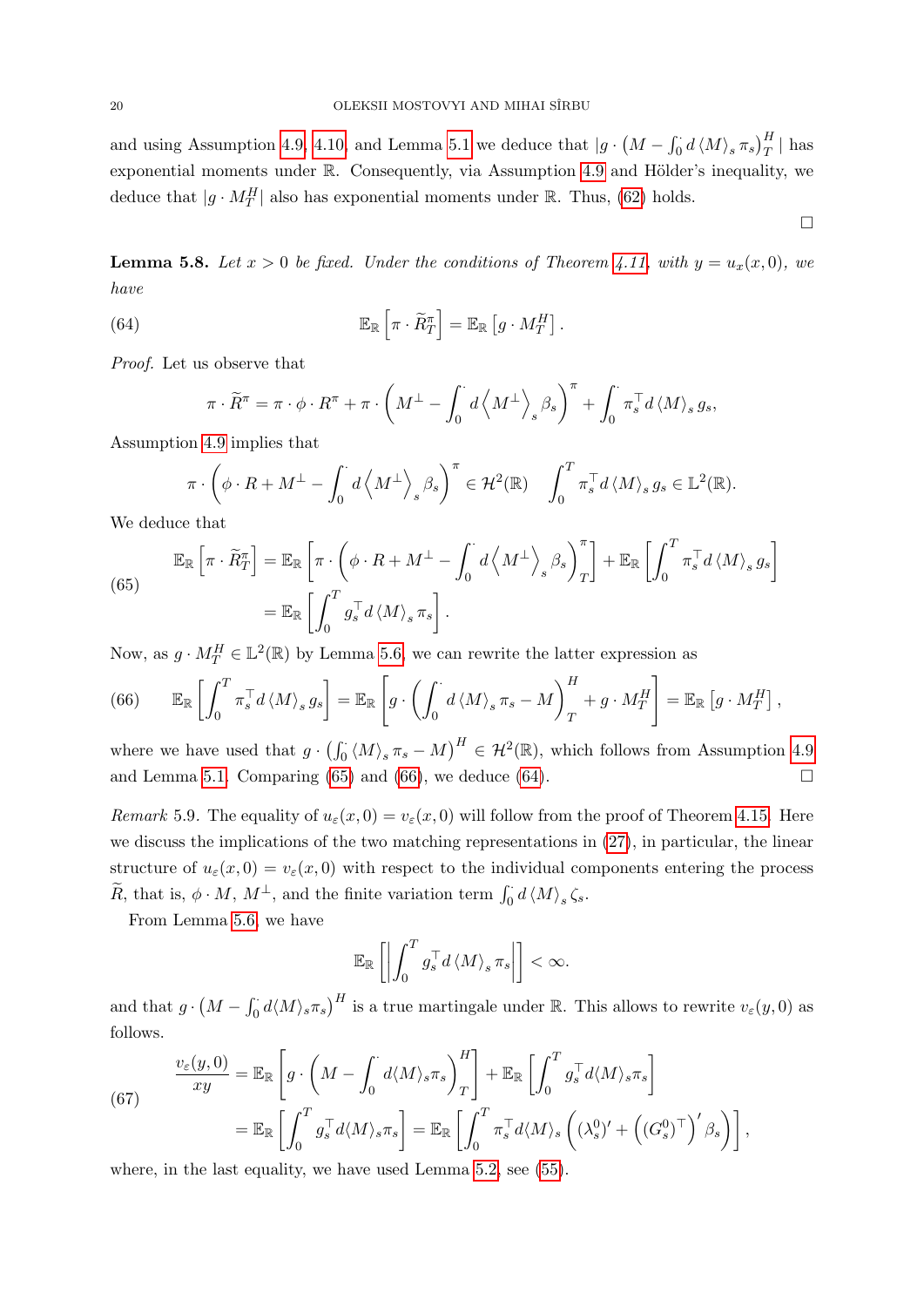For the purpose of giving the intuition in this remark, assuming the needed integrability of the individual components of  $g$ , using Lemma [5.2,](#page-16-0) we can rewrite the last expression in [\(67\)](#page-19-3) as

<span id="page-20-2"></span>(68) 
$$
\frac{v_{\varepsilon}(y,0)}{xy} = \mathbb{E}_{\mathbb{R}} \left[ \int_0^T \pi_s^{\top} d\langle M \rangle_s \left( (G_s^0)^{\top} \right)' \beta_s \right] + \mathbb{E}_{\mathbb{R}} \left[ \int_0^T \pi_s^{\top} d\langle M \rangle_s (\lambda_s^0)' \right].
$$

$$
= \mathbb{E}_{\mathbb{R}} \left[ \int_0^T \pi_s^{\top} \nu_s d\langle M \rangle_s \beta_s \right] + \mathbb{E}_{\mathbb{R}} \left[ \int_0^T \pi_s^{\top} d\langle M \rangle_s \zeta_s \right] - \mathbb{E}_{\mathbb{R}} \left[ \int_0^T \pi_s^{\top} \phi_s d\langle M \rangle_s \lambda_s \right].
$$

Likewise, assuming the needed integrability, we can rewrite  $u_{\epsilon}(x, 0)$  as follows.

<span id="page-20-3"></span>
$$
\frac{u_{\varepsilon}(x,0)}{xy} = \mathbb{E}_{\mathbb{R}} \left[ \pi \cdot \tilde{R}_{T}^{\pi} \right] = \mathbb{E}_{\mathbb{R}} \left[ \pi \cdot \phi \cdot M_{T}^{\pi} + \int_{0}^{T} \pi_{s}^{\top} d\langle M \rangle_{s} \zeta_{s} + \pi \cdot M_{T}^{\perp,\pi} \right]
$$
\n
$$
= \mathbb{E}_{\mathbb{R}} \left[ \pi \cdot \phi \cdot \left( M + \int_{0}^{T} d\langle M \rangle_{s} \lambda_{s} \right)_{T}^{\pi} \right] - \mathbb{E}_{\mathbb{R}} \left[ \int_{0}^{T} \pi_{s}^{\top} \phi_{s} d\langle M \rangle_{s} \lambda_{s} \right] + \mathbb{E}_{\mathbb{R}} \left[ \int_{0}^{T} \pi_{s}^{\top} d\langle M \rangle_{s} \zeta_{s} \right]
$$
\n
$$
+ \mathbb{E}_{\mathbb{R}} \left[ \pi \cdot \left( M^{\perp} - \int d\langle M^{\perp} \rangle_{s} \beta_{s} \right)_{T}^{\pi} \right] + \mathbb{E}_{\mathbb{R}} \left[ \int_{0}^{T} \pi_{s}^{\top} d\langle M^{\perp} \rangle_{s} \beta_{s} \right]
$$
\n
$$
= \mathbb{E}_{\mathbb{R}} \left[ \int_{0}^{T} \pi_{s}^{\top} \nu_{s} d\langle M \rangle_{s} \beta_{s} \right] + \mathbb{E}_{\mathbb{R}} \left[ \int_{0}^{T} \pi_{s}^{\top} d\langle M \rangle_{s} \zeta_{s} \right] - \mathbb{E}_{\mathbb{R}} \left[ \int_{0}^{T} \pi_{s}^{\top} \phi_{s} d\langle M \rangle_{s} \lambda_{s} \right].
$$

Comparing the last expressions in [\(68\)](#page-20-2) and [\(69\)](#page-20-3), we conclude that, heuristically, we can get  $v_{\varepsilon}(y,0) = u_{\varepsilon}(x,0)$  matching terms corresponding to three different types of perturbations, represented by  $\nu$  - orthogonal martingale term,  $\phi$  - perturbations of the volatility term, and  $\zeta$  perturbations of the finite variation term. The effects of these terms on  $v_{\varepsilon}(y, 0)$  and  $u_{\varepsilon}(x, 0)$ , on a heuristic level, can be matched separately.

<span id="page-20-0"></span>5.2. Constructing a second-order bound for the primal problem. For bounded and predictable  $\pi^0$  and  $\pi'$ , let us set

<span id="page-20-4"></span>(70)  
\n
$$
K^{\Delta x, \varepsilon} := (\pi + \Delta x \pi^0 + \varepsilon \pi') \cdot R^{\varepsilon} - \pi \cdot R
$$
\n
$$
= (\Delta x \pi^0 + \varepsilon \pi') \cdot R + \varepsilon \pi \cdot \widetilde{R} + \varepsilon (\Delta x \pi^0 + \varepsilon \pi') \cdot \widetilde{R}.
$$

We will drop the subscript  $\Delta x, \varepsilon$  in  $K^{\Delta x, \varepsilon}$  and write K instead for brevity of notations.

<span id="page-20-5"></span>(71) 
$$
\frac{\partial K}{\partial \Delta x} = \pi^0 \cdot R^{\varepsilon}, \quad \frac{\partial K}{\partial \varepsilon} = (\pi' \cdot R + \pi \cdot \widetilde{R}) + \Delta x \pi^0 \cdot \widetilde{R} + 2\varepsilon \pi' \cdot \widetilde{R},
$$

$$
\frac{\partial^2 K}{\partial \Delta x^2} = 0, \qquad \frac{\partial^2 K}{\partial \Delta x \partial \varepsilon} = \pi^0 \cdot \widetilde{R}, \qquad and \qquad \frac{\partial^2 K}{\partial \varepsilon^2} = 2\pi' \cdot \widetilde{R}.
$$

We observe that  $\pi^0 \cdot \widetilde{R}^{\pi}$  and  $\pi' \cdot \widetilde{R}^{\pi}$  are well-defined.

<span id="page-20-1"></span>**Lemma 5.10.** Let  $x > 0$  be fixed. Under the conditions of Theorem [4.11,](#page-10-1) with  $y = u_x(x, 0)$ , let us consider bounded and predictable processes  $\pi^0$  and  $\pi'$ , such that the following processes are bounded:

- (1)  $\pi^0 \cdot R^{\pi}$  and  $\pi' \cdot R^{\pi}$ ;
- (2)  $[\pi^0 \cdot R^\pi]$  and  $[\pi' \cdot R^\pi]$ ;
- $(\textit{3}) \ \ \pi^0 \cdot \widetilde{R}^{\pi}, \ \pi' \cdot \widetilde{R}^{\pi}, \ \pi' \cdot \phi \cdot R^{\pi}, \ \pi' \cdot (M^{\perp}-\int_0^{\cdot} d \langle M^{\perp} \rangle \beta_s )^{\pi}, \ \int_0^{\cdot} \zeta_s^{\top} d \langle M \rangle_s \pi'_s, \ \int_0^{\cdot} (\pi'_s)^{\top} \phi_s d \langle M \rangle_s \lambda_s,$ and  $\int_0^{\cdot} (\pi_s')^{\top} d\langle M^{\perp} \rangle_s \beta_s;$
- (4)  $[\pi^0 \cdot \widetilde{R}^{\pi}], [\pi' \phi \cdot R^{\pi}], [\pi' \cdot (M^{\perp} \int_0^{\cdot} d \langle M^{\perp} \rangle \beta_s)^{\pi}];$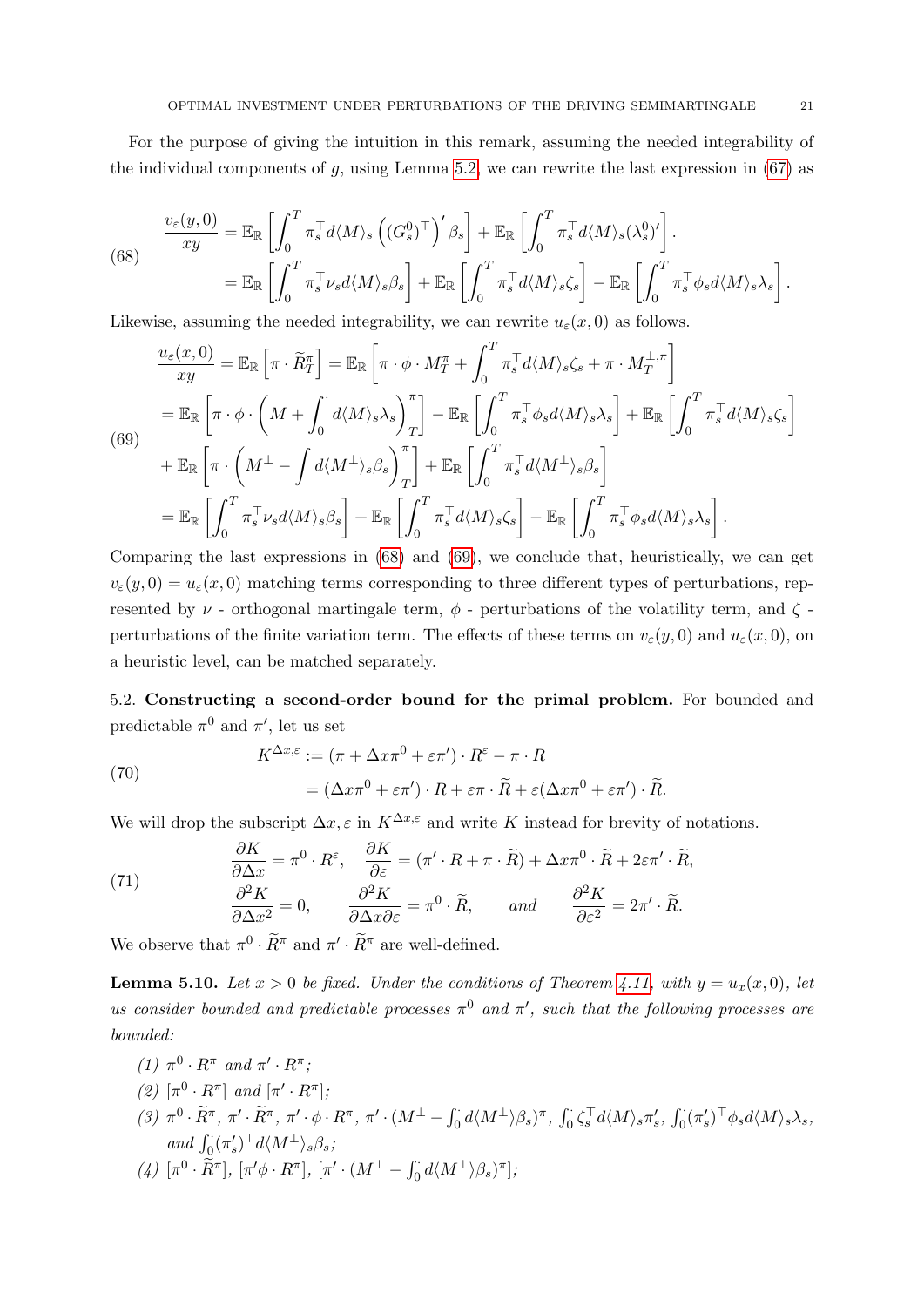(5) 
$$
[\pi \cdot \widetilde{R}^{\pi}, \pi^0 \cdot R^{\pi}]
$$
 and  $[\pi \cdot \widetilde{R}^{\pi}, \pi' \cdot R^{\pi}];$   
(6)  $[\pi \cdot \widetilde{R}^{\pi}, \pi^0 \cdot \widetilde{R}^{\pi}]$  and  $[\pi \cdot \widetilde{R}^{\pi}, \pi' \cdot \widetilde{R}^{\pi}].$ 

Then there exists a constant  $\delta > 0$ , such that for every  $(\Delta x, \varepsilon) \in B_\delta(0,0)$ , we have

$$
\frac{X}{x}\mathcal{E}\left(K^{\Delta x,\varepsilon,\pi}\right)\in\mathcal{X}(1,\varepsilon),
$$

where K is given by [\(70\)](#page-20-4) and similarly to [\(23\)](#page-8-0),  $K^{\Delta x, \epsilon, \pi}$  is given by

<span id="page-21-0"></span>(72) 
$$
K^{\Delta x,\varepsilon,\pi} = K^{\Delta x,\varepsilon} - [K^{\Delta x,\varepsilon,\varepsilon}, \pi \cdot R^c] - \sum_{s \leq \cdot} \Delta K_s^{\Delta x,\varepsilon} \frac{\pi_s \Delta R_s}{1 + \pi_s \Delta R_s}.
$$

Proof. Follows from the calculus of stochastic exponentials, we observe that

(73) 
$$
\frac{\mathcal{E}((\pi + \Delta x \pi^0 + \varepsilon \pi') \cdot R^{\varepsilon})}{\mathcal{E}(\pi \cdot R)} = \mathcal{E}(K^{\Delta x, \varepsilon, \pi}),
$$

where the positivity of  $\mathcal{E}\left(K^{\Delta x,\varepsilon,\pi}\right)$  follows from Assumption [4.10](#page-10-4) and the choice of  $\delta$  in  $B_{\delta}(0,0)$ .  $\Box$ 

Now, under the transformation [\(72\)](#page-21-0), for  $\pi^0$  and  $\pi'$  as in Lemma [5.10,](#page-20-1) we have

<span id="page-21-1"></span>
$$
K^{\Delta x,\varepsilon,\pi} = (\Delta x \pi^0 + \varepsilon \pi') \cdot R^{\pi} + \varepsilon (\Delta x \pi^0 + \varepsilon \pi') \cdot \widetilde{R}^{\pi} + \varepsilon \pi \cdot \widetilde{R}^{\pi},
$$

where  $(\Delta x \pi^0 + \varepsilon \pi') \cdot R^{\pi} \in \mathcal{M}^{\infty}$ ,  $(\Delta x \pi^0 + \varepsilon \pi') \cdot \widetilde{R}^{\pi}$  is bounded, and  $\pi \cdot \widetilde{R}^{\pi}$  has exponential moments under R and with bounded jumps, by Assumptions [4.9](#page-10-3) and [4.10.](#page-10-4) Note that the partial derivatives of  $K^{\pi}$  with respect to  $\Delta x$  and  $\varepsilon$  are determined by [\(71\)](#page-20-5), and only a notational change is needed there.

We will need the following lemma from [\[MS19\]](#page-50-5).

<span id="page-21-2"></span>**Lemma 5.11** (Mostovyi, Sirbu, 2019). Under Assumption [2.1,](#page-5-3) for every  $z > 0$  and  $x > 0$ , we have

$$
U'(zx) \le \max\left(z^{-c_2}, 1\right) U'(x) \le \left(z^{-c_2} + 1\right) U'(x),
$$
  
-V'(zx) \le \max\left(z^{-\frac{1}{c\_1}}, 1\right) (-V'(x)) \le \left(z^{-\frac{1}{c\_1}} + 1\right) (-V'(x)).

<span id="page-21-3"></span>**Lemma 5.12.** Let  $x > 0$  be fixed. Under the conditions of Theorem [4.11,](#page-10-1) with  $y = u_x(x, 0)$ , let both  $\pi^0$  and  $\pi'$  satisfy the assumption of Lemma [5.10.](#page-20-1) Then, we have

(74)  
\n
$$
\mathbb{E}\left[U''(X_T)\left(X_T\left(\frac{1}{x}+\pi^0\cdot R_T^{\pi}\right)\right)^2 + U'(X_T)X_T\left(\left(\frac{1}{x}+\pi^0\cdot R_T^{\pi}\right)^2 - \frac{1}{x^2} - \left[\pi^0\cdot R^{\pi}\right]_T\right)\right]
$$
\n
$$
= -\frac{y}{x}\mathbb{E}\left[A(X_T)\left(1 + x\pi^0\cdot R_T^{\pi}\right)^2\right].
$$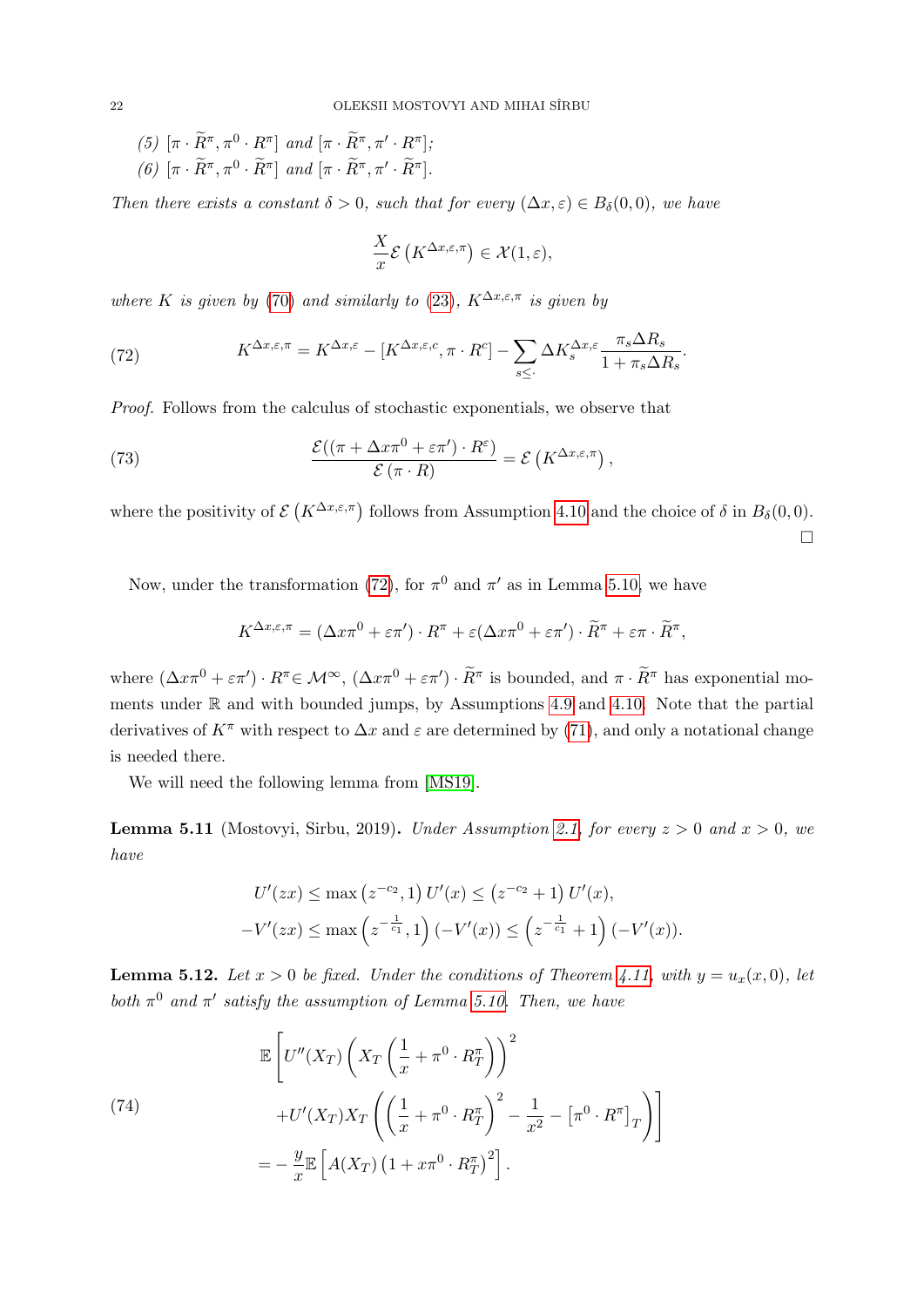as well as

<span id="page-22-4"></span>
$$
\mathbb{E}\left[U''(X_T)\left(\pi'\cdot R_T^{\pi} + \pi\cdot\widetilde{R}_T^{\pi}\right)^2 + U'(X_T)X_T\left(\pi'\cdot R_T^{\pi} + \pi\cdot\widetilde{R}_T^{\pi}\right)^2 + 2\pi'\cdot\widetilde{R}_T^{\pi} - \left[\pi'\cdot R^{\pi} + \pi\cdot\widetilde{R}^{\pi}\right]_T\right]
$$
\n
$$
= -xy\mathbb{E}_{\mathbb{R}}\left[(A(X_T^0) - 1)(\pi'\cdot R_T^{\pi} + \pi\cdot\widetilde{R}_T^{\pi})^2 - 2\pi'\cdot\widetilde{R}_T^{\pi} + [\pi\cdot\widetilde{R}^{\pi} + \pi'\cdot R^{\pi}]_T\right].
$$

*Proof.* As  $\pi^0 \cdot R^{\pi}$  is a bounded martingale under R, we deduce that

<span id="page-22-2"></span>(76) 
$$
\mathbb{E}\left[U'(X_T)X_T\left(\left(\frac{1}{x}+\pi^0\cdot R_T^{\pi}\right)^2-\frac{1}{x^2}-[\pi^0\cdot R^{\pi}]_T\right)\right]=\n x y \mathbb{E}_{\mathbb{R}}\left[\frac{2}{x}\pi^0\cdot R_T^{\pi}+(\pi^0\cdot R_T^{\pi})^2-[\pi^0\cdot R^{\pi}]_T\right]=0.
$$

Using the definition of R, we also get

<span id="page-22-3"></span>(77) 
$$
\mathbb{E}\left[U''(X_T)\left(X_T\left(\frac{1}{x}+\pi^0\cdot R_T^{\pi}\right)\right)^2\right] = -\frac{y}{x}\mathbb{E}_{\mathbb{R}}\left[A(X_T)\left(1+x\pi^0\cdot R_T^{\pi}\right)^2\right].
$$

Combining [\(76\)](#page-22-2) and [\(77\)](#page-22-3), we deduce [\(74\)](#page-21-1). [\(75\)](#page-22-4) can be obtained similarly.  $\square$ 

<span id="page-22-0"></span>5.3. Preliminaries for representing  $a(\varepsilon, \varepsilon)$  and  $a(x, \varepsilon)$ . To obtain the representations in [\(32\)](#page-11-3) and [\(33\)](#page-11-4), we will need some auxiliary results. First, we observe that

<span id="page-22-1"></span>**Lemma 5.13.** Let  $x > 0$  be fixed. Under the conditions of Theorem [4.11,](#page-10-1) with  $y = u_x(x, 0)$ , let  $\pi'$  satisfy the assumption of Lemma [5.10.](#page-20-1) Then, we have

<span id="page-22-6"></span>(78) 
$$
\mathbb{E}_{\mathbb{R}}\left[\int_0^T \pi_s'^{\top} d\langle M \rangle_s g_s\right] = \mathbb{E}_{\mathbb{R}}\left[\pi' \cdot R_T^{\pi} g \cdot \left(M - \int_0^{\cdot} d\langle M \rangle_s \pi_s\right)_T^H\right].
$$

*Proof.* First, let us observe that  $\pi' \cdot M$  and  $g \cdot M$  are in  $\mathcal{H}_{loc}^2(\mathbb{P})$ . As  $\frac{X-Y_-}{xy}$  is left-continuous, by [\[Pro04,](#page-50-11) Theorem III.29], the following process is a P-local martingale

<span id="page-22-5"></span>(79) 
$$
\frac{X_{s-}Y_{s-}}{xy} \cdot \left( \int_0^{\cdot} \pi_s'^{\top} d\left[M^d\right]_s g_s - \int_0^{\cdot} \pi_s'^{\top} d\left\langle M^d \right\rangle_s g_s \right),
$$

where  $M = M^c + M^d$  is a decomposition of M into a continuous and purely discontinuous parts, see, e.g., [\[JS03,](#page-49-22) Theorem I.4.18].

Let  $\tau_n$ ,  $n \in \mathbb{N}$  is a localizing sequence for the local P-martingale appearing in [\(79\)](#page-22-5) as well as for  $\int_0^{\cdot} \pi_s'^{\top} d \langle M^c \rangle_s g_s$ , and  $\int_0^{\cdot} \pi_s'^{\top} d \langle M^d \rangle_s g_s$ . Let us fix  $n \in \mathbb{N}$ , consider an arbitrary stopping time σ, and set  $\tau := \sigma \wedge \tau_n$ . Next, recalling the definitions of the transformations  $\cdot^{\pi}$  and  $\cdot^H$ , using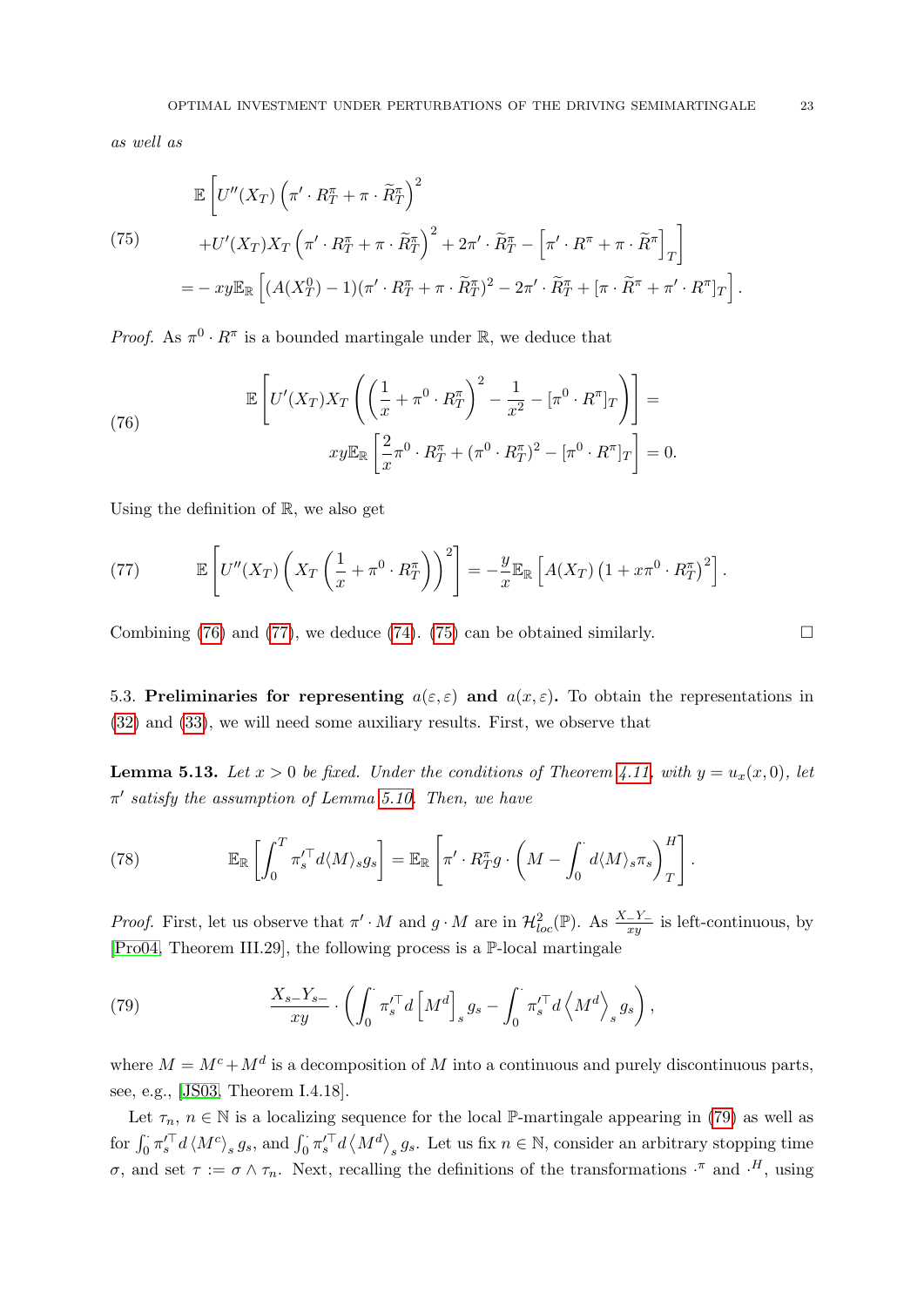the Kunita-Watanabe inequality, we get

<span id="page-23-0"></span>(80)  
\n
$$
\mathbb{E}_{\mathbb{R}}\left[\pi' \cdot R_{\tau}^{\pi} g \cdot \left(M - \int_{0}^{t} d\langle M \rangle_{s} \pi_{s}\right)_{\tau}^{H}\right]
$$
\n
$$
= \mathbb{E}_{\mathbb{R}}\left[\left[\pi' \cdot R - [\pi' \cdot R^{c}, \pi \cdot R^{c}] - \sum_{s \leq t} \pi'_{s} \Delta M_{s} \frac{\pi_{s} \Delta R_{s}}{1 + \pi_{s} \Delta R_{s}},\right. \right. \left. g \cdot \left(M - \int_{0}^{t} d\langle M \rangle_{s} \pi_{s}\right) - \left[g \cdot \left(M - \int_{0}^{t} d\langle M \rangle_{s} \pi_{s}\right)^{c}, H^{c}\right] - \sum_{s \leq t} g_{s} \Delta M_{s} \frac{\Delta H_{s}}{1 + \Delta H_{s}}\right]_{\tau}\right]
$$
\n
$$
= \mathbb{E}_{\mathbb{R}}\left[\left[\pi' \cdot M - \sum_{s \leq t} \pi'_{s} \Delta M_{s} \frac{\pi_{s} \Delta R_{s}}{1 + \pi_{s} \Delta R_{s}}, g \cdot M - \sum_{s \leq t} g_{s} \Delta M_{s} \frac{\Delta H_{s}}{1 + \Delta H_{s}}\right]_{\tau}\right].
$$

one can rewrite the latter expectation in [\(80\)](#page-23-0) as

<span id="page-23-1"></span>
$$
\mathbb{E}_{\mathbb{R}}\left[\int_0^{\tau} \pi_s'^{\top} d\langle M^c \rangle_s g_s + \sum_{s \leq \tau} \frac{\pi_s' \Delta M_s}{1 + \pi_s \Delta R_s} \frac{g_s \Delta M_s}{1 + \Delta H_s}\right].
$$

Denoting

$$
\widetilde{T}_1 := \mathbb{E}_{\mathbb{R}} \left[ \int_0^{\tau} \pi_s^{\prime \top} d \left\langle M^c \right\rangle_s g_s \right] \quad and \quad \widetilde{T}_2 := \mathbb{E}_{\mathbb{R}} \left[ \sum_{s \le \tau} \frac{\pi_s^{\prime} \Delta M_s}{1 + \pi_s \Delta R_s} \frac{g_s \Delta M_s}{1 + \Delta H_s} \right],
$$

the computations above show that the right-hand side in [\(78\)](#page-22-6) equals to  $\widetilde{T}_1 + \widetilde{T}_2$ , where both  $\widetilde{T}_1$ and  $\tilde{T}_2$  are finite. Let us observe that, by Lemma [5.6,](#page-18-0) both  $\pi' \cdot R^{\pi}$  and  $g \cdot (M - \int_0^{\cdot} d\langle M \rangle_s \pi_s)^H$ are in  $\mathcal{H}^2(\mathbb{R})$ , and thus we have

(81) 
$$
\mathbb{E}_{\mathbb{R}}\left[\sum_{s\leq \tau}\left(\frac{\pi_s'\Delta M_s}{1+\pi_s\Delta R_s}\right)^2\right] \leq \mathbb{E}_{\mathbb{R}}\left[\left[\pi'\cdot R^{\pi}\right]_{\tau}\right] < \infty,
$$

and

<span id="page-23-2"></span>(82) 
$$
\mathbb{E}_{\mathbb{R}}\left[\sum_{s\leq\tau}\left(\frac{g_s\Delta M_s}{1+\Delta H_s}\right)^2\right] \leq \mathbb{E}_{\mathbb{R}}\left[\left[g\cdot\left(M-\int_0^{\cdot}d\langle M\rangle_s\pi_s\right)^H\right]_{\tau}\right] < \infty,
$$

Further, since

<span id="page-23-4"></span>
$$
1 + \pi_s \Delta R_s = \frac{X_s}{X_{s-}} \quad and \quad 1 + \Delta H_s = \frac{Y_s}{Y_{s-}},
$$

and using [\(81\)](#page-23-1), [\(82\)](#page-23-2), localization, and integration by parts, one can rewrite  $\widetilde{T}_2$  as

(83) 
$$
\widetilde{T}_2 = \mathbb{E}\left[\sum_{s\leq \tau} \frac{X_{s-}Y_{s-}}{xy} \pi'_s \Delta M_s g_s \Delta M_s\right].
$$

By [\[Pro04,](#page-50-11) Theorem 28, p.75], we have

<span id="page-23-3"></span>(84) 
$$
\int_0^{\cdot} \pi_s^{\prime \top} d \left[ M^d \right]_s g_s = \left[ \pi' \cdot M^d, g \cdot M^d \right] = \sum_{s \leq \cdot} \pi_s' \Delta M_s g_s \Delta M_s.
$$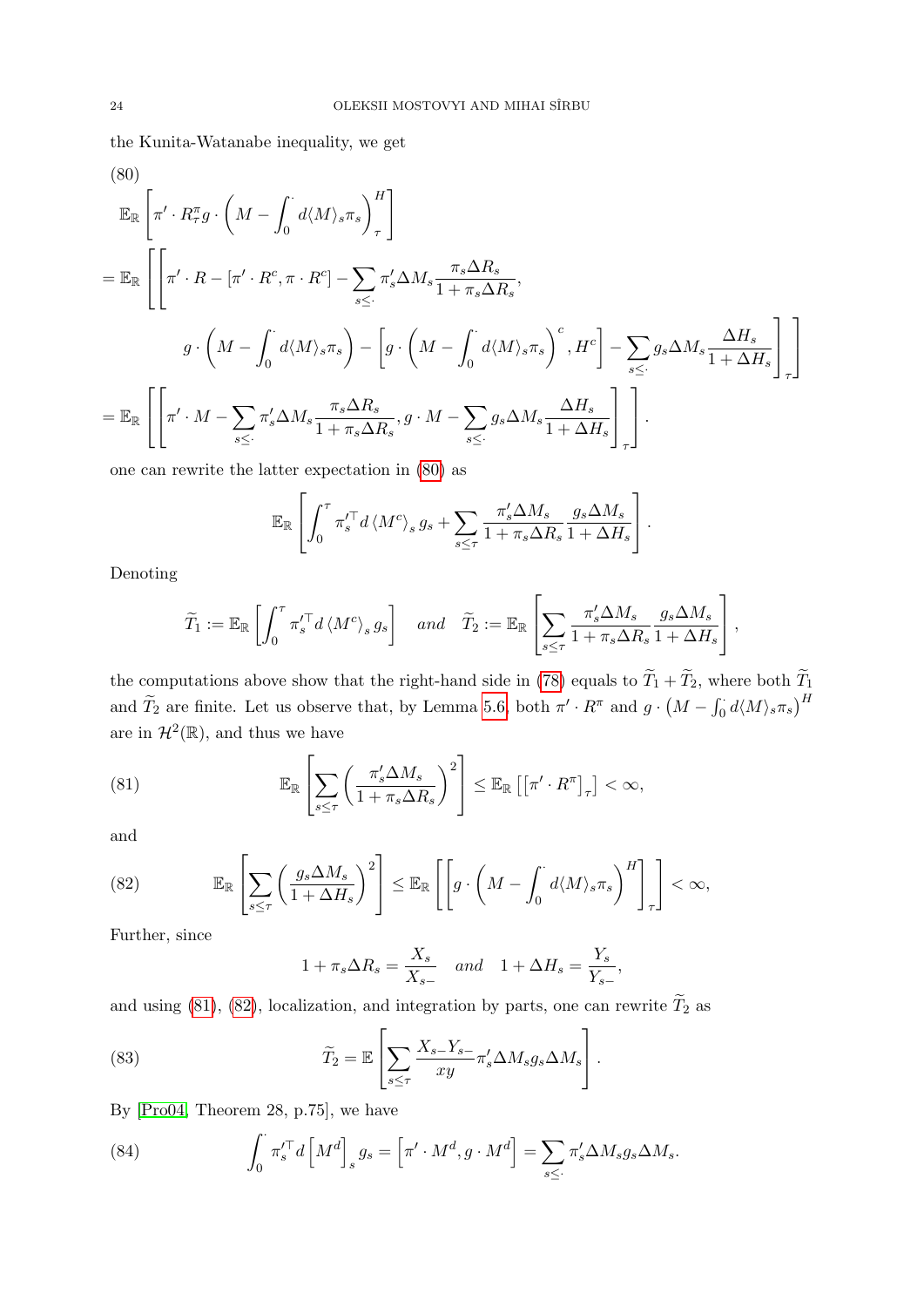As the process in [\(79\)](#page-22-5) is a true P-martingale on  $[0, \tau]$ , from [\(84\)](#page-23-3), one can further rewrite  $T_2$ appearing in [\(83\)](#page-23-4) as

(85) 
$$
\widetilde{T}_2 = \mathbb{E}\left[\int_0^{\tau} \frac{X_{s-} Y_{s-}}{xy} \pi_s^{\prime \top} d \left\langle M^d \right\rangle_s g_s \right].
$$

Next, using localization, [\[JS03,](#page-49-22) Theorem I.4.49] (as  $\int_0^{\tau} \pi_s'^{\top} d \langle M^d \rangle_s g_s$  is P-integrable under the construction of  $\tau$ ), one can further rewrite  $\widetilde{T}_2$  as

$$
\widetilde{T}_2 = \mathbb{E}_{\mathbb{R}} \left[ \int_0^{\tau} \pi_s'^{\top} d \left\langle M^d \right\rangle_s g_s \right].
$$

We recapitulate that  $\mathbb{E}_{\mathbb{R}}\left[\pi'\cdot R_{\tau}^{\pi}g\cdot\left(M-\int_0^{\cdot}d\langle M\rangle_s\pi_s\right)_{\tau}^H\right]$  appearing in [\(80\)](#page-23-0), can be rewritten as (86)

$$
\mathbb{E}_{\mathbb{R}}\left[\pi' \cdot R_{\tau}^{\pi} g \cdot \left(M - \int_0^{\cdot} d\langle M \rangle_s \pi_s\right)_{\tau}^H\right] = \widetilde{T}_1 + \widetilde{T}_2
$$
\n
$$
= \mathbb{E}_{\mathbb{R}}\left[\int_0^{\tau} \pi_s'^{\top} d\langle M^c \rangle_s g_s\right] + \mathbb{E}_{\mathbb{R}}\left[\int_0^{\tau} \pi_s'^{\top} d\langle M^d \rangle_s g_s\right]
$$
\n
$$
= \mathbb{E}_{\mathbb{R}}\left[\int_0^{\tau} \pi_s'^{\top} d\langle M \rangle_s g_s\right].
$$

As  $\tau$  is an arbitrary stopping time on  $[0, \tau_n]$ , and  $\tau_n$ ,  $n \in \mathbb{N}$ , is a localizing sequence, we conclude that  $\int_0^{\tau} \pi_s'^{\top} d \langle M \rangle_s g_s$  is a predictable quadratic covariation of the pair  $\left(\pi' \cdot R^{\pi}, g \cdot \left(M - \int_0^{\cdot} d\langle M \rangle_s \pi_s\right)^H\right)$  (under  $\mathbb{R}$ ).

Now, using Lemma [5.6,](#page-18-0) we observe that both  $\pi'$  ·  $R^{\pi}$  and  $g \cdot (M - \int_0^{\cdot} d\langle M \rangle_s \pi_s)^H$  are in  $\mathcal{H}^2(\mathbb{R})$ . Therefore, [\[JS03,](#page-49-22) Theorem I.4.2, p.38], asserts that  $(\pi' \cdot R^{\pi}) \left( g \cdot \left( M - \int_0^{\cdot} d \langle M \rangle_s \pi_s \right)^H \right) \int_0^{\cdot} \pi_s'^{\top} d\langle M \rangle_s g_s$  is a true martingale under R, which implies [\(78\)](#page-22-6).

<span id="page-24-3"></span>**Lemma 5.14.** Let  $x > 0$  be fixed. Under the conditions of Theorem [4.11,](#page-10-1) with  $y = u_x(x, 0)$ , let  $\pi'$  be as in Lemma [5.10.](#page-20-1) Then we have

<span id="page-24-1"></span>(87) 
$$
\mathbb{E}_{\mathbb{R}}\left[\pi'\cdot\widetilde{R}^{\pi}_T\right] = \mathbb{E}_{\mathbb{R}}\left[\left(\pi'\cdot R^{\pi}_T\right)\left(g\cdot\left(M-\int_0^{\cdot}d\langle M\rangle_s\pi_s\right)_{T}^H\right)\right].
$$

Proof. As Lemma [5.6](#page-18-0) (see [\(61\)](#page-18-1)), using Lemma [5.2,](#page-16-0) we get

<span id="page-24-0"></span>(88) 
$$
\mathbb{E}_{\mathbb{R}}\left[\pi'\cdot\widetilde{R}^{\pi}_T\right] = \mathbb{E}_{\mathbb{R}}\left[\pi'\cdot(\phi\cdot R^{\pi} + (M^{\perp} - \beta\cdot\langle M^{\perp}\rangle)_{T}^{\pi} + \int_0^T \pi'_{s}^{\top}d\langle M\rangle_{s} g_{s}\right].
$$

The construction of  $\pi'$  implies that  $\pi' \cdot (\phi \cdot R^{\pi} + (M^{\perp} - \beta \cdot (M^{\perp}))^{\pi} \in \mathcal{H}^{2}(\mathbb{R})$ , and thus

$$
\mathbb{E}_{\mathbb{R}}\left[\pi'\cdot(\phi\cdot R^{\pi}+(M^{\perp}-\beta\cdot\langle M^{\perp}\rangle)_{T}^{\pi}\right]=0.
$$

Consequently, in [\(88\)](#page-24-0), we obtain

<span id="page-24-2"></span>
$$
\mathbb{E}_{\mathbb{R}}\left[\pi' \cdot \widetilde{R}^{\pi}_T\right] = \mathbb{E}_{\mathbb{R}}\left[\int_0^T \pi'^{\top}_s d \langle M \rangle_s g_s\right].
$$

In turn, using Lemma [5.13,](#page-22-1) we deduce that the latter expression is equal to [\(87\)](#page-24-1), and this completes the proof of the lemma.  $\Box$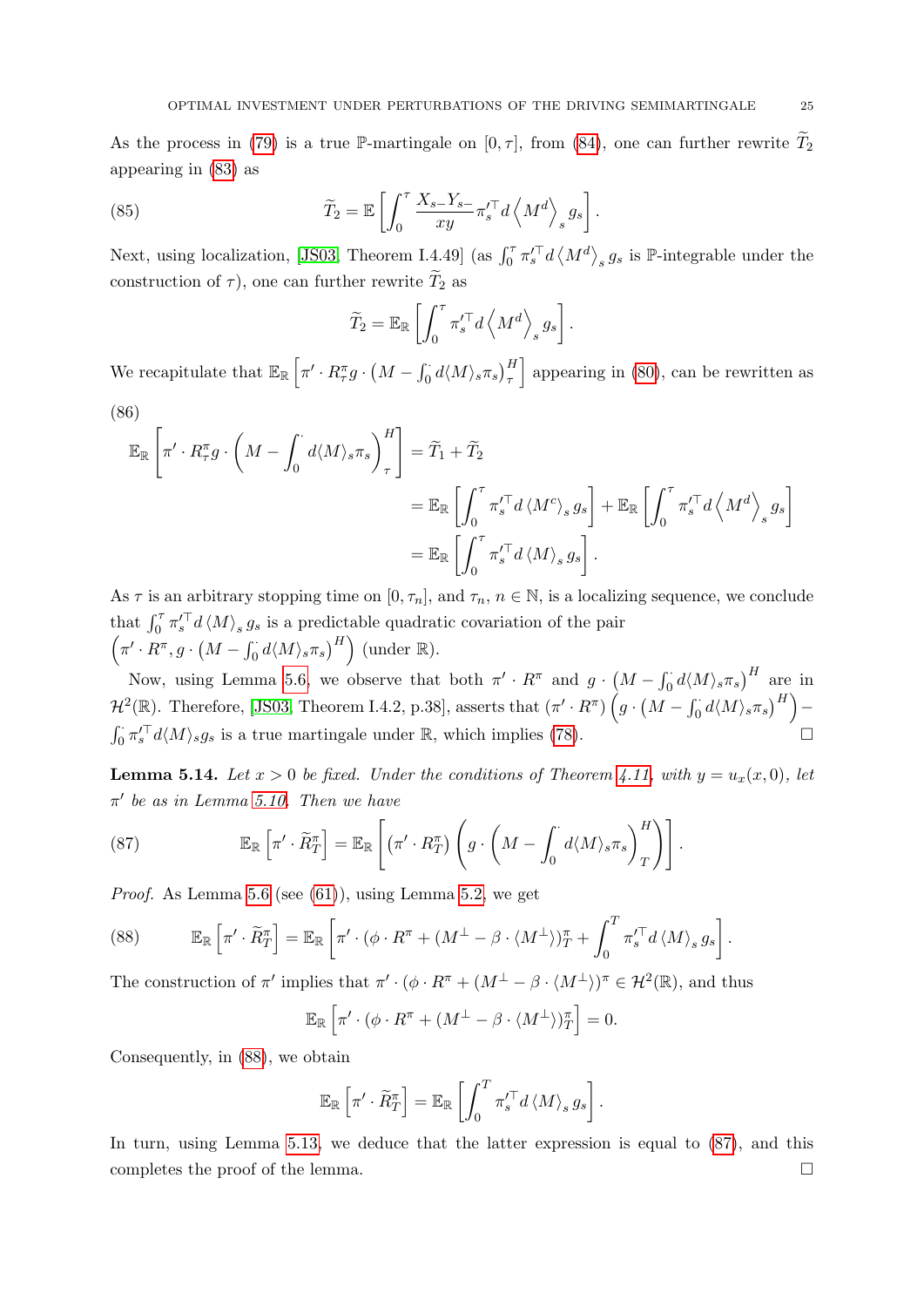<span id="page-25-4"></span>**Lemma 5.15.** Let  $x > 0$  be fixed. Under the conditions of Theorem [4.11,](#page-10-1) with  $y = u_x(x, 0)$ , let  $\pi'$  be as in Lemma [5.10.](#page-20-1) Then, we have

(89)  
\n
$$
-\mathbb{E}_{\mathbb{R}}\left[ (1 - A(X_T^0)) (\pi' \cdot R_T^{\pi} + \pi \cdot \widetilde{R}_T^{\pi})^2 + 2\pi' \cdot \widetilde{R}_T^{\pi} - [\pi \cdot \widetilde{R}^{\pi} + \pi' \cdot R^{\pi}]_T \right],
$$
\n
$$
=\mathbb{E}_{\mathbb{R}}\left[ A(X_T^0)(\pi' \cdot R_T^{\pi} + \pi \cdot \widetilde{R}_T^{\pi})^2 - 2\pi' \cdot R_T^{\pi} g \cdot M_T^H \right] + T_1,
$$

where  $T_1$  $T_1$  is given in [\(31\)](#page-11-5), and g is given by [\(25\)](#page-10-5). For  $\pi^0$  as in Lemma [5.10](#page-20-1), we also have

<span id="page-25-2"></span>(90)  
\n
$$
0 = \mathbb{E}^{\mathbb{R}} \left[ xg \cdot M_T^H + (x\pi^0 \cdot R_T^{\pi}) \left( x \int_0^T g_s^{\top} d \langle M \rangle_s \pi_s \right) - (1 + x\pi^0 \cdot R_T^{\pi}) (x\pi' \cdot R_T^{\pi} + x\pi \cdot \widetilde{R}_T^{\pi}) + \left[ 1 + x\pi^0 \cdot R^{\pi}, x\pi' \cdot R^{\pi} + x\pi \cdot \widetilde{R}^{\pi} \right]_T \right].
$$

Proof. First, using the representation in Lemma [5.6](#page-18-0) and the square-integrability of

$$
\left(\pi' \cdot R_T^{\pi} + \pi \cdot \left(\phi \cdot R + M^{\perp} - \int_0^{\cdot} d \left\langle M \right\rangle_s^{\perp} \beta_s \right)_T^{\pi}\right)
$$

under R, we get

<span id="page-25-1"></span>
$$
\mathbb{E}_{\mathbb{R}}\left[2\pi'\cdot R_{T}^{\pi}\int_{0}^{T}g_{s}^{\pi}d\langle M\rangle_{s}\pi_{s}-\left(\pi'\cdot R_{T}^{\pi}+\pi\cdot\widetilde{R}_{T}^{\pi}\right)^{2}+\left[\pi'\cdot R^{\pi}+\pi\cdot\widetilde{R}^{\pi}\right]_{T}\right]
$$
\n
$$
=\mathbb{E}_{\mathbb{R}}\left[2\pi'\cdot R_{T}^{\pi}\int_{0}^{T}g_{s}^{\pi}d\langle M\rangle_{s}\pi_{s}-\left(\int_{0}^{T}g_{s}^{\pi}d\langle M\rangle_{s}\pi_{s}\right)^{2}
$$
\n
$$
-2\int_{0}^{T}g_{s}^{\pi}d\langle M\rangle_{s}\pi_{s}\left(\pi'\cdot R_{T}^{\pi}+\pi\cdot\left(\phi\cdot R+M^{\perp}-\int_{0}^{'}d\langle M\rangle_{s}^{\perp}\beta_{s}\right)_{T}^{\pi}\right)\right]
$$
\n
$$
=-\mathbb{E}_{\mathbb{R}}\left[\left(\int_{0}^{T}g_{s}^{\pi}d\langle M\rangle_{s}\pi_{s}\right)^{2}
$$
\n
$$
+2\left(\int_{0}^{T}g_{s}^{\pi}d\langle M\rangle_{s}\pi_{s}\right)\left(\pi\cdot\left(\phi\cdot R+M^{\perp}-\int_{0}^{'}d\langle M\rangle_{s}^{\perp}\beta_{s}\right)_{T}^{\pi}\right)\right]
$$
\n
$$
=T_{1},
$$

where, we recall that  $T_1$  is defined in [\(31\)](#page-11-5). We Note that the representation in [\(91\)](#page-25-1) does not depend on the choice of  $\pi'$  (which still has to satisfy Lemma [5.10\)](#page-20-1). Next, let us consider the left-hand side in [\(89\)](#page-24-2). Using Lemma [5.14,](#page-24-3) we can restate it as follows.

<span id="page-25-3"></span>
$$
-\mathbb{E}_{\mathbb{R}}\left[ (1 - A(X_T^0))(\pi' \cdot R_T^{\pi} + \pi \cdot \widetilde{R}_T^{\pi})^2 + 2\pi' \cdot \widetilde{R}_T^{\pi} - [\pi \cdot \widetilde{R}^{\pi} + \pi' \cdot R^{\pi}]_T \right]
$$
  
\n=
$$
\mathbb{E}_{\mathbb{R}}\left[ A(X_T^0)(\pi' \cdot R_T^{\pi} + \pi \cdot \widetilde{R}_T^{\pi})^2 - 2\pi' \cdot R_T^{\pi} g \cdot M_T^H \right]
$$
  
\n
$$
+\mathbb{E}_{\mathbb{R}}\left[ 2\pi' \cdot R_T^{\pi} \int_0^T g_s^{\pi} d \langle M \rangle_s \pi_s - (\pi' \cdot R_T^{\pi} + \pi \cdot \widetilde{R}_T^{\pi})^2 + \left[ \pi' \cdot R^{\pi} + \pi \cdot \widetilde{R}^{\pi} \right]_T \right]
$$
  
\n=
$$
\mathbb{E}_{\mathbb{R}}\left[ A(X_T^0)(\pi' \cdot R_T^{\pi} + \pi \cdot \widetilde{R}_T^{\pi})^2 - 2\pi' \cdot R_T^{\pi} g \cdot M_T^H \right] + T_1,
$$

where, in the second equality, we have used [\(91\)](#page-25-1). The computations behind [\(90\)](#page-25-2) are similar.  $\Box$ 

<span id="page-25-0"></span><sup>&</sup>lt;sup>1</sup>[\(90\)](#page-25-2) is used later for the representation of  $a(x, \varepsilon)$ .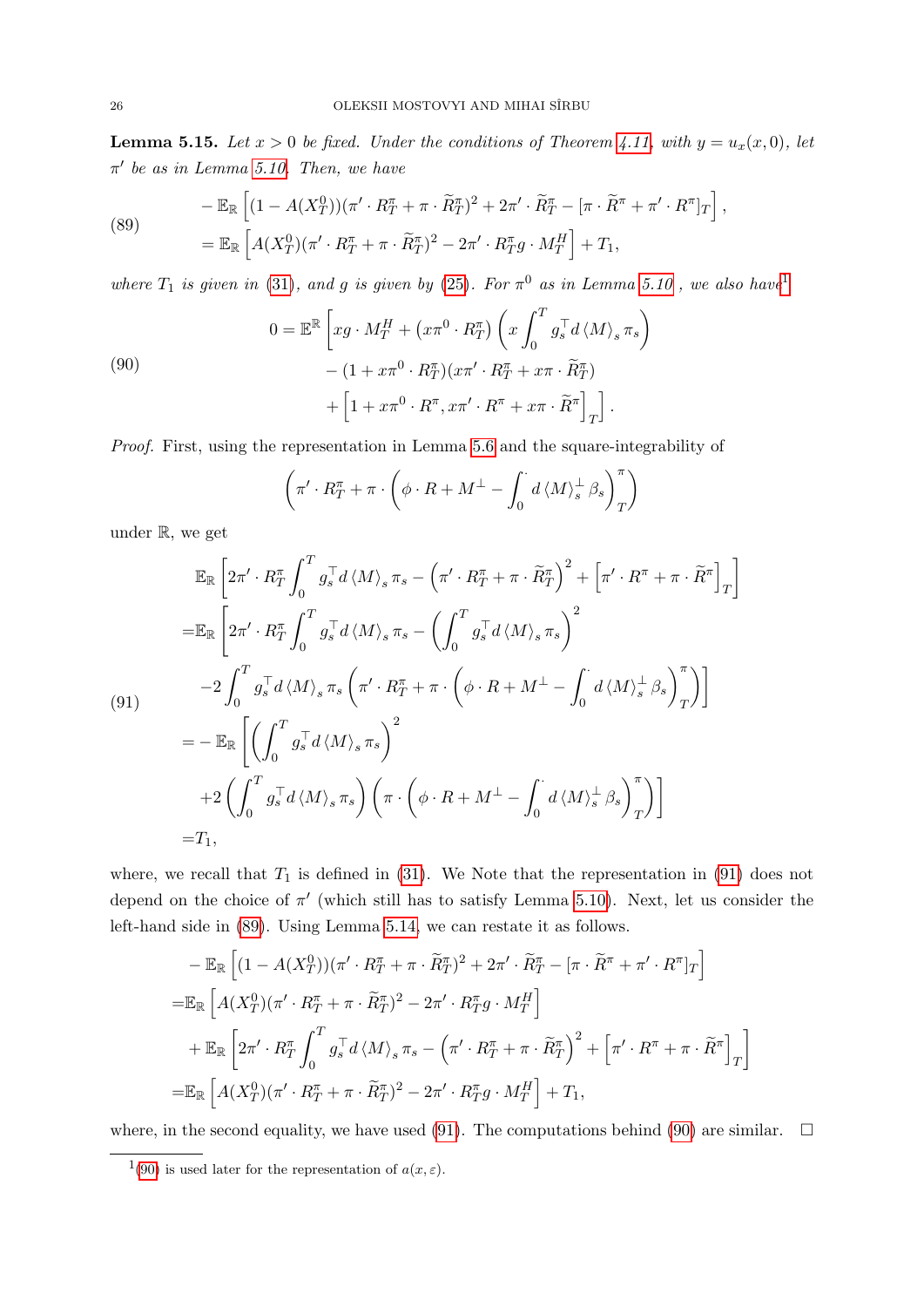<span id="page-26-0"></span>**Lemma 5.16.** Let  $x > 0$  be fixed. Under the conditions of Theorem [4.11,](#page-10-1) with  $y = u_x(x, 0)$ , let  $\pi^0$  and  $\pi'$  be as in the statement of Lemma [5.10,](#page-20-1) and the associated K is defined in [\(70\)](#page-20-4). Then, let us consider

$$
\psi(\Delta x, \varepsilon) := \left(1 + \frac{\Delta x}{x}\right) \mathcal{E}\left(K^{\Delta x, \varepsilon, \pi}\right)_T, \ (\Delta x, \varepsilon) \in B_\delta(0, 0),
$$

where  $\delta > 0$  is chosen to be sufficiently close to 0, so that for every  $(\Delta x, \varepsilon) \in B_\delta(0,0)$ ,  $\overline{X}$  $\frac{X}{x}\mathcal{E}\left(K^{\Delta x,\varepsilon,\pi}\right)\in\mathcal{X}(1,\varepsilon)$  by Lemma [5.10](#page-20-1) and the jumps of  $K^{\Delta x,\varepsilon,\pi}$  take values in  $\left[-\frac{1}{2},0\right]$  $\frac{1}{2}, \frac{1}{2}$  $\frac{1}{2}$ . Let us define

$$
w(\Delta x, \varepsilon) := \mathbb{E}\left[U\left(X_T\psi(\Delta x, \varepsilon)\right)\right], \quad (\Delta x, \varepsilon) \in B_\delta(0, 0).
$$

Then w admits the following expansion at  $(0, 0)$ :

$$
w(\Delta x, \varepsilon) = w(0, 0) + (\Delta x \quad \varepsilon) \nabla w(0, 0) + \frac{1}{2} (\Delta x \quad \varepsilon) H_w \left( \frac{\Delta x}{\varepsilon} \right) + o(\Delta x^2 + \varepsilon^2),
$$

where

$$
w_{\Delta x}(0,0) = u_x(x,0),
$$
  

$$
w_{\varepsilon}(0,0) = xy \mathbb{E}_{\mathbb{R}} \left[ \pi \cdot \widetilde{R}_T^{\pi} \right]
$$

.

and

$$
H_w := \begin{pmatrix} w_{\Delta x \Delta x}(0,0) & w_{\Delta x \varepsilon}(0,0) \\ w_{\Delta x \varepsilon}(0,0) & w_{\varepsilon \varepsilon}(0,0), \end{pmatrix}
$$

and where

$$
w_{\Delta x\Delta x}(0,0) = -\frac{y}{x} \mathbb{E}_{\mathbb{R}} \left[ A(X_T) \left( 1 + x\pi^0 \cdot R_T^{\pi} \right)^2 \right],
$$
  
\n
$$
w_{\Delta x\varepsilon}(0,0) = -\frac{y}{x} \mathbb{E}_{\mathbb{R}} \left[ A(X_T) \left( 1 + x\pi^0 \cdot R_T^{\pi} \right) \left( x\pi^1 \cdot R_T^{\pi} + x\pi \cdot \widetilde{R}_T^{\pi} \right) - xg \cdot M_T^H (x\pi^0 \cdot R_T^{\pi} + 1) \right],
$$
  
\n
$$
w_{\varepsilon\varepsilon}(0,0) = -\frac{y}{x} \mathbb{E}_{\mathbb{R}} \left[ A(X_T) \left( x\pi^1 \cdot R_T^{\pi} + x\pi \cdot \widetilde{R}_T^{\pi} \right)^2 - 2x\pi^1 \cdot R_T^{\pi} xg \cdot M_T^H + x^2 T_1 \right].
$$

Proof. Let us consider

$$
(92) \quad \mathcal{E}\left(K^{\Delta x,\varepsilon,\pi}\right)_T = \exp\left(K_T^{\Delta x,\varepsilon,\pi} - \frac{1}{2}[K^{\Delta x,\varepsilon,\pi}]_T^c + \sum_{s\leq T} \left(\log(1+\Delta K_s^{\Delta x,\varepsilon,\pi}) - \Delta K_s^{\Delta x,\varepsilon,\pi}\right)\right).
$$

As

 $|\log(1+x)-x| \leq x^2$ , for every  $x \in \left[-\frac{1}{2}\right]$  $\frac{1}{2}, \frac{1}{2}$  $\frac{1}{2}$ ,

we observe that, in [\(92\)](#page-25-3), the series  $\Sigma$ s≤T  $\left(\log(1 + \Delta K_s^{\Delta x, \varepsilon, \pi}) - \Delta K_s^{\Delta x, \varepsilon, \pi}\right)$  converges absolutely for every  $(\Delta x, \varepsilon) \in B_\delta(0, 0)$ ,  $\mathbb{P} - a.s.$ , and we have

$$
\sum_{s\leq T} \left(\log(1 + \Delta K_s^{\Delta x,\varepsilon,\pi}) - \Delta K_s^{\Delta x,\varepsilon,\pi}\right) \leq [K^{\Delta x,\varepsilon,\pi}]_T.
$$

Using the latter bounds, one can find a constant  $C > 0$ , such that for every  $(\Delta x, \varepsilon) \in B_\delta(0, 0)$ , we have

(93) 
$$
\mathcal{E}\left(K^{\Delta x,\varepsilon,\pi}\right)_T \leq C \exp\left(|\varepsilon| C\left(|\pi \cdot \tilde{R}^\pi_T| + [\pi \cdot \tilde{R}^\pi]_T\right)\right), \quad \mathbb{P}\text{-a.s.}.
$$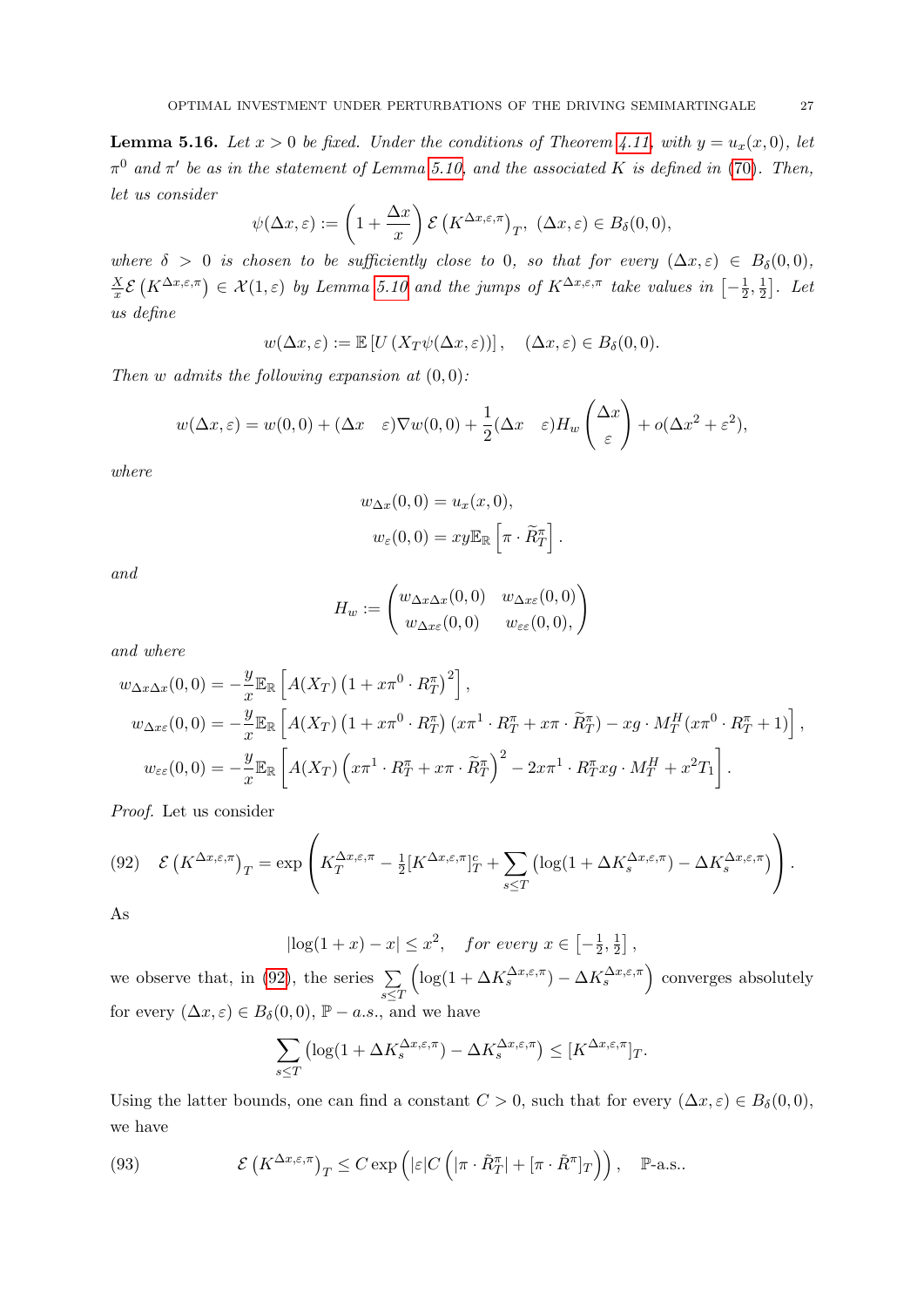We observe that the series of term by term partial derivatives of

$$
\sum_{s \le T} \left( \log(1 + \Delta K_s^{\Delta x, \varepsilon, \pi}) - \Delta K_s^{\Delta x, \varepsilon, \pi} \right)
$$

convergence uniformly in  $(\Delta x, \varepsilon) \in B_\delta(0, 0)$ , P-a.s., where additionally the term by term partial derivatives of  $\left(\log(1+\Delta K_s^{\Delta x,\varepsilon,\pi})-\Delta K_s^{\Delta x,\varepsilon,\pi}\right)$  are continuous in  $(\Delta x,\varepsilon) \in B_\delta(0,0)$ , P-a.s. We deduce that

$$
\frac{\partial}{\partial \Delta x} \sum_{s \leq T} \left( \log(1 + \Delta K_s^{\Delta x, \varepsilon, \pi}) - \Delta K_s^{\Delta x, \varepsilon, \pi} \right) = -\sum_{s \leq T} \frac{\Delta K_s^{\Delta x, \varepsilon, \pi}}{1 + \Delta K_s^{\Delta x, \varepsilon, \pi}} \pi_s^0 \Delta R_s^{\varepsilon, \pi};
$$
\n
$$
\frac{\partial}{\partial \varepsilon} \sum_{s \leq T} \left( \log(1 + \Delta K_s^{\Delta x, \varepsilon, \pi}) - \Delta K_s^{\Delta x, \varepsilon, \pi} \right)
$$
\n
$$
= -\sum_{s \leq T} \frac{\Delta K_s^{\Delta x, \varepsilon, \pi}}{1 + \Delta K_s^{\Delta x, \varepsilon, \pi}} \left( \pi_s' \Delta R_s^{\pi} + \pi_s \Delta \tilde{R}_s^{\pi} + \Delta x \pi_s^0 \Delta \tilde{R}_s^{\pi} + 2\varepsilon \pi_s' \Delta \tilde{R}_s^{\pi} \right).
$$

By the results of Lemma [5.10,](#page-20-1) we can rewrite  $\psi(\Delta x, \varepsilon)$  as

For a fixed  $\Delta x$  and  $\varepsilon$ , let us denote  $I := K^{\Delta x, \varepsilon, \pi}$ . Since, by direct computations, we have

$$
\frac{\psi_{\Delta x}(\Delta x, \varepsilon)}{\psi(\Delta x, \varepsilon)} = \left(\frac{1}{x + \Delta x} + \frac{\partial I}{\partial \Delta x} - \left[I^c, \frac{\partial I^c}{\partial \Delta x}\right] - \sum_{s \leq 1} \frac{\frac{\partial \Delta I_s}{\partial \Delta x} \Delta I_s}{1 + \Delta I_s}\right)_T,
$$

as well as

$$
\frac{\psi_{\varepsilon}(\Delta x, \varepsilon)}{\psi(\Delta x, \varepsilon)} = \left( \frac{\partial I}{\partial \varepsilon} - \left[ I^c, \frac{\partial I^c}{\partial \varepsilon} \right] - \sum_{s \leq 0} \frac{\frac{\partial \Delta I_s}{\partial \varepsilon} \Delta I_s}{1 + \Delta I_s} \right)_T,
$$

we deduce that

$$
\psi_{\Delta x}(\Delta x, \varepsilon)|_{(\Delta x, \varepsilon) = (0, 0)} = \frac{1}{x} + \pi^0 \cdot R_T^{\pi},
$$
  

$$
\psi_{\varepsilon}(\Delta x, \varepsilon)|_{(\Delta x, \varepsilon) = (0, 0)} = \pi' \cdot R_T^{\pi} + \pi \cdot \tilde{R}_T^{\pi}.
$$

Likewise, one can show that the series of term by term second-order partial derivatives of

$$
\sum_{s\leq T}\left(\log(1+\Delta K_{s}^{\Delta x,\varepsilon,\pi})-\Delta K_{s}^{\Delta x,\varepsilon,\pi}\right)
$$

convergence uniformly in  $(\Delta x, \varepsilon) \in B_\delta(0,0)$ , where additionally the term by term second-order partial derivatives of  $\left( \log(1 + \Delta K_s^{\Delta x, \varepsilon, \pi}) - \Delta K_s^{\Delta x, \varepsilon, \pi} \right)$  are continuous in  $(\Delta x, \varepsilon) \in B_\delta(0, 0)$ . Therefore, with  $I$  denoting  $K^{\Delta x,\varepsilon,\pi}$ , we get

$$
\frac{\psi_{\Delta x \Delta x}(\Delta x, \varepsilon)}{\psi(\Delta x, \varepsilon)} = \left( \left( \frac{1}{x + \Delta x} + \frac{\partial I}{\partial \Delta x} - \left[ I^c, \frac{\partial I^c}{\partial \Delta x} \right] - \sum_{s \leq 1} \frac{\frac{\partial \Delta I_s}{\partial \Delta x} \Delta I_s}{1 + \Delta I_s} \right)_T \right)^2
$$

$$
- \frac{1}{(x + \Delta x)^2} + \frac{\partial^2 I}{\partial \Delta x^2} - \left[ I^c, \frac{\partial^2 I^c}{\partial \Delta x^2} \right] - \left[ \frac{\partial I^c}{\partial \Delta x} \right]
$$

$$
- \sum_{s \leq 1} \frac{\frac{\partial^2 \Delta I_s}{\partial \Delta x^2} \Delta I_s + \left( \frac{\partial \Delta I_s}{\partial \Delta x} \right)^2}{1 + \Delta I_s} + \sum_{s \leq 1} \left( \frac{\frac{\partial \Delta I_s}{\partial \Delta x}}{1 + \Delta I_s} \right)^2 \Delta I_s,
$$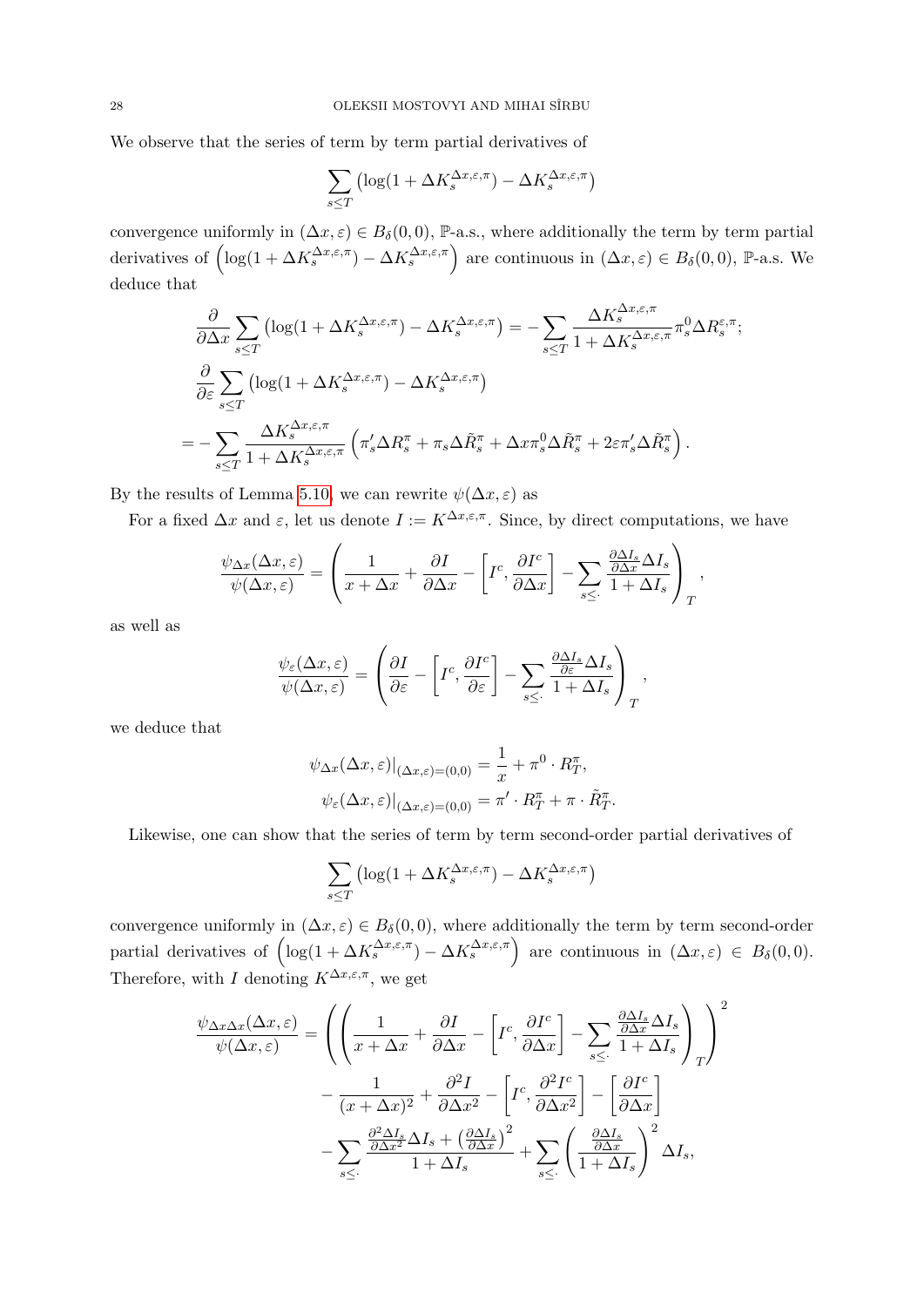and thus

$$
\psi_{\Delta x \Delta x}|_{(\Delta x, \varepsilon) = (0, 0)} = \left(\frac{1}{x} + \pi^0 \cdot R_T^{\pi}\right)^2 - \frac{1}{x^2} - \left[\pi^0 \cdot R^{\pi}\right]_T^c - \sum_{s \le T} \left(\pi_s^0 \Delta R_s^{\pi}\right)^2
$$

$$
= \left(\frac{1}{x} + \pi^0 \cdot R_T^{\pi}\right)^2 - \frac{1}{x^2} - \left[\pi^0 \cdot R^{\pi}\right]_T.
$$

Similarly, we obtain

$$
\begin{split} \frac{\psi_{\Delta x\varepsilon}}{\psi} & = \left(\frac{1}{x+\Delta x}+\frac{\partial I}{\partial \Delta x}-\left[I^c,\frac{\partial I^c}{\partial \Delta x}\right]-\sum_{s\leq \cdot} \frac{\frac{\partial \Delta I_s}{\partial \Delta x}\Delta I_s}{1+\Delta I_s}\right)_T\\ &\times\left(\frac{\partial I}{\partial\varepsilon}-\left[I^c,\frac{\partial I^c}{\partial\varepsilon}\right]-\sum_{s\leq \cdot} \frac{\frac{\partial \Delta I_s}{\partial\varepsilon}\Delta I_s}{1+\Delta I_s}\right)_T+\frac{\partial^2 I_T}{\partial \Delta x\partial\varepsilon}-\left[I^c,\frac{\partial^2 I^c}{\partial \Delta x\partial\varepsilon}\right]_T-\left[\frac{\partial I^c}{\partial\varepsilon},\frac{\partial I^c}{\partial \Delta x}\right]_T\\ & -\sum_{s\leq T}\frac{\frac{\partial^2 \Delta I_s}{\partial \Delta x\partial\varepsilon}\Delta I_s+\frac{\partial \Delta I_s}{\partial \Delta x}\frac{\partial \Delta I_s}{\partial \Delta x}}{\partial \Delta x}+\sum_{s\leq T}\frac{\frac{\partial \Delta I_s}{\partial \Delta x}\frac{\partial \Delta I_s}{\partial\varepsilon}\Delta I_s}{(1+\Delta I_s)^2}, \end{split}
$$

and thus

$$
\psi_{\Delta x\varepsilon}|_{(\Delta x,\varepsilon)=(0,0)} = \left(\frac{1}{x} + \pi^0 \cdot R_T^{0,\pi}\right) \left(\pi' \cdot R_T^{0,\pi} + \pi \cdot \tilde{R}_T^{\pi}\right) \n+ \pi^0 \cdot \tilde{R}_T^{\pi} - \left[\frac{1}{x} + \pi^0 \cdot R^{0,\pi}, \pi' \cdot R^{0,\pi} + \pi \cdot \tilde{R}^{\pi}\right]_T.
$$

Continuing in such a manner, we get

$$
\frac{\psi_{\varepsilon\varepsilon}(\Delta x,\varepsilon)}{\psi(\Delta x,\varepsilon)} = \left(\frac{\partial I}{\partial \varepsilon} - \left[I^c, \frac{\partial I^c}{\partial \varepsilon}\right] - \sum_{s\leq \cdot} \frac{\frac{\partial \Delta I_s}{\partial \varepsilon} \Delta I_s}{1 + \Delta I_s}\right)_T^2 + \frac{\partial^2 I_T}{\partial \varepsilon^2} - \left[I^c, \frac{\partial^2 I^c}{\partial \varepsilon^2}\right]_T - \left[\frac{\partial I^c}{\partial \varepsilon}\right]_T
$$

$$
- \sum_{s\leq T} \frac{\frac{\partial^2 \Delta I_s}{\partial \varepsilon^2} \Delta I_s + \left(\frac{\partial \Delta I_s}{\partial \varepsilon}\right)^2}{1 + \Delta I_s} + \sum_{s\leq T} \left(\frac{\frac{\partial \Delta I_s}{\partial \varepsilon}}{1 + \Delta I_s}\right)^2 \Delta I_s,
$$

and consequently, we obtain

$$
\psi_{\varepsilon\varepsilon}(\Delta x,\varepsilon)|_{(\Delta x,\varepsilon)=(0,0)} = \left(\pi' \cdot R_T^{\pi} + \pi \cdot \widetilde{R}_T^{\pi}\right)^2 + 2\pi' \cdot \widetilde{R}_T^{\pi} - \left[\pi' \cdot R^{\pi} + \pi \cdot \widetilde{R}^{\pi}\right]_T.
$$

Let us now fix  $(\Delta x, \varepsilon) \in B_\delta(0, 0)$  and define

$$
\widetilde{\psi}(z) := \psi(z\Delta x, z\varepsilon), \quad z \in (-1, 1).
$$

We observe that

(94) 
$$
\widetilde{\psi}'(z) = \psi_{\Delta x}(\Delta x, \varepsilon) \Delta x + \psi_{\varepsilon}(\Delta x, \varepsilon) \varepsilon,
$$

$$
\widetilde{\psi}''(z) = \psi_{\Delta x \Delta x}(z \Delta x, z \varepsilon) \Delta x^2 + 2\psi_{\Delta x \varepsilon}(z \Delta x, z \varepsilon) \Delta x \varepsilon \n+ \psi_{\varepsilon \varepsilon}(z \Delta x, z \varepsilon) \varepsilon^2.
$$

Let us set

(95)

$$
W(z) := U(X_T \tilde{\psi}(z)), \quad z \in (-1, 1).
$$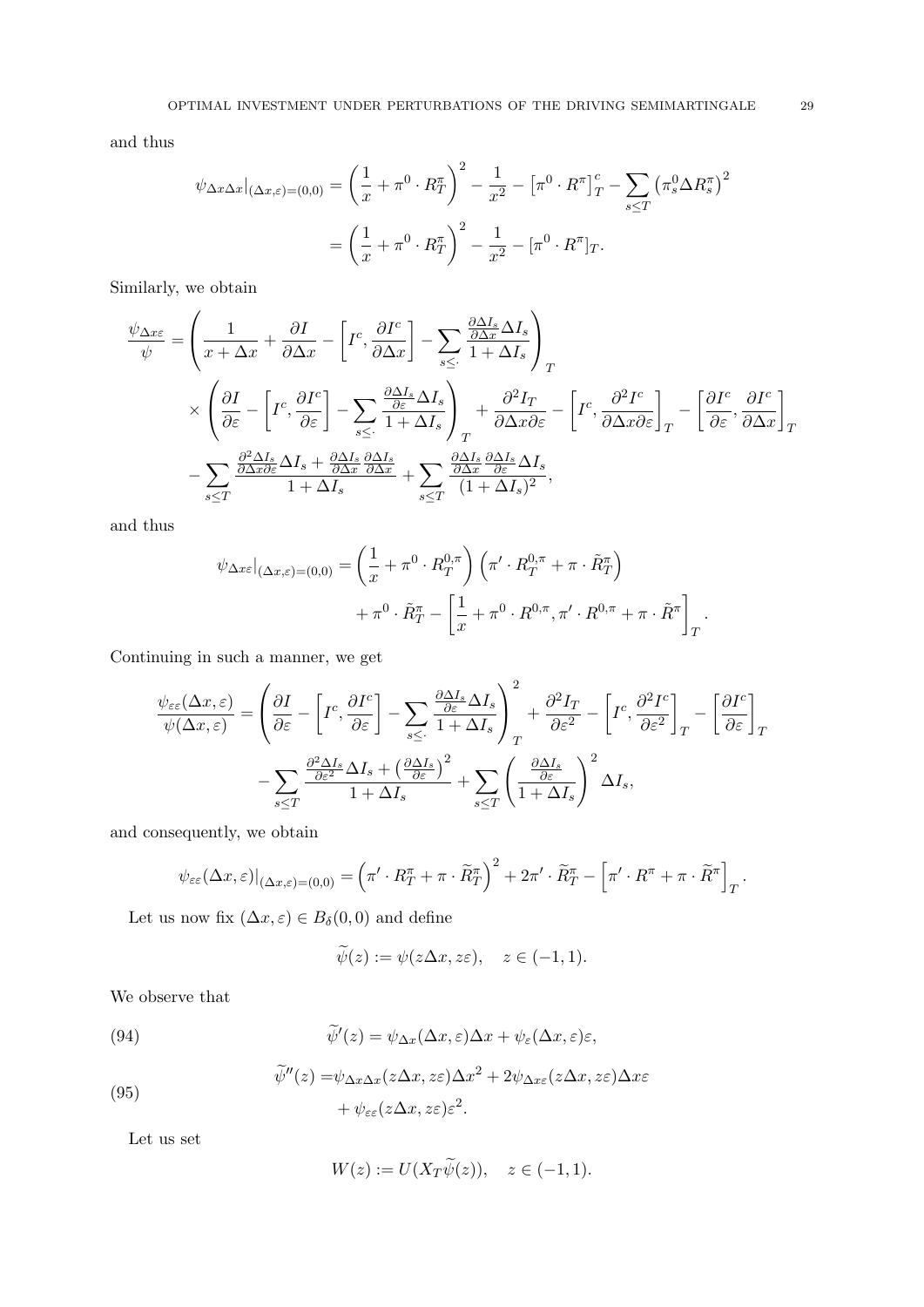<span id="page-29-0"></span>By direct computations, we get

$$
W'(z) = U'(X_T \widetilde{\psi}(z)) X_T \widetilde{\psi}'(z),
$$
  
\n
$$
W''(z) = U''(X_T \widetilde{\psi}(z))(X_T \widetilde{\psi}'(z))^2 + U'(X_T \widetilde{\psi}(z)) X_T \widetilde{\psi}''(z).
$$

Let us define

$$
J := 1 + |\pi \cdot \widetilde{R}^{\pi}_T| + [\pi \cdot \widetilde{R}^{\pi}]_T.
$$

Now one can deduce the existence of a constant  $b_1 > 0$ , such that

$$
|\widetilde{\psi}'(z)| \le b_1 J \exp(b_1 \delta J)
$$
, and  $\widetilde{\psi}(z)^{-c_2} + 1 \le b_1 \exp(b_1 \delta J)$ ,  $z \in (-1, 1)$ .

Using Lemma [5.11,](#page-21-2) we from the computations above, we get

(96) 
$$
\sup_{z \in (-1,1)} |W'(z)| \leq \sup_{z \in (-1,1)} U'(X_T) X_T \left( \widetilde{\psi}(z)^{-c_2} + 1 \right) |\widetilde{\psi}'(z)|
$$

$$
\leq U'(X_T) X_T b_1^2 J \exp(2b_1 \delta J).
$$

Likewise, from Assumption [2.1,](#page-5-3) using Lemma [5.11,](#page-21-2) we conclude the existence of a constant  $b_2 > 0$ , such that

(97) 
$$
\sup_{z \in (-1,1)} |W''(z)| \le b_2 U'(X_T) X_T J^2 \exp(b_2 \delta J).
$$

<span id="page-29-2"></span>From  $(96)$  and  $(97)$ , we get

<span id="page-29-1"></span>
$$
\sup_{z \in (-1,1)} |W'(z)| + \sup_{z \in (-1,1)} |W''(z)|
$$
  
 
$$
\leq U'(X_T) X_T b_1^2 J \exp(2b_1 \delta J) + b_2 U'(X_T) X_T J^2 \exp(b_2 \delta J).
$$

As  $1 \leq J \leq J^2$ , we deduce the existence of a constant  $b > 0$ , such that for every  $z_1$  and  $z_2$  in  $(-1, 1)$ , we get

(98) 
$$
\left| \frac{W(z_1) - W(z_2)}{z_1 - z_2} \right| + \left| \frac{W'(z_1) - W'(z_2)}{z_1 - z_2} \right| \le U'(X_T) X_T b J^2 \exp\left(b \delta J\right).
$$

By passing to a smaller  $\delta$ , if needed, via Hölder's inequality, we deduce that the right-hand side in [\(98\)](#page-29-2) is integrable. Further, as the bound in (98) is uniform in  $(\Delta x, \varepsilon) \in B_\delta(0,0)$ , we deduce the assertion of the lemma from the dominated convergence theorem and the representation formulas from Lemmas [5.12](#page-21-3) and [5.15.](#page-25-4)

<span id="page-29-4"></span>**Lemma 5.17.** Let  $x > 0$  be fixed, the conditions of Theorem [4.15](#page-12-3) hold, and  $y = u_x(x, 0)$ . Then, we have

$$
u(x + \Delta x, \varepsilon) \ge u(x, 0) + \Delta xy + \varepsilon xy \mathbb{E}_{\mathbb{R}} \left[ \pi \cdot \widetilde{R}^{\pi}_T \right] + \frac{1}{2} (\Delta x \quad \varepsilon) H_u(x, 0) \begin{pmatrix} \Delta x \\ \varepsilon \end{pmatrix} + o(\Delta x^2 + \varepsilon^2).
$$

<span id="page-29-3"></span>Proof. Using Assumption [4.2,](#page-9-2) we can approximate the optimizers to [\(29\)](#page-11-1) and [\(32\)](#page-11-3) by the elements of  $\mathcal{M}^{\infty}(x)$ . By [\[Mos20,](#page-50-6) Lemma 4.1, p. 4453], these elements of  $\mathcal{M}^{\infty}$  can be represented as stochastic integrals with respect to  $R^{\pi}$ . In turn, by stopping, we can assume that the strategies satisfy the assumptions of Lemma [5.10.](#page-20-1) The result now follows from Lemma [5.16](#page-26-0) via the approximation of elements of  $\mathcal{M}^2$  by the ones in  $\mathcal{M}^{\infty}$  as in the appendix.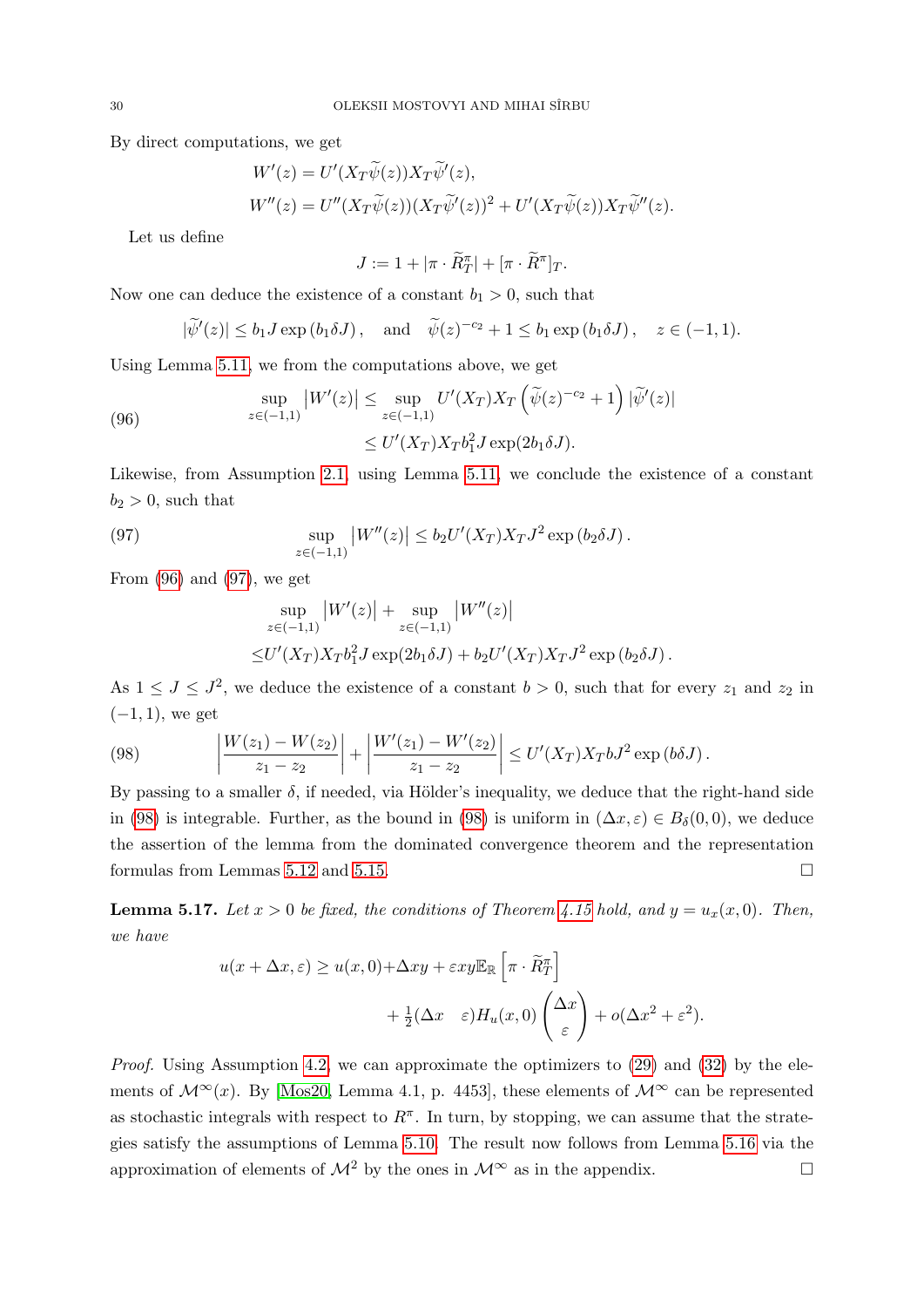<span id="page-30-0"></span>5.4. Constructing a second-order bound for the dual problem. For every  $\varepsilon \in (-\tilde{\varepsilon}, \tilde{\varepsilon})$ , where  $\tilde{\varepsilon} > 0$  is given in Lemma [5.2,](#page-16-0) we recall that  $\lambda^{\varepsilon}$  and  $G^{\varepsilon}$  are given by the solutions to [\(52\)](#page-15-3), where we also note that Assumption [4.1](#page-9-3) allows for the explicit forms of  $\lambda^{\varepsilon}$ 's and  $G^{\varepsilon}$ 's. For bounded and predictable  $\beta^0$  and  $\beta'$ , we set

(99)  

$$
J^{\Delta y,\varepsilon} := -(\lambda^{\varepsilon} - \lambda^0) \cdot M - \beta \cdot G^{\varepsilon} \cdot M + (\Delta y \beta^0 + \varepsilon \beta') \cdot (-G^{\varepsilon} \cdot M + M^{\perp}) + (\varepsilon + \Delta y \widetilde{\phi}) \cdot \widetilde{L} + \Delta y \bar{L}, \quad (\varepsilon, \Delta y) \in (-\widetilde{\varepsilon}, \widetilde{\varepsilon}) \times \mathbb{R},
$$

where  $\overline{L}$  and  $\widetilde{L}$  are in  $\mathcal{H}_{loc}^2(\mathbb{P})$  that are orthogonal to every component of both M and  $M^{\perp}$  and to each other and are such that  $\bar{L}^H$  and  $\tilde{L}^H$  are bounded;  $\tilde{\phi}$  is a predictable and such that  $\int_0^T \widetilde{\phi}_s^2 d\left\langle \widetilde{L} \right\rangle$  $\leq \infty$ , P-a.s.,  $\tilde{\varepsilon} > 0$  is given in Lemma [5.2.](#page-16-0) We note that the stochastic integrals in [\(99\)](#page-29-3) are well-defined.

The following lemma including the proof is similar to Lemma [5.10.](#page-20-1) Therefore, we skip the proof for brevity of the exposition.

<span id="page-30-1"></span>**Lemma 5.18.** Let  $x > 0$  be fixed, the conditions of Theorem [4.11](#page-10-1) hold,  $y = u_x(x, 0)$ . Let  $\beta^0$ and  $\beta'$  be bounded, predictable (thus both are M and  $M^{\perp}$ -integrable) processes, such that the following processes are bounded:

(1)  $\beta^0 \cdot M^{\perp,H}$  and  $\beta' \cdot M^{\perp,H}$ ; (2)  $\lceil \beta^0 \cdot M^{\perp,H} \rceil$  and  $\lceil \beta' \cdot M^{\perp,H} \rceil$ ; (3)  $\beta^0 \cdot \nu \cdot M^H$ ,  $\beta' \cdot \nu \cdot M^H$ ,  $\nu^{\top} \beta' \cdot (M - \int_0^{\cdot} d\langle M \rangle_s \pi_s)^H$ , and  $\int_0^{\cdot} (\beta'_s)^{\top} \nu_s d\langle M \rangle_s \pi_s$ , (4)  $[\beta^0 \nu \cdot M^H]$  and  $[\beta' \nu \cdot M^H]$ ,  $\int_0^{\cdot} (\beta_s^0)^{\top} d\langle M \rangle_s \beta^0$ ,  $\int_0^{\cdot} (\beta_s')^{\top} d\langle M \rangle_s \beta'$ ; (5)  $[g \cdot M^H, \beta^0 \nu \cdot M^H]$  and  $[g \cdot M^H, \beta' \nu \cdot M^H]$ ; (6)  $[g \cdot M^H, \beta^0 \cdot M^{\perp, H}]$  and  $[g \cdot M^H, \beta' \cdot M^{\perp, H}]$ .

Then, there exists a constant  $\delta > 0$ , such that for every  $(\Delta y, \varepsilon) \in B_{\delta}(0,0)$ , we have

$$
\frac{Y}{y}\mathcal{E}\left(J^{\Delta y,\varepsilon,H}\right)\in\mathcal{Y}(1,\varepsilon).
$$

<span id="page-30-3"></span>**Lemma 5.19.** Let  $x > 0$  be fixed, the conditions of Theorem [4.11](#page-10-1) hold,  $y = u_x(x, 0)$ , and let  $\beta'$ satisfy the assumptions of Lemma [5.18,](#page-30-1) and  $\widetilde{L} \in \mathcal{H}^2_{loc}(\mathbb{P})$  is orthogonal to every component of both M and  $M^{\perp}$ , and such that  $\widetilde{L}^{H}$  is bounded. With  $N := \beta' \cdot M^{\perp,H} + \widetilde{L}^{H}$ , we have

<span id="page-30-2"></span>(100)  
\n
$$
\mathbb{E}_{\mathbb{R}}\left[\beta' \cdot (G^0)' \cdot M_T^H\right] = \mathbb{E}_{\mathbb{R}}\left[N_T\left(\pi \cdot \left(\phi \cdot R + M^\perp - \int_0^{\cdot} d\left\langle M^\perp\right\rangle_s \beta_s\right)_T^{\pi}\right)\right]
$$
\n
$$
= \mathbb{E}_{\mathbb{R}}\left[N_T\left(\pi \cdot \widetilde{R}_T^{\pi}\right)\right] - \mathbb{E}_{\mathbb{R}}\left[N_T\int_0^T \pi_s^\top d\left\langle M\right\rangle_s g_s\right].
$$

*Proof.* Since  $\beta'$  satisfies the assumption of Lemma [5.18,](#page-30-1) we get

$$
\mathbb{E}_{\mathbb{R}}\left[\beta'\cdot (G^0)' \cdot \left(M - \int_0^{\cdot} d\left\langle M\right\rangle_s \pi_s\right)_T^H\right] = 0.
$$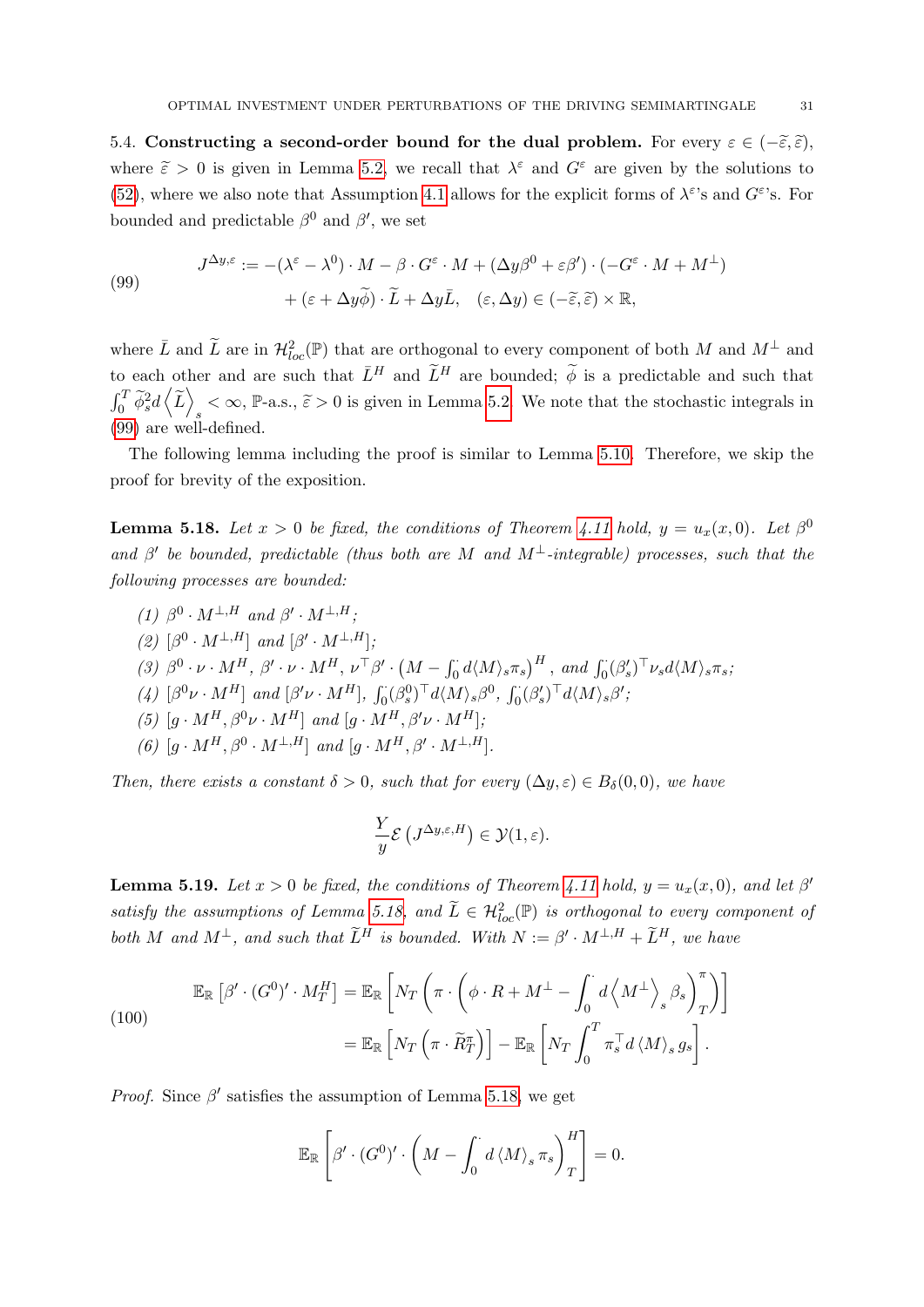Therefore, using a completion to a martingale, we obtain

<span id="page-31-0"></span>
$$
\mathbb{E}_{\mathbb{R}}\left[\beta'\cdot (G^{0})'\cdot M_{T}^{H}\right] = \mathbb{E}_{\mathbb{R}}\left[\beta'\cdot (G^{0})'\cdot \left(M-\int_{0}^{T}d\left\langle M\right\rangle_{s}\pi_{s}\right)_{T}^{H}\right] + \mathbb{E}_{\mathbb{R}}\left[\int_{0}^{T}(\beta'_{s})^{T}(G_{s}^{0})'d\left\langle M\right\rangle_{s}\pi_{s}\right]
$$
  
\n
$$
= \mathbb{E}_{\mathbb{R}}\left[\int_{0}^{T}\left(\beta'_{s}\right)^{T}(G_{s}^{0})'d\left\langle M\right\rangle_{s}\pi_{s}\right]
$$
  
\n
$$
= \mathbb{E}_{\mathbb{R}}\left[\int_{0}^{T}\pi_{s}^{T}d\left\langle M\right\rangle_{s}\left((G_{s}^{0})'\right)^{T}\beta'_{s}\right]
$$
  
\n
$$
= \mathbb{E}_{\mathbb{R}}\left[\int_{0}^{T}\pi_{s}^{T}\nu_{s}d\left\langle M\right\rangle_{s}\beta'_{s}\right],
$$

where the latter equality can be established along the lines of the proof of Lemma [5.2.](#page-16-0) Further, using Assumption [4.5,](#page-10-0) we get

(101) 
$$
\mathbb{E}_{\mathbb{R}}\left[\beta'\cdot (G^0)' \cdot M^H\right] = \mathbb{E}_{\mathbb{R}}\left[\int_0^T \pi_s^\top \nu_s d\langle M \rangle_s \beta'_s\right] = \mathbb{E}_{\mathbb{R}}\left[\int_0^T \pi_s^\top d\left\langle M^\perp \right\rangle_s \beta'_s\right].
$$

By Lemma [5.6,](#page-18-0)  $\pi \cdot \widetilde{R}^{\pi}_T$  admits the representation [\(61\)](#page-18-1), where  $|\pi \cdot (\phi \cdot R + M^{\perp} - \int_0^{\cdot} d \langle M^{\perp} \rangle_s \beta_s)^{\pi}_T|$ , and  $\int_0^T \pi_s^\top d\langle M \rangle_s g_s$  have exponential moments under R, that is satisfy [\(62\)](#page-18-3).

Next, with N as above, similarly to Lemma [5.13,](#page-22-1) as  $\pi \cdot (\phi \cdot R + M^{\perp} - \int_0^{\cdot} d \langle M^{\perp} \rangle_s \beta_s)^{\pi}$  and N are in  $\mathcal{H}^2(\mathbb{R})$  by Lemma [5.6](#page-18-0) and the assumption of this lemma, and  $\pi \cdot M^{\perp}$  and  $\beta' \cdot M^{\perp}$  in  $\mathcal{H}^2_{loc}(\mathbb{P})$ , one can show that the last expression in [\(101\)](#page-31-0) can be represented as

$$
\mathbb{E}_{\mathbb{R}}\left[\int_0^T \pi_s^\top d\left\langle M^\perp \right\rangle_s \beta_s' \right] = \mathbb{E}_{\mathbb{R}}\left[\left(\pi \cdot \left(\phi \cdot R + M^\perp - \int_0^\cdot d\left\langle M^\perp \right\rangle_s \beta_s\right)_T^\pi\right) N_T\right].
$$

 $\Box$ 

.

Combining this with [\(101\)](#page-31-0), we conclude that [\(100\)](#page-30-2) holds.

<span id="page-31-2"></span>**Lemma 5.20.** Let  $x > 0$  be fixed, the conditions of Theorem [4.11](#page-10-1) hold,  $y = u_x(x,0)$ , let  $\beta'$ satisfy the assumptions of Lemma [5.18,](#page-30-1)  $L \in \mathcal{H}^2_{loc}(\mathbb{P})$  is orthogonal to every component of both M and  $M^{\perp}$ , and such that  $L^H$  is bounded. Then with  $N := \beta' \cdot M^{\perp,H} + L^H$ , we have

<span id="page-31-1"></span>(102)  
\n
$$
\mathbb{E}_{\mathbb{R}}\left[\left(B(Y_T^0) - 1\right)\left(-g \cdot M_T^H + N_T\right)^2 + \left((\lambda^0)'' + \beta \cdot (G^0)'' + 2\beta' \cdot (G^0)'\right) \cdot M_T^H + \left[-g \cdot M^H + N\right]_T\right]
$$
\n
$$
= \mathbb{E}_{\mathbb{R}}\left[B(Y_T^0) \left(-g \cdot M_T^H + N_T\right)^2 + 2N_T \left(\pi \cdot \widetilde{R}_T^{\pi}\right)\right] + T_2,
$$

where  $T_2$  is defined in [\(36\)](#page-12-8).

Proof. Using Lemmas [5.5](#page-17-2) and [5.19,](#page-30-3) we have

(103)  
\n
$$
\mathbb{E}_{\mathbb{R}}\left[\left((\lambda^{0})'' + \beta \cdot (G^{0})'' + 2\beta' \cdot (G^{0})'\right) \cdot M_{T}^{H}\right]
$$
\n
$$
= -2\mathbb{E}_{\mathbb{R}}\left[\int_{0}^{T} \pi_{s}^{T} \phi_{s} d\langle M \rangle_{s} g_{s}\right]
$$
\n
$$
+ 2\mathbb{E}_{\mathbb{R}}\left[N_{T}\left(\pi \cdot \widetilde{R}_{T}^{\pi}\right)\right] - 2\mathbb{E}_{\mathbb{R}}\left[N_{T}\int_{0}^{T} \pi_{s}^{T} d\langle M \rangle_{s} g_{s}\right]
$$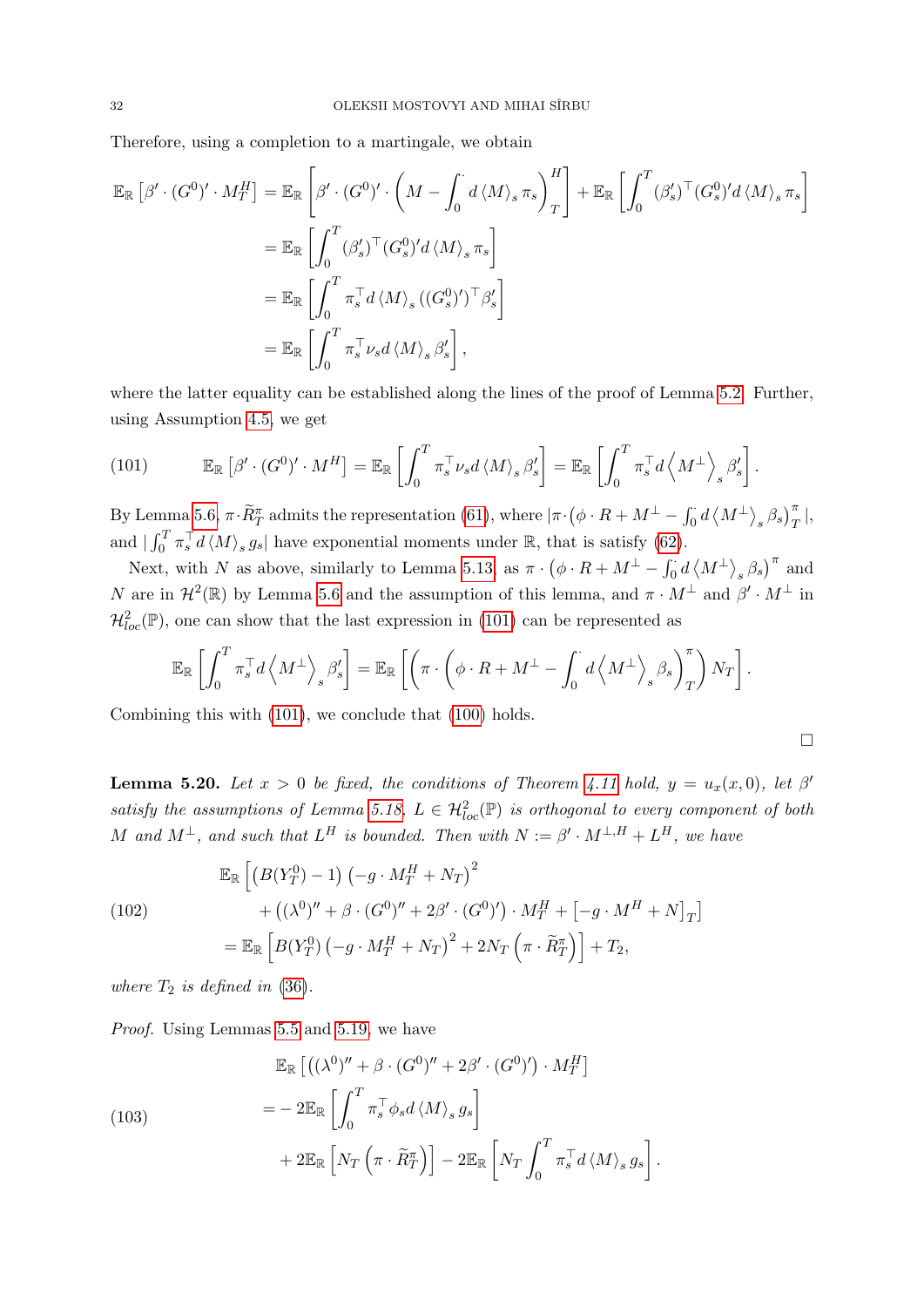This allows to rewrite the left-hand side in [\(102\)](#page-31-1) as

<span id="page-32-1"></span>
$$
\mathbb{E}_{\mathbb{R}}\left[\left(B(Y_T^0) - 1\right)\left(-g \cdot M_T^H + N_T\right)^2 + \left((\lambda^0)'' + \beta \cdot (G^0)'' + 2\beta' \cdot (G^0)'\right) \cdot M_T^H + \left[-g \cdot M^H + N\right]_T\right]
$$
\n
$$
= \mathbb{E}_{\mathbb{R}}\left[B(Y_T^0) \left(-g \cdot M_T^H + N_T\right)^2 + 2N_T \left(\pi \cdot \widetilde{R}_T^{\pi}\right) - \left(-g \cdot M_T^H + N_T\right)^2 + \left[-g \cdot M^H + N\right]_T - 2\int_0^T \pi_s^\top \phi_s d\langle M \rangle_s g_s - 2N_T \int_0^T \pi_s^\top d\langle M \rangle_s g_s\right]
$$
\n
$$
= \mathbb{E}_{\mathbb{R}}\left[B(Y_T^0) \left(-g \cdot M_T^H + N_T\right)^2 + 2N_T \left(\pi \cdot \widetilde{R}_T^{\pi}\right) + \left(\int_0^T \pi_s^\top d\langle M \rangle_s g_s\right)^2 - 2\left(\int_0^T \pi_s^\top d\langle M \rangle_s g_s\right) \left(g \cdot M_T^H - N_T\right) - 2\int_0^T \pi_s^\top \phi_s d\langle M \rangle_s g_s - 2N_T \int_0^T \pi_s^\top d\langle M \rangle_s g_s\right]
$$
\n
$$
= \mathbb{E}_{\mathbb{R}}\left[B(Y_T^0) \left(-g \cdot M_T^H + N_T\right)^2 + 2N_T \left(\pi \cdot \widetilde{R}_T^{\pi}\right) + \left(\int_0^T \pi_s^\top d\langle M \rangle_s g_s\right)^2 - 2\left(\int_0^T \pi_s^\top d\langle M \rangle_s g_s\right) \left(g \cdot M_T^H\right) - 2\int_0^T \pi_s^\top \phi_s d\langle M \rangle_s g_s\right]
$$
\n
$$
= \mathbb{E}_{\mathbb{R}}\left[B(Y_T^0) \left(-g \cdot M_T^H + N_T\right)^2 + 2N_T \left(\pi \cdot \widetilde{R}_T^{\pi}\right)\right] + T_2,
$$

where we recall that  $T_2$  is defined [\(36\)](#page-12-8).

<span id="page-32-2"></span>**Lemma 5.21.** Let  $x > 0$  be fixed, the conditions of Theorem [4.11](#page-10-1) hold and  $y = u_x(x, 0)$ . Let us set

$$
h^{\varepsilon} := \lambda^{\varepsilon} - \lambda^{0} + (G^{\varepsilon})^{\top} \beta, \quad \varepsilon \in (-\bar{\varepsilon}'_0, \tilde{\varepsilon}),
$$

where  $\tilde{\varepsilon}$  is as in Lemma [5.2.](#page-16-0) Then, there exists  $c'' > 0$  and  $\bar{\varepsilon} > 0$ , such that for every  $\varepsilon \in (-\bar{\varepsilon}, \bar{\varepsilon})$ , we have

(104) 
$$
\mathbb{E}_{\mathbb{R}}\left[\exp\left(c''\left|h^{\varepsilon}\cdot M_T^H\right|+c''\left[h^{\varepsilon}\cdot M^H\right]_T\right)\right]<\infty.
$$

*Proof.* For a sufficiently small positive c, with  $\widetilde{M} := cg \cdot (M - \int_0^{\cdot} d\langle M \rangle_s \pi_s)^H$ , Lemma [5.1,](#page-14-5) applied under the measure R, implies that

(105) 
$$
\mathbb{E}_{\mathbb{R}}\left[\exp\left(c\left|g\cdot(M-\int_0^{\cdot}d\langle M\rangle_s\pi_s\right)_T^H\right|\right)\right]<\infty.
$$

Further, from boundedness of  $\nu$  and  $\phi$ , we observe that there exists a constant  $\tilde{c} > 0$  that does not depend on  $\varepsilon \in (-\bar{\varepsilon}, \bar{\varepsilon})$ , such that

(106) 
$$
\left| \int_0^T (h_s^{\varepsilon})^{\top} d \langle M \rangle_s \, \pi_s \right| \leq \tilde{c}' \left| \int_0^T g_s^{\top} d \langle M \rangle_s \, \pi_s \right|, \quad \mathbb{P}\text{-a.s.},
$$

which, in view of Lemma [5.6](#page-18-0) (see [\(62\)](#page-18-3)), implies that there exists  $c' > 0$ , such that

<span id="page-32-0"></span>(107) 
$$
\mathbb{E}^{\mathbb{R}}\left[e^{c' \left|\int_0^T (h_s^{\varepsilon})^{\top} d\langle M \rangle_s \pi_s\right|}\right] < \infty, \quad \varepsilon \in (-\bar{\varepsilon}, \bar{\varepsilon}).
$$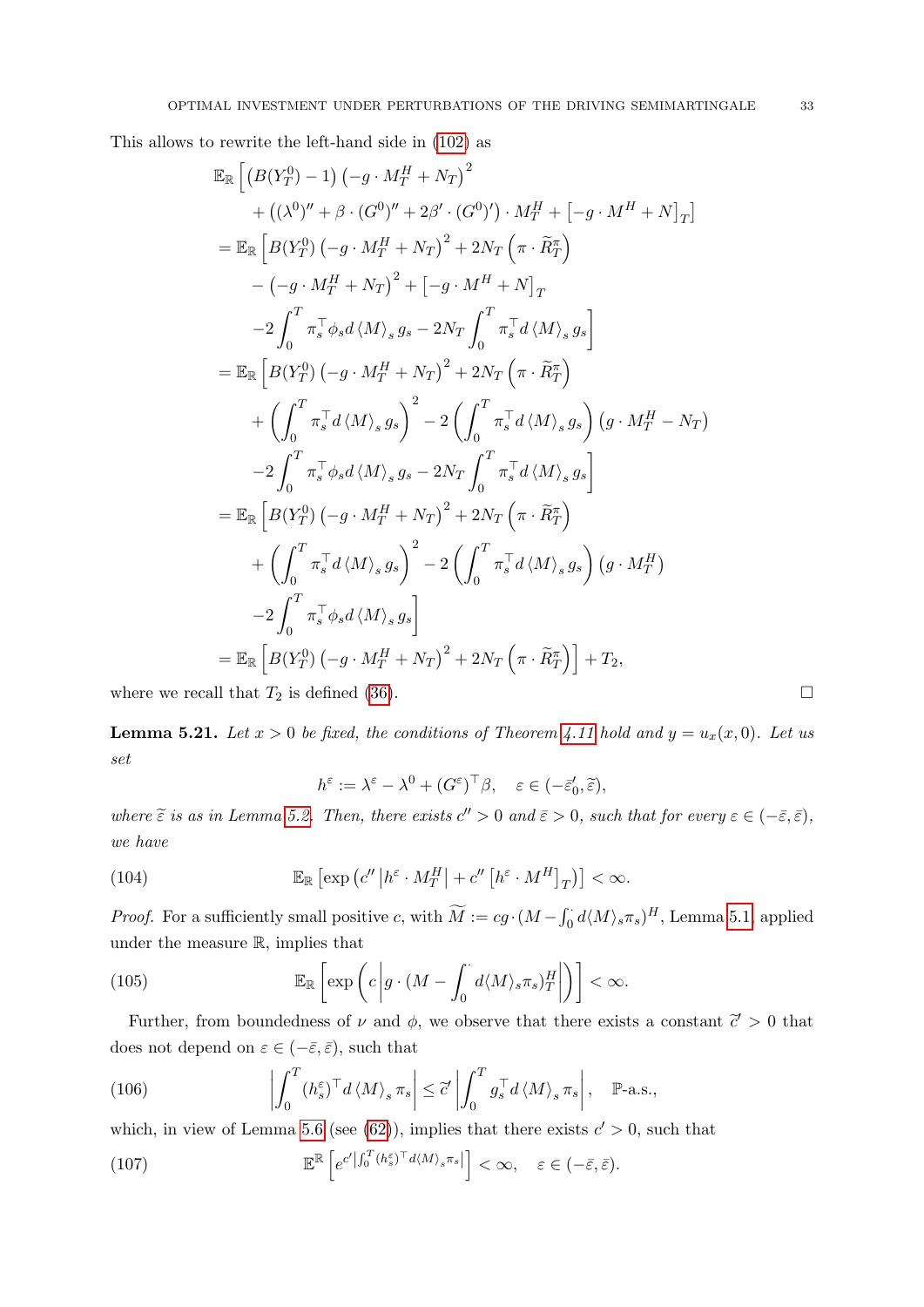Similarly, from the assumptions of this lemma we have

<span id="page-33-0"></span>(108) 
$$
[h^{\varepsilon} \cdot M^{H}] = [h^{\varepsilon} \cdot M^{H,c}] + \sum_{s \leq} (h^{\varepsilon}_{s} \Delta M^{H}_{s})^{2} \leq \bar{c}[g \cdot M^{H}], \quad \mathbb{P}\text{-a.s.},
$$

for some  $\bar{c} > 0$  and every  $\varepsilon \in (-\bar{\varepsilon}, \bar{\varepsilon})$ . Therefore, from [\(108\)](#page-33-0) and Assumption [4.9,](#page-10-3) we deduce that there exists  $\bar{c}^{\prime} > 0$ , such that

(109) 
$$
\mathbb{E}^{\mathbb{R}}\left[e^{\bar{c}'[h^{\varepsilon}\cdot M^H]_T}\right] < \infty, \quad \varepsilon \in (-\bar{\varepsilon}, \bar{\varepsilon}).
$$

Next, from [\(109\)](#page-33-1), using Lemma [5.1](#page-14-5) with  $\widetilde{M} = h^{\varepsilon} \cdot (M - \int_0^{\cdot} d\langle M \rangle_s \pi_s)^H$  (under  $\mathbb{R}$ ), we conclude from [\(109\)](#page-33-1) that there exists  $\bar{c}^{\prime\prime} > 0$ , such that

(110) 
$$
\mathbb{E}^{\mathbb{R}}\left[e^{\bar{c}''\left|h^{\varepsilon}\cdot(M-\int_{0}^{t}d\langle M\rangle_{s}\pi_{s})_{T}^{H}\right|}\right]<\infty, \quad \varepsilon\in(-\bar{\varepsilon},\bar{\varepsilon}).
$$

Now, from [\(107\)](#page-32-0) and [\(110\)](#page-33-2), using Hölder's inequality, we assert that existence of  $\tilde{c}^{\prime\prime} > 0$ , such that

<span id="page-33-2"></span><span id="page-33-1"></span>
$$
\mathbb{E}^{\mathbb{R}}\left[e^{\tilde{c}''\left|h^{\varepsilon}\cdot M^H_T\right|}\right]<\infty,\quad \varepsilon\in(-\bar{\varepsilon},\bar{\varepsilon}).
$$

The latter inequality and [\(109\)](#page-33-1) imply [\(104\)](#page-32-1).

**Lemma 5.22.** Let  $x > 0$  be fixed, the conditions of Theorem [4.11](#page-10-1) hold,  $y = u_x(x,0)$ , and  $\beta^0$ and  $\beta'$  be as in the statement of Lemma [5.18.](#page-30-1) Then, let us consider

<span id="page-33-3"></span>
$$
\widetilde{\psi}(\Delta x,\varepsilon) := \left(1 + \frac{\Delta y}{y}\right) \mathcal{E}\left(J^{\Delta y,\varepsilon,H}\right)_T, \quad (\Delta y,\varepsilon) \in B_\delta(0,0),
$$

where  $\delta > 0$  is chosen to be sufficiently close to 0, so that for every  $(\Delta y, \varepsilon) \in B_\delta(0,0)$ , the jumps of  $J^{\Delta y,\varepsilon,H}$ , defined in [\(99\)](#page-29-3), take values in  $\left[-\frac{1}{2}\right]$  $\frac{1}{2}, \frac{1}{2}$  $\frac{1}{2}$  and let us define

$$
\widetilde{w}(\Delta x, \varepsilon) := \mathbb{E}\left[V\left(Y_T\widetilde{\psi}(\Delta y, \varepsilon)\right)\right], \quad (\Delta x, \varepsilon) \in B_\delta(0, 0).
$$

Then w admits the following expansion at  $(0, 0)$ :

$$
\widetilde{w}(\Delta x, \varepsilon) = \widetilde{w}(0, 0) + (\Delta y \varepsilon) \nabla \widetilde{w}(0, 0) + \frac{1}{2} (\Delta y \varepsilon) H_{\widetilde{w}} \begin{pmatrix} \Delta y \\ \varepsilon \end{pmatrix} + o(\Delta y^2 + \varepsilon^2),
$$

where

$$
\widetilde{w}_{\Delta y}(0,0) = v_y(y,0),
$$
  

$$
\widetilde{w}_{\varepsilon}(0,0) = xy \mathbb{E}_{\mathbb{R}} [g \cdot M_T^H].
$$

and

$$
H_{\widetilde{w}} := \begin{pmatrix} \widetilde{w}_{\Delta y \Delta y}(0,0) & \widetilde{w}_{\Delta y \varepsilon}(0,0) \\ \widetilde{w}_{\Delta y \varepsilon}(0,0) & \widetilde{w}_{\varepsilon \varepsilon}(0,0), \end{pmatrix},
$$

whose components are

(111)  
\n
$$
\widetilde{w}_{\Delta y \Delta y}(0,0) = \frac{x}{y} \mathbb{E}_{\mathbb{R}} \left[ B(Y_T) \left( 1 + \bar{N}_T^y \right)^2 \right],
$$
\n
$$
\widetilde{w}_{\Delta y \varepsilon}(0,0) = \frac{x}{y} \mathbb{E}_{\mathbb{R}} \left[ B(Y_T) \left( 1 + \bar{N}_T^y \right) \left( \bar{N}_T^{\varepsilon} - yg \cdot M_T^H \right) + y\pi \cdot \widetilde{R}_T^{\pi} \left( 1 + \bar{N}_T^y \right) \right],
$$
\n
$$
\widetilde{w}_{\varepsilon \varepsilon}(0,0) = \frac{x}{y} \mathbb{E}_{\mathbb{R}} \left[ B(Y_T) \left( \bar{N}_T^{\varepsilon} - yg \cdot M_T^H \right)^2 + 2\bar{N}_T^{\varepsilon} \left( y\pi \cdot \widetilde{R}_T^{\pi} \right) + y^2 T_2 \right],
$$

 $\Box$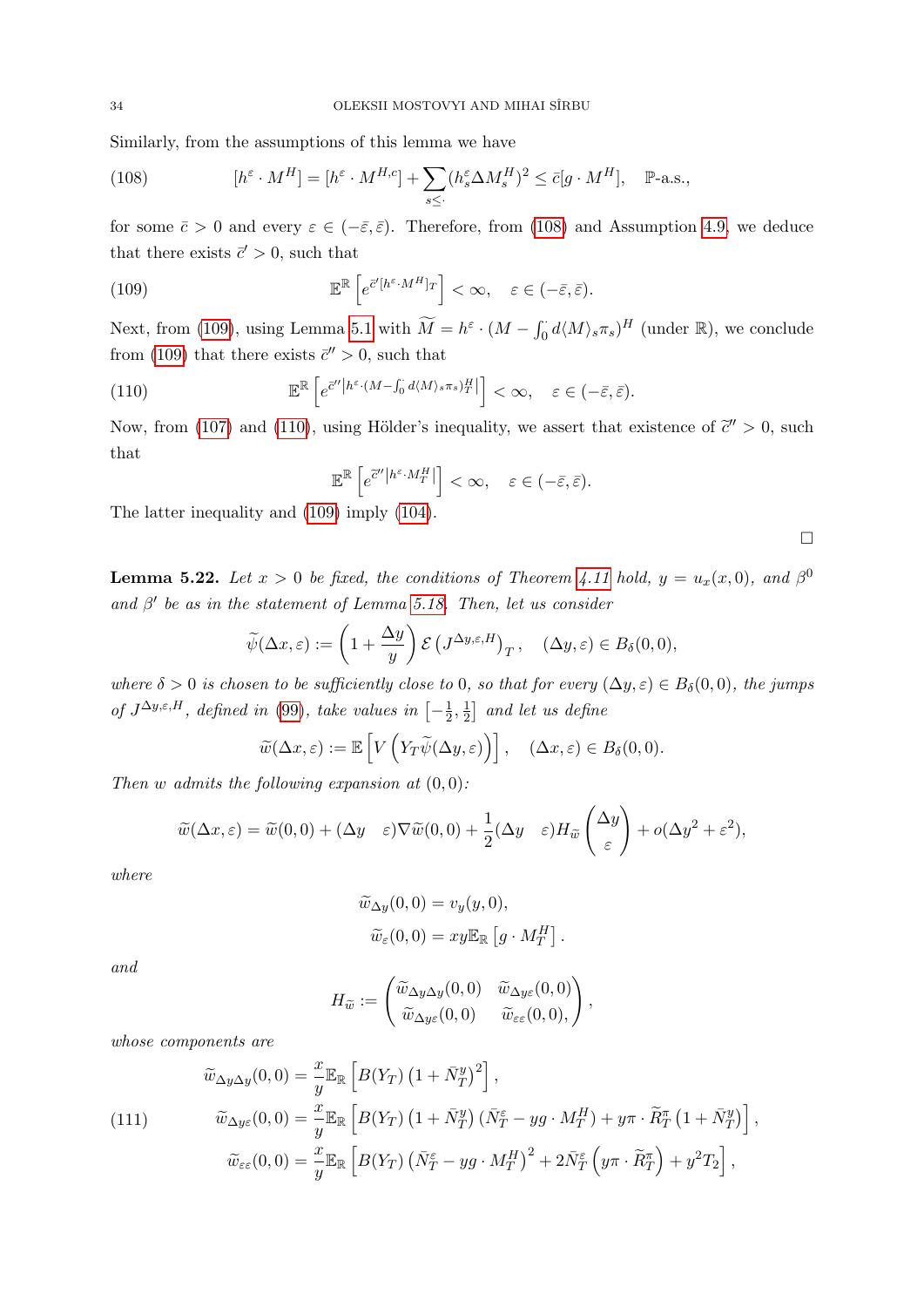where

$$
\bar{N}^y = y(\beta^0 \cdot M^{\perp, H} + \bar{L}^H) \quad and \quad \bar{N}^\varepsilon = y(\beta' \cdot M^{\perp, H} + \widetilde{L}^H),
$$

 $\bar{L}$  and  $\widetilde{L}$  are in  $\mathcal{H}^2_{loc}(\mathbb{P})$  and are orthogonal to every component of both M and  $M^{\perp}$ , and such that  $\bar{N}^y$  and  $\bar{N}^{\varepsilon}$  are bounded<sup>[2](#page-34-1)</sup>.

Proof. The proof parallels the one of Lemma [5.16.](#page-26-0) In the context of the dual problem, there are some computational differences, and we have to establish the appropriate admissibility, some representations, and (exponential) integrability. The admissibility of the approximating dual elements is established in Lemma [5.18;](#page-30-1) the integrability is provided by Lemma [5.21.](#page-32-2) Following the expansion, which is similar to the one in Lemma [5.16,](#page-26-0) to represent  $\tilde{w}_{\varepsilon\varepsilon}(0,0)$  as in [\(111\)](#page-33-3), one should use Lemma [5.20.](#page-31-2) For the representation of  $\tilde{w}_{\Delta y\epsilon}(0,0)$  in [\(111\)](#page-33-3), similarly to the proof of Lemma [5.20,](#page-31-2) one can show that

$$
\mathbb{E}_{\mathbb{R}}\left[-(1+\bar{N}^y_T)(-yg\cdot M^H_T+\bar{N}^\varepsilon_T)+y^2\beta^0\cdot(G^0)'\cdot M^H_T+\left[1+\bar{N}^y,-yg\cdot M^H+\bar{N}^\varepsilon\right]_T\right] \n= \mathbb{E}_{\mathbb{R}}\left[y\pi\cdot\widetilde{R}^\pi_T(1+\bar{N}^y_T)\right].
$$

With these comments, the details are omitted for brevity as they are similar to the proof of Lemma [5.16.](#page-26-0)

 $\Box$ 

<span id="page-34-3"></span>**Lemma 5.23.** Let  $x > 0$  be fixed, the conditions of Theorem [4.11](#page-10-1) hold and  $y = u_x(x, 0)$ . Then, we have

$$
v(y + \Delta y, \varepsilon) \le v(y, 0) - \Delta y x + \varepsilon xy \mathbb{E}_{\mathbb{R}} \left[ g \cdot M_T^H \right] + \frac{1}{2} (\Delta y - \varepsilon) H_v(y, 0) \begin{pmatrix} \Delta y \\ \varepsilon \end{pmatrix} + o(\Delta y^2 + \varepsilon^2),
$$

where  $\nabla v(y, 0) = (y v_{\varepsilon}(y, 0))^{\top}$ ,  $v_{\varepsilon}(y, 0)$  is given by Theorem [4.11,](#page-10-1) and

$$
H_v(y,0) = \frac{x}{y} \begin{pmatrix} b(y,y) & b(y,\varepsilon) \\ b(y,\varepsilon) & b(\varepsilon,\varepsilon) \end{pmatrix},
$$

where  $b(y, y)$ ,  $b(y, \varepsilon)$ , and  $b(\varepsilon, \varepsilon)$  are given by [\(34\)](#page-12-4), [\(38\)](#page-12-7), and [\(37\)](#page-12-6), respectively.

The proof of the lemma is skipped as it follows the structure of the proof of Lemma [5.17](#page-29-4) with the corresponding modifications based on Lemmas [5.21](#page-32-2) and [5.18.](#page-30-1)

#### <span id="page-34-0"></span>5.5. Closing the duality gap up to the second order.

<span id="page-34-2"></span>**Lemma 5.24.** Let  $x > 0$  be fixed, the conditions of Theorem [4.11](#page-10-1) hold and  $y = u_x(x, 0)$ . Then,  $T_1$  and  $T_2$  defined in [\(31\)](#page-11-5) and [\(36\)](#page-12-8), respectively, satisfy

(112) 
$$
\mathbb{E}_{\mathbb{R}}\left[\frac{1}{2}(T_1+T_2)+(g\cdot M_T^H)\left(\pi\cdot \widetilde{R}_T^{\pi}\right)\right]=0.
$$

<span id="page-34-1"></span><sup>2</sup>The appendix contains more explanation behind this construction.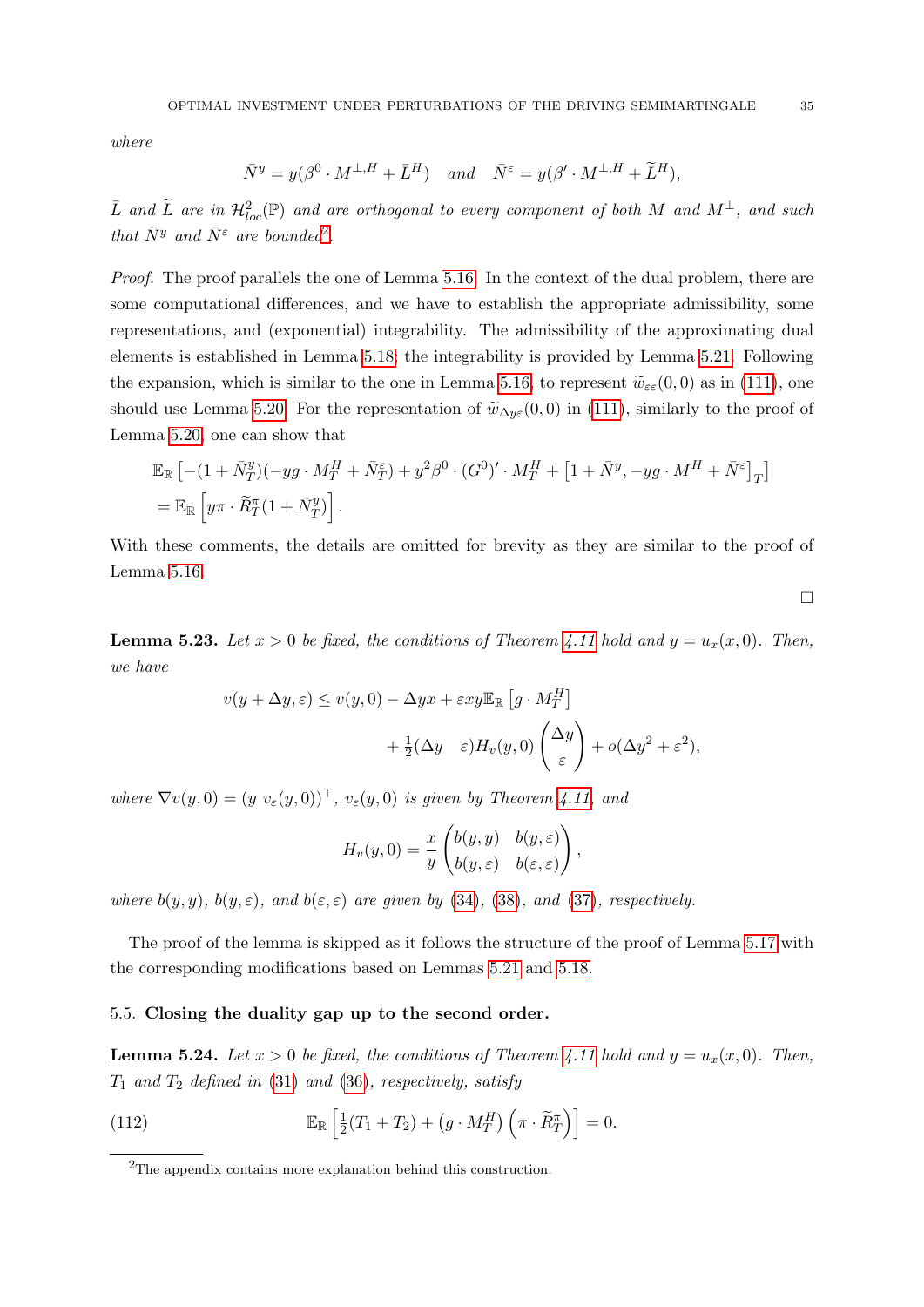<span id="page-35-0"></span>*Proof.* With  $c := \int_0^T \pi_s^T d \langle M \rangle_s g_s$ , by direct computations, we get  $\mathbb{E}_\mathbb{R}$   $\left[\frac{1}{2}\right]$  $\frac{1}{2}(T_1+T_2)+g\cdot M_T^H\pi\cdot \widetilde{R}_T^{\pi}\Big]$ 

$$
= \mathbb{E}_{\mathbb{R}} \left[ -\frac{1}{2}c^2 - c \left( \pi \cdot \left( \phi \cdot R + M^{\perp} - \int_0^{\cdot} d \langle M \rangle^{\perp} \beta \right)_T^{\pi} \right) + \frac{1}{2}c^2 - cg \cdot M_T^H - \int_0^T \pi_s^{\top} \phi_s d \langle M \rangle_s g_s + g \cdot M_T^H \pi \cdot \widetilde{R}_T^{\pi} \right].
$$

Cancelling the  $\frac{1}{2}c^2$  terms and collecting  $-cg \cdot M_T^H$  and  $g \cdot M_T^H \pi \cdot \widetilde{R}_T^{\pi}$  terms, we can rewrite the latter expectation as follows.

(113) 
$$
\mathbb{E}_{\mathbb{R}}\left[-c\left(\pi \cdot \left(\phi \cdot R + M^{\perp} - \int_{0}^{\cdot} d\langle M \rangle^{\perp} \beta\right)_{T}^{\pi}\right) - \int_{0}^{T} \pi_{s}^{\top} \phi_{s} d\langle M \rangle_{s} g_{s} + g \cdot M_{T}^{H}\left(\pi \cdot \left(\phi \cdot R + M^{\perp} - \int_{0}^{\cdot} d\langle M \rangle^{\perp} \beta\right)_{T}^{\pi}\right)\right].
$$

Next, adding  $g \cdot M_T^H \left( \pi \cdot \left( \phi \cdot R + M^\perp - \int_0^{\cdot} d \langle M \rangle^\perp \beta \right)_T^{\pi} \right)$ T ) and  $-c\left(\pi \cdot \left(\phi \cdot R + M^\perp - \int_0^\cdot d \left\langle M \right\rangle^\perp \beta\right)_T^\pi\right)$ T , we can further rewrite [\(113\)](#page-35-0) as  $\mathbb{E}_{\mathbb{R}}\left[\Big( g\cdot \Big(M - \int^{\cdot}\right)$ 0  $d\left\langle M\right\rangle _{s}\pi_{s}$  $\setminus^H$ T  $\left(\pi \cdot \left(\phi \cdot R + M^{\perp} - \int_0^{\cdot} \right)\right)$ 0  $d \langle M \rangle^{\perp} \beta$ T  $\int_0^T$ 0  $\pi_s^\top \phi_s d\left\langle M \right\rangle_s g_s \bigg]$  $=0$ .

<span id="page-35-1"></span>where the proof of the later equality is entirely similar to the one of Lemma [5.13,](#page-22-1) and both  $\left(g \cdot \left(M - \int_0^{\cdot} d \left\langle M \right\rangle_s \pi_s \right)_T^H \right)$  and  $\left(\pi \cdot \left(\phi \cdot R + M^{\perp} - \int_0^{\cdot} d \left\langle M \right\rangle^{\perp} \beta \right)_T^{\pi}$ T ) are in  $\mathcal{H}^2(\mathbb{R})$  by Lemma [5.6](#page-18-0) and  $\pi \cdot M$  and  $g \cdot M$  are in  $\mathcal{H}_{loc}^2(\mathbb{P})$ , which follows from the assumptions of this lemma. It is therefore skipped for brevity.

 $\setminus$ 

Proof of Theorem [4.14.](#page-12-9) Using the standard technique of the calculus of variations, we get

(114) 
$$
A(X_T)(M_T^{\varepsilon} + x\pi \cdot \widetilde{R}_T^{\pi}) - xg \cdot M_T^H = c + \widetilde{N}_T,
$$

$$
B(Y_T)(N_T^{\varepsilon} - yg \cdot M_T^H) + y\pi \cdot \widetilde{R}_T^{\pi} = d + \widetilde{M}_T,
$$

for some constants c and d and some  $\widetilde{M} \in \mathcal{M}^2(x)$ , and  $\widetilde{N} \in \mathcal{N}^2(y)$ . To compute c and d, we multiply the equations in [\(114\)](#page-35-1) by  $(M_T^x+1)$  and  $(N_T^y+1)$ , respectively, and take the expectation under R, to deduce that

<span id="page-35-3"></span>(115) 
$$
c = \mathbb{E}^{\mathbb{R}} \left[ A(X_T)(M_T^{\varepsilon} + x\pi \cdot \widetilde{R}_T^{\pi})(M_T^x + 1) - xg \cdot M_T^H(M_T^x + 1) \right] = a(x, \varepsilon),
$$

$$
d = \mathbb{E}^{\mathbb{R}} \left[ B(Y_T)(N_T^{\varepsilon} - yg \cdot M_T^H)(N_T^y + 1) + y\pi \cdot \widetilde{R}_T^{\pi}(N_T^y + 1) \right] = b(y, \varepsilon).
$$

From the second equation in [\(114\)](#page-35-1), we deduce that

<span id="page-35-2"></span>(116)  
\n
$$
N_T^{\varepsilon} - yg \cdot M_T^H = A(X_T) \left( -y\pi \cdot \widetilde{R}_T^{\pi} + d + \widetilde{M}_T \right)
$$
\n
$$
= dA(X_T) \left( 1 + M_T^x \right) + A(X_T) \left( \widetilde{M}_T - dM_T^x - y\pi \cdot \widetilde{R}_T^{\pi} \right)
$$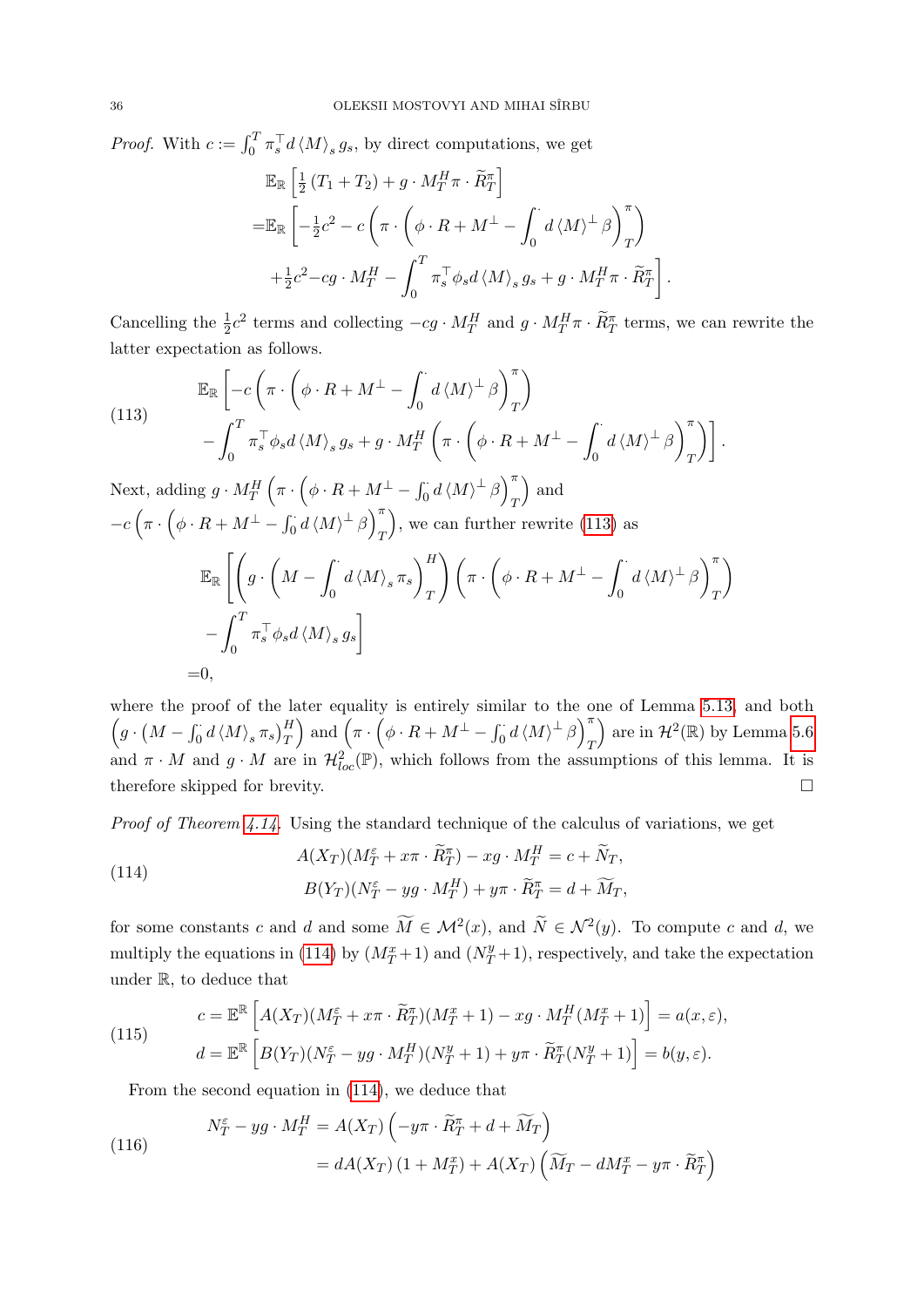Let us recall that

<span id="page-36-1"></span>(117) 
$$
A(X_T)(M_T^x + 1) = a(x, x)(N_T^y + 1),
$$

$$
B(Y_T)(N_T^y + 1) = b(y, y)(M_T^x + 1),
$$

which was proven in [\[KS06a\]](#page-49-10). This and [\(116\)](#page-35-2) allow to obtain

<span id="page-36-0"></span>(118) 
$$
A(X_T) \left( dM_T^x - \widetilde{M}_T + y\pi \cdot \widetilde{R}_T^{\pi} \right) - yg \cdot M_T^H = da(x, x) + da(x, x)N_T^y - N_T^{\varepsilon}.
$$

Comparing to [\(114\)](#page-35-1) and since the only element in  $\mathcal{M}^2(x)$  that satisfies (114) is  $M^{\varepsilon}$ , we deduce from [\(118\)](#page-36-0) that

$$
M_T^{\varepsilon} = \frac{x}{y} \left( dM_T^x - \widetilde{M}_T \right), \quad c = d \frac{x}{y} a(x, x), \quad and \quad \widetilde{N}_T = d \frac{x}{y} a(x, x) N_T^y - \frac{x}{y} N_T^{\varepsilon}
$$

<span id="page-36-2"></span>Comparing with [\(115\)](#page-35-3), we get

(119) 
$$
a(x,\varepsilon) = a(x,x)\frac{x}{y}b(y,\varepsilon).
$$

Since  $a(x, x)b(y, y) = 1$  by [\[KS06a\]](#page-49-10), we deduce [\(39\)](#page-12-10). Next, from [\(118\)](#page-36-0), plugging the expressions for c and  $\widetilde{N}_T$  back in [\(114\)](#page-35-1), we get

$$
A(X_T)(M_T^{\varepsilon} + x\pi \cdot \widetilde{R}_T^{\pi}) = xg \cdot M_T^H + a(x, \varepsilon) + a(x, \varepsilon)N_T^y - \frac{x}{y}N_T^{\varepsilon},
$$
  
=  $a(x, \varepsilon) (1 + N_T^y) - \frac{x}{y} (N_T^{\varepsilon} - yg \cdot M_T^H),$ 

combining which with [\(117\)](#page-36-1), we get [\(41\)](#page-12-11), which, in view of [\(39\)](#page-12-10), also implies [\(42\)](#page-12-12).

Let us now prove [\(40\)](#page-12-13). In order to do this, let us denote

(120) 
$$
\overline{M}_T^x := M^x + 1, \quad \overline{N}_T^y := N_T^y + 1,
$$

$$
\overline{M}_T^{\varepsilon} := M_T^{\varepsilon} + x\pi \cdot \widetilde{R}_T^{\pi}, \quad \overline{N}_T^{\varepsilon} := N_T^{\varepsilon} - yg \cdot M_T^H,
$$

This and [\(41\)](#page-12-11), allow to write

(121) 
$$
\frac{y}{x}a(\varepsilon,\varepsilon) = \mathbb{E}^{\mathbb{R}} \left[ \frac{y}{x} a(x,\varepsilon) \bar{N}^y_T \bar{M}^{\varepsilon}_T - \bar{N}^{\varepsilon}_T \bar{M}^{\varepsilon}_T + 2M^{\varepsilon}_T \bar{N}^{\varepsilon}_T + xyT_1 \right],
$$

$$
\frac{x}{y}b(\varepsilon,\varepsilon) = \mathbb{E}^{\mathbb{R}} \left[ \frac{x}{y}b(y,\varepsilon) \bar{M}^x_T \bar{N}^{\varepsilon}_T - \bar{M}^{\varepsilon}_T \bar{N}^{\varepsilon}_T + 2N^{\varepsilon}_T \bar{M}^{\varepsilon}_T + xyT_2 \right]
$$

Let us denote

(122) 
$$
J_1 := \mathbb{E}^{\mathbb{R}} \left[ \frac{y}{x} a(x, \varepsilon) \bar{N}_T^y \bar{M}_T^{\varepsilon} + \frac{x}{y} b(y, \varepsilon) \bar{M}_T^x \bar{N}_T^{\varepsilon} \right],
$$

$$
J_2 := \mathbb{E}^{\mathbb{R}} \left[ -\bar{N}_T^{\varepsilon} \bar{M}_T^{\varepsilon} + 2M_T^{\varepsilon} \bar{N}_T^{\varepsilon} + xyT_1 - \bar{M}_T^{\varepsilon} \bar{N}_T^{\varepsilon} + 2N_T^{\varepsilon} \bar{M}_T^{\varepsilon} + xyT_2 \right].
$$

Then, we have

<span id="page-36-3"></span>(123) 
$$
\frac{y}{x}a(\varepsilon,\varepsilon) + \frac{x}{y}b(\varepsilon,\varepsilon) = J_1 + J_2.
$$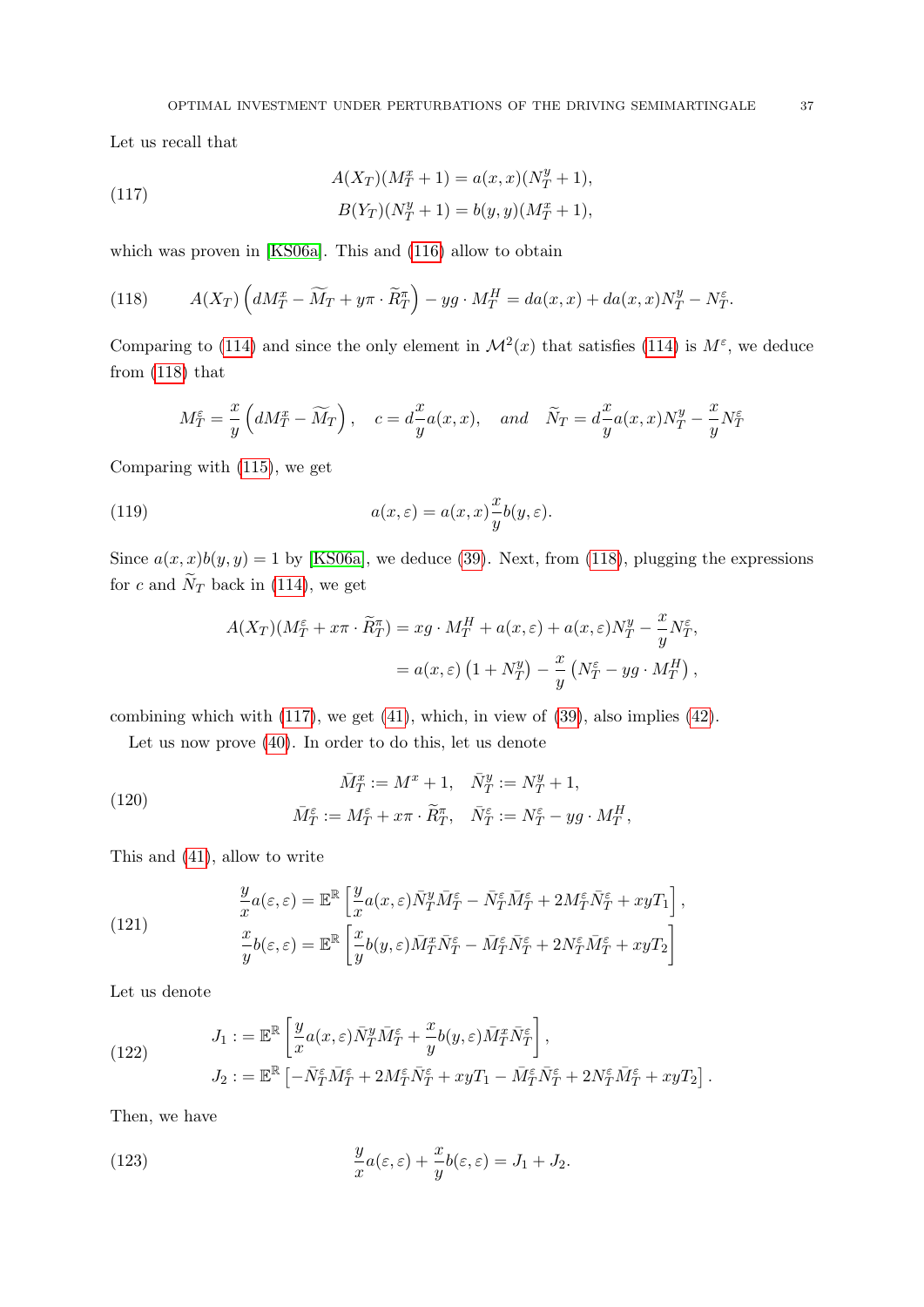<span id="page-37-0"></span>Using , we can rewrite  $J_1$  as

$$
J_1 = a(x, \varepsilon) \mathbb{E}^{\mathbb{R}} \left[ \frac{y}{x} \bar{N}_T^y \bar{M}_T^{\varepsilon} + \frac{x}{y} \frac{b(y, \varepsilon)}{a(x, \varepsilon)} \bar{M}_T^x \bar{N}_T^{\varepsilon} \right]
$$
  
=  $a(x, \varepsilon) \mathbb{E}^{\mathbb{R}} \left[ \frac{y}{x} \bar{N}_T^y \bar{M}_T^{\varepsilon} + b(y, y) \bar{M}_T^x \bar{N}_T^{\varepsilon} \right]$   
=  $a(x, \varepsilon) \mathbb{E}^{\mathbb{R}} \left[ \frac{y}{x} \bar{N}_T^y \bar{M}_T^{\varepsilon} + B(Y_T) \bar{N}_T^y \bar{N}_T^{\varepsilon} \right],$ 

where, in second equality, we have used [\(119\)](#page-36-2), and in the third one, [\(117\)](#page-36-1). As,  $b(y,\varepsilon)$  =  $\mathbb{E}^{\mathbb{R}}\left[\frac{y}{x}\bar{N}_{T}^{y}\bar{M}_{T}^{\varepsilon}+B(Y_{T})\bar{N}_{T}^{y}\bar{N}_{T}^{\varepsilon}\right],$  we now can rewrite  $J_{1}$  as

(124) 
$$
J_1 = a(x,\varepsilon)b(y,\varepsilon).
$$

Let us consider  $J_2$ . Using Lemma [5.24,](#page-34-2) we get

<span id="page-37-2"></span>
$$
J_2 = \mathbb{E}^{\mathbb{R}} \left[ -\bar{N}_T^{\varepsilon} \bar{M}_T^{\varepsilon} + 2M_T^{\varepsilon} \bar{N}_T^{\varepsilon} - \bar{M}_T^{\varepsilon} \bar{N}_T^{\varepsilon} + 2N_T^{\varepsilon} \bar{M}_T^{\varepsilon} - 2xy \left( g \cdot M_T^H \right) \left( \pi \cdot \widetilde{R}_T^{\pi} \right) \right]
$$
  
\n
$$
= 2 \mathbb{E}^{\mathbb{R}} \left[ \left( -\bar{N}_T^{\varepsilon} \bar{M}_T^{\varepsilon} + M_T^{\varepsilon} \bar{N}_T^{\varepsilon} \right) + N_T^{\varepsilon} \bar{M}_T^{\varepsilon} - xy \left( g \cdot M_T^H \right) \left( \pi \cdot \widetilde{R}_T^{\pi} \right) \right]
$$
  
\n
$$
= 2 \mathbb{E}^{\mathbb{R}} \left[ -\bar{N}_T^{\varepsilon} x \pi \cdot \widetilde{R}_T^{\pi} - xy \left( g \cdot M_T^H \right) \left( \pi \cdot \widetilde{R}_T^{\pi} \right) + N_T^{\varepsilon} \bar{M}_T^{\varepsilon} \right]
$$
  
\n
$$
= 2 \mathbb{E}^{\mathbb{R}} \left[ -x \pi \cdot \widetilde{R}_T^{\pi} \left( \bar{N}_T^{\varepsilon} + g \cdot M_T^H \right) + N_T^{\varepsilon} \bar{M}_T^{\varepsilon} \right]
$$
  
\n
$$
= 2 \mathbb{E}^{\mathbb{R}} \left[ -x \pi \cdot \widetilde{R}_T^{\pi} N_T^{\varepsilon} + N_T^{\varepsilon} \bar{M}_T^{\varepsilon} \right]
$$
  
\n
$$
= 2 \mathbb{E}^{\mathbb{R}} \left[ \left( \bar{M}_T^{\varepsilon} - x \pi \cdot \widetilde{R}_T^{\pi} \right) N_T^{\varepsilon} \right]
$$
  
\n
$$
= 2 \mathbb{E}^{\mathbb{R}} \left[ M_T^{\varepsilon} N_T^{\varepsilon} \right] = 0.
$$

As  $J_2 = 0$ , from [\(123\)](#page-36-3) and [\(124\)](#page-37-0), we get [\(40\)](#page-12-13).

<span id="page-37-5"></span>**Lemma 5.25.** Let  $x > 0$  be fixed, conditions of Theorem [4.15](#page-12-3) hold, and  $y = u_x(x, 0)$ . Then for

(125) 
$$
\Delta y = -\frac{y}{x} a(x, x) \Delta x - \frac{b(y, \varepsilon)}{b(y, y)} \varepsilon,
$$

we have

<span id="page-37-1"></span>(126) 
$$
2\Delta x \Delta y + \left(\frac{\Delta y}{\varepsilon}\right)^{\top} H_v \left(\frac{\Delta y}{\varepsilon}\right) = \left(\frac{\Delta x}{\varepsilon}\right)^{\top} H_u \left(\frac{\Delta x}{\varepsilon}\right).
$$

Proof. First, we recall that from Theorem [4.14,](#page-12-9) we have

<span id="page-37-3"></span>(127) 
$$
b(\varepsilon, \varepsilon) = \frac{y^2}{x^2} \left( \frac{(a(x, \varepsilon))^2}{a(x, x)} - a(\varepsilon, \varepsilon) \right) \quad and \quad b(y, \varepsilon) = \frac{a(x, \varepsilon)}{a(x, x)} \frac{y}{x}.
$$

Therefore, we get

<span id="page-37-4"></span>(128)  
\n
$$
\frac{x}{y}\left(b(\varepsilon,\varepsilon)-\frac{(b(y,\varepsilon))^2}{b(y,y)}\right)=\frac{x}{y}\left(\frac{y^2}{x^2}\left(\frac{(a(x,\varepsilon))^2}{a(x,x)}-a(\varepsilon,\varepsilon)\right)-\frac{(b(y,\varepsilon))^2}{b(y,y)}\right)
$$
\n
$$
=-\frac{y}{x}a(\varepsilon,\varepsilon)+\frac{x}{y}\left(\frac{y^2}{x^2}\frac{(a(x,\varepsilon))^2}{a(x,x)}-\frac{(b(y,\varepsilon))^2}{b(y,y)}\right)
$$
\n
$$
=-\frac{y}{x}a(\varepsilon,\varepsilon)+\frac{x}{y}\left(\frac{y^2}{x^2}\frac{(a(x,\varepsilon))^2}{a(x,x)}-\frac{y^2}{x^2}\frac{(a(x,\varepsilon))^2}{(a(x,x))^2b(y,y)}\right)
$$
\n
$$
=-\frac{y}{x}a(\varepsilon,\varepsilon),
$$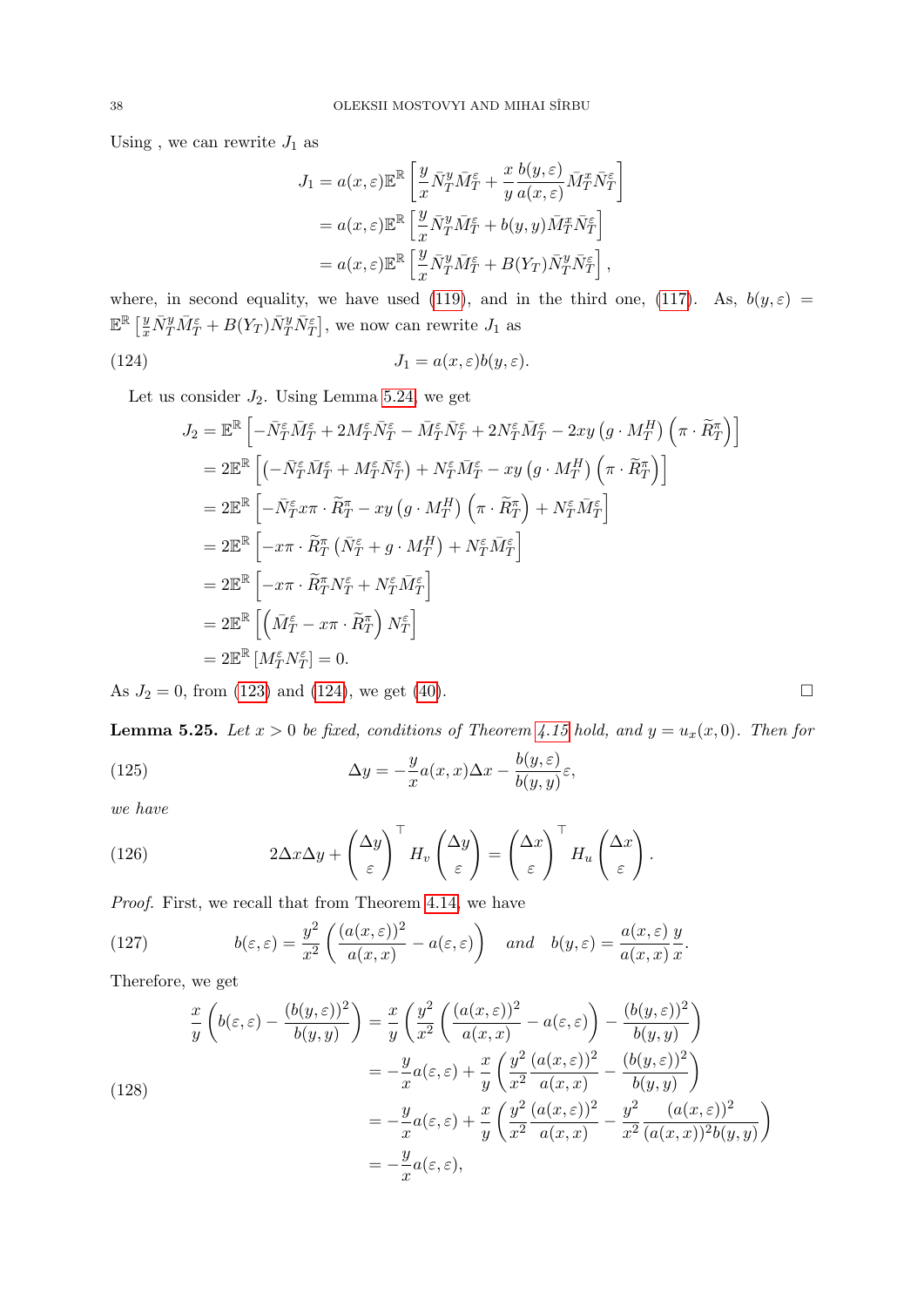where in the last equality, we have used that  $a(x, x)b(y, y) = 1$ .

Now, let us consider the left-hand side in [\(126\)](#page-37-1) and rewrite it as follows

<span id="page-38-0"></span>(129)  
\n
$$
2\Delta x \Delta y + \left(\frac{\Delta y}{\varepsilon}\right)^{\top} H_v \left(\frac{\Delta y}{\varepsilon}\right)
$$
\n
$$
= \frac{x}{y} b(y, y) \Delta y^2 + 2\frac{x}{y} b(y, \varepsilon) \Delta y \varepsilon + \frac{x}{y} b(\varepsilon, \varepsilon) \varepsilon^2 + 2\Delta x \Delta y
$$
\n
$$
= \Delta y \left(\frac{x}{y} b(y, y) \Delta y + 2\frac{x}{y} b(y, \varepsilon) \varepsilon + 2\Delta x\right) + \frac{x}{y} b(\varepsilon, \varepsilon) \varepsilon^2.
$$

Plugging the expression for  $\Delta y$  from [\(125\)](#page-37-2), we can rewrite the latter equality in [\(129\)](#page-38-0) as

<span id="page-38-1"></span>(130) 
$$
\Delta y \left( \frac{x}{y} b(y, y) \left( -\frac{y}{x} a(x, x) \Delta x - \frac{b(y, \varepsilon)}{b(y, y)} \varepsilon \right) + 2 \frac{x}{y} b(y, \varepsilon) \varepsilon + 2 \Delta x \right) + \frac{x}{y} b(\varepsilon, \varepsilon) \varepsilon^{2}.
$$

As  $a(x, x)b(y, y) = 1$ , we can simplify [\(130\)](#page-38-1) to

<span id="page-38-2"></span>(131)  
\n
$$
\Delta y \left( -\Delta x - \frac{x}{y} b(y, \varepsilon) \varepsilon + 2 \frac{x}{y} b(y, \varepsilon) \varepsilon + 2 \Delta x \right) + \frac{x}{y} b(\varepsilon, \varepsilon) \varepsilon^2
$$
\n
$$
= -\frac{y}{x} \left( a(x, x) \Delta x + \frac{x}{y} \frac{b(y, \varepsilon)}{b(y, y)} \varepsilon \right) \left( \Delta x + \frac{x}{y} b(y, \varepsilon) \varepsilon \right) + \frac{x}{y} b(\varepsilon, \varepsilon) \varepsilon^2.
$$

<span id="page-38-3"></span>Opening brackets and applying [\(127\)](#page-37-3) again, we rewrite [\(131\)](#page-38-2) as

$$
-\frac{y}{x}\left(a(x,x)\Delta x^2 + 2a(x,x)\frac{x}{y}b(y,\varepsilon)\Delta x\varepsilon + \frac{x^2}{y^2}\frac{(b(y,\varepsilon))^2}{b(y,y)}\varepsilon^2\right) + \frac{x}{y}b(\varepsilon,\varepsilon)\varepsilon^2
$$
  
= 
$$
-\frac{y}{x}\left(a(x,x)\Delta x^2 + 2a(x,\varepsilon)\Delta x\varepsilon\right) + \frac{x}{y}\left(-\frac{(b(y,\varepsilon))^2}{b(y,y)} + b(\varepsilon,\varepsilon)\right)\varepsilon^2.
$$

Now, applying [\(128\)](#page-37-4), we can finally restate the latter expression as

$$
-\frac{y}{x}\left(a(x,x)\Delta x^2+2a(x,\varepsilon)\Delta x\varepsilon+a(\varepsilon,\varepsilon)\varepsilon^2\right),\,
$$

which is precisely the right-hand side of  $(126)$ .

Proof of Theorem [4.15.](#page-12-3) The biconjugacy relations imply that

$$
u(x + \Delta x, \varepsilon) - u(x, 0) - \Delta xy - \varepsilon xy \mathbb{E}_{\mathbb{R}} \left[ \pi \cdot \widetilde{R}_{T}^{\pi} \right] - \frac{1}{2} \left( \frac{\Delta x}{\varepsilon} \right)^{\top} H_{u} \left( \frac{\Delta x}{\varepsilon} \right)
$$
  
\n
$$
\leq v(y + \Delta y, \varepsilon) + (x + \Delta x)(y + \Delta y) - v(y, 0) - xy
$$
  
\n(132)  
\n
$$
- \Delta xy - \varepsilon xy \mathbb{E}_{\mathbb{R}} \left[ \pi \cdot \widetilde{R}_{T}^{\pi} \right] - \frac{1}{2} \left( \frac{\Delta x}{\varepsilon} \right)^{\top} H_{u} \left( \frac{\Delta x}{\varepsilon} \right)
$$
  
\n
$$
= v(y + \Delta y, \varepsilon) - v(y, 0) + x \Delta y - \varepsilon xy \mathbb{E}_{\mathbb{R}} \left[ \pi \cdot \widetilde{R}_{T}^{\pi} \right]
$$
  
\n
$$
+ \Delta x \Delta y - \frac{1}{2} \left( \frac{\Delta x}{\varepsilon} \right)^{\top} H_{u} \left( \frac{\Delta x}{\varepsilon} \right).
$$

Further, since  $-v_y(y, 0) = x$  and using Lemma [5.8,](#page-19-4) we have

$$
x\Delta y - \varepsilon xy \mathbb{E}_{\mathbb{R}}\left[\pi \cdot \widetilde{R}^{\pi}_T\right] = -v_y(y,0)\Delta y - \varepsilon xy \mathbb{E}_{\mathbb{R}}\left[g \cdot M^H_T\right],
$$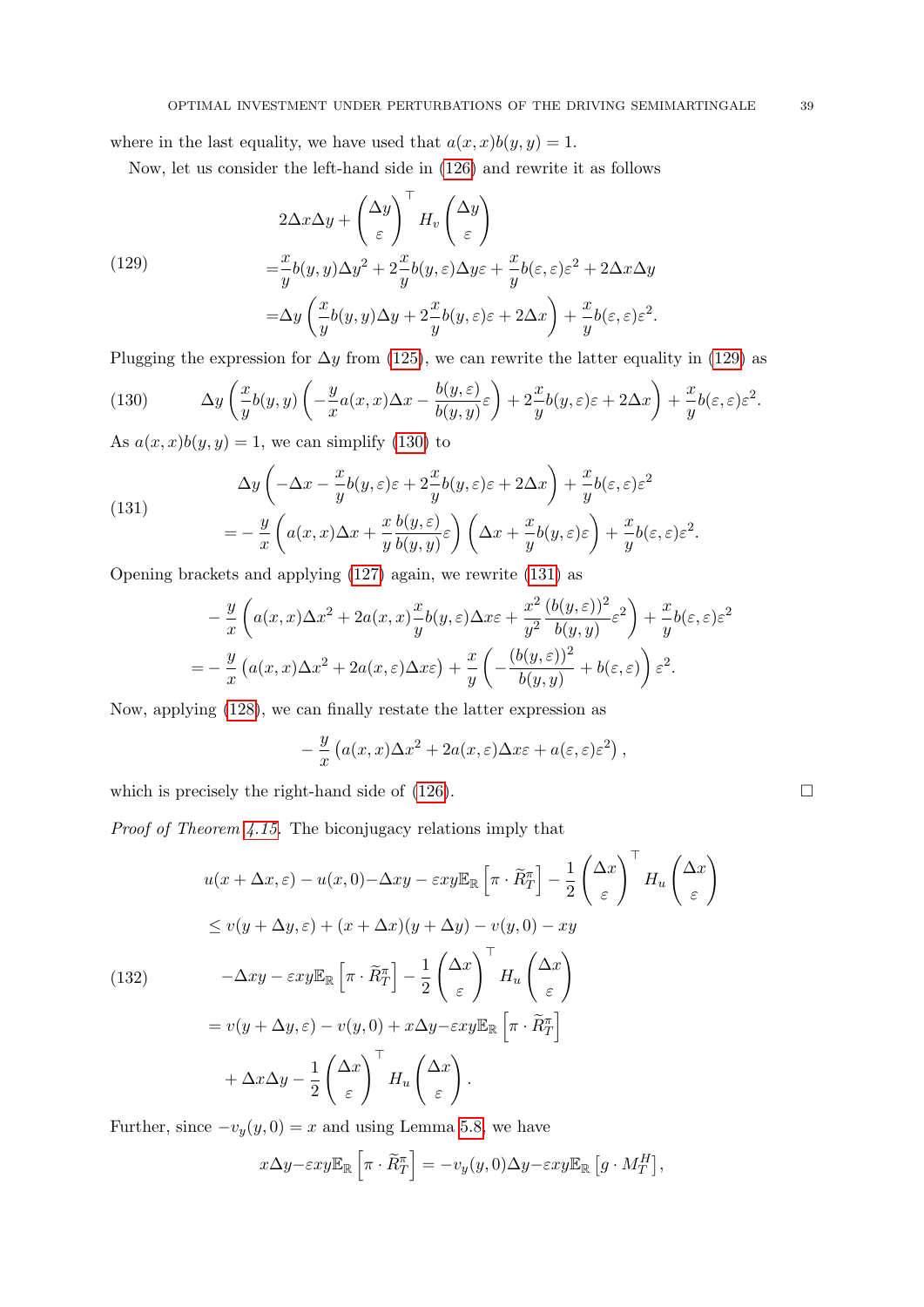we can rewrite [\(132\)](#page-38-3) as

<span id="page-39-0"></span>
$$
v(y + \Delta y, \varepsilon) - v(y, 0) + x\Delta y - \varepsilon xy \mathbb{E}_{\mathbb{R}} \left[ \pi \cdot \widetilde{R}^{\pi}_T \right]
$$
  
(133)  

$$
+ \Delta x \Delta y - \frac{1}{2} \left( \frac{\Delta x}{\varepsilon} \right)^{\top} H_u \left( \frac{\Delta x}{\varepsilon} \right)
$$

$$
= v(y + \Delta y, \varepsilon) - v(y, 0) + \Delta y x - \varepsilon xy \mathbb{E}_{\mathbb{R}} \left[ g \cdot M^H_T \right] + \Delta x \Delta y - \frac{1}{2} \left( \frac{\Delta x}{\varepsilon} \right)^{\top} H_u \left( \frac{\Delta x}{\varepsilon} \right).
$$

Now, using Lemma [5.25](#page-37-5) and picking  $\Delta y$  as in this lemma, we obtain

<span id="page-39-1"></span>(134)  

$$
v(y + \Delta y, \varepsilon) - v(y, 0) - (-\Delta y x + \varepsilon xy \mathbb{E}_{\mathbb{R}} [g \cdot M_T^H]) + \Delta x \Delta y - \frac{1}{2} \left(\frac{\Delta x}{\varepsilon}\right)^{\top} H_u \left(\frac{\Delta x}{\varepsilon}\right)
$$

$$
= v(y + \Delta y, \varepsilon) - v(y, 0) - (-\Delta y x + \varepsilon xy \mathbb{E}_{\mathbb{R}} [g \cdot M_T^H]) - \frac{1}{2} \left(\frac{\Delta x}{\varepsilon}\right)^{\top} H_v \left(\frac{\Delta x}{\varepsilon}\right),
$$

and thus [\(132\)](#page-38-3), [\(133\)](#page-39-0), and [\(134\)](#page-39-1) give

<span id="page-39-2"></span>(135)  

$$
u(x + \Delta x, \varepsilon) - u(x, 0) - \Delta xy - \varepsilon xy \mathbb{E}_{\mathbb{R}} \left[ \pi \cdot \widetilde{R}_T^{\pi} \right] - \frac{1}{2} \left( \frac{\Delta x}{\varepsilon} \right)^{\top} H_u \left( \frac{\Delta x}{\varepsilon} \right)
$$

$$
\leq v(y + \Delta y, \varepsilon) - v(y, 0) - \left( -\Delta y x + \varepsilon xy \mathbb{E}_{\mathbb{R}} \left[ g \cdot M_T^H \right] \right) - \frac{1}{2} \left( \frac{\Delta x}{\varepsilon} \right)^{\top} H_v \left( \frac{\Delta x}{\varepsilon} \right).
$$

Lemma [5.23](#page-34-3) implies that (136)

<span id="page-39-3"></span>
$$
v(y + \Delta y, \varepsilon) - v(y, 0) - \left(-\Delta y x + \varepsilon x y \mathbb{E}_{\mathbb{R}} \left[ g \cdot M_T^H \right] \right) - \frac{1}{2} \left( \frac{\Delta y}{\varepsilon} \right)^{\top} H_v \left( \frac{\Delta y}{\varepsilon} \right) + o(\Delta y^2 + \varepsilon^2) \le 0,
$$

and, from Lemma [5.17,](#page-29-4) we get

<span id="page-39-4"></span>
$$
(137) \ \ u(x+\Delta x,\varepsilon)-u(x,0)-\Delta xy-\varepsilon xy\mathbb{E}_{\mathbb{R}}\left[\pi\cdot\widetilde{R}^{\pi}_{T}\right]-\frac{1}{2}\left(\frac{\Delta x}{\varepsilon}\right)^{\top}H_{u}\left(\frac{\Delta x}{\varepsilon}\right)+o(\Delta x^{2}+\varepsilon^{2})\geq0.
$$

Finally, [\(135\)](#page-39-2), [\(136\)](#page-39-3), and [\(137\)](#page-39-4) imply that inequalities (136) and (137) are equalities.  $\Box$ 

Proof of Theorem [4.16.](#page-13-2) The proof of Theorem [4.16](#page-13-2) parallels the proof of [\[MS19,](#page-50-5) Theorem 4.8], see [\[MS19,](#page-50-5) Section 4] where  $L^{\varepsilon_n}$  in [MS19, Section 4] being replaced by  $\mathcal{E}(J^{\Delta y_n,\varepsilon_n,H})$ , where  $J^{\Delta y_n, \varepsilon_n, H}$ 's are defined in [\(99\)](#page-29-3), and using nearly optimal  $\frac{y+\Delta y}{y}Y\mathcal{E}(J^{\Delta y_n, \varepsilon_n, H})$ . We omit the proof for the brevity of the exposition.  $\Box$ 

Proof of Theorem [4.18.](#page-14-2) The proof parallels the proof in [\[MS19,](#page-50-5) Theorem 3.1] (see also the proof of  $[Mos20, Theorem 4.2]$  $[Mos20, Theorem 4.2]$ . It is skipped for the brevity of the exposition.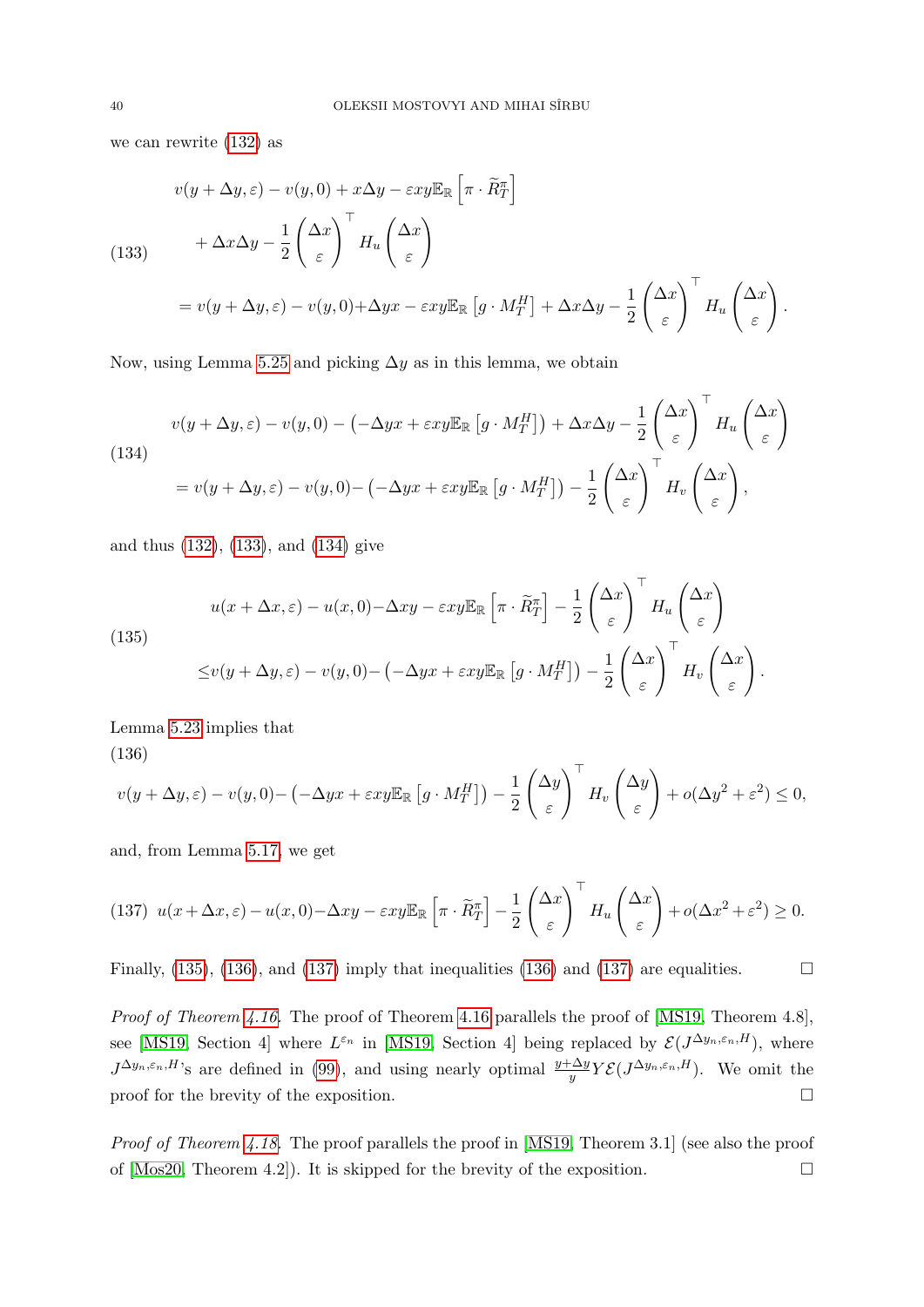# <span id="page-40-0"></span>6. CHARACTERIZATION OF  $M^{\varepsilon}$  and  $N^{\varepsilon}$  through the Kunita-Watanabe decomposition

Instead of minimizing [\(32\)](#page-11-3) and [\(37\)](#page-12-6), one can characterize  $M^{\varepsilon}$  and  $N^{\varepsilon}$  through a Kunita-Watanable decomposition, in the case when a risk-tolerance wealth process exists. We recall that, for the base model at a fixed  $x > 0$ , the risk-tolerance wealth process is a maximal wealth process, such that

(138) 
$$
\mathcal{R}_T = -\frac{U'(X_T)}{U''(X_T)}.
$$

again, similarly to the notations of the previous sections, we will drop  $(x, 0)$  and write R as in [\(138\)](#page-40-1), which represents a more cumbersome, yet more precise expression

<span id="page-40-1"></span>
$$
\mathcal{R}_T(x,0) = -\frac{U'(\widehat{X}_T(x,0))}{U''(\widehat{X}_T(x,0))}.
$$

We refer to [\[KS06b,](#page-49-4) Theorem 4] for the equivalent conditions for its existence. We also point out that, even though in [\[KS06b\]](#page-49-4), NFLVR was imposed, the proof of [\[KS06b,](#page-49-4) Theorem 4] goes through also under NUPBR.

If the risk-tolerance wealth process for the base model exists, one can change measure and numéraire as follows

$$
\frac{d\widetilde{\mathbb{R}}}{d\mathbb{P}}:=\frac{\mathcal{R}_T Y_T}{\mathcal{R}_0 y} \quad and \quad S^{\mathcal{R}}:=\left(\frac{\mathcal{R}_0}{\mathcal{R}},\frac{\mathcal{R}_0\mathcal{E}\left(R^{\{1\}}\right)}{\mathcal{R}},\ldots,\frac{\mathcal{R}_0\mathcal{E}\left(R^{\{d\}}\right)}{\mathcal{R}}\right),
$$

which leads to defining the orthogonal and complementary sets of square-integrable martingales under the measure  $\widetilde{\mathbb{R}}$  and numéraire  $S^{\mathcal{R}}$  as

<span id="page-40-3"></span>(139) 
$$
\widetilde{\mathcal{M}}^2 := \left\{ M \in \mathcal{H}_0^2(\widetilde{\mathbb{R}}) : M = H \cdot S^{\mathcal{R}} \text{ for some } S^{\mathcal{R}} - \text{integrable } H \right\},
$$

 $(140)$ is the orthogonal complement of  $\widetilde{M}^2$  in  $\mathcal{H}^2_0(\widetilde{\mathbb{R}})$ .

Similarly to [\[MS19,](#page-50-5) Lemma 9.1], one can prove the following lemma.

<span id="page-40-2"></span>**Lemma 6.1.** Let us suppose that  $x > 0$  is fixed and assume that [\(2\)](#page-3-1) and Assumptions [2.1](#page-5-3) and [2.2](#page-6-2) hold,  $y = u_x(x, 0)$ , and the risk-tolerance wealth process R for the base model at x exists. Then we have

(141) 
$$
M \in \mathcal{M}^2 \quad \text{if and only if} \quad M\frac{X}{\mathcal{R}} \in \widetilde{\mathcal{M}}^2,
$$

and

$$
\tilde{\mathcal{N}}^2 = \mathcal{N}^2
$$

The following proposition characterizes the solutions to [\(32\)](#page-11-3) and [\(37\)](#page-12-6) through a Kunita-Watanabe decomposition obtained by embedding the random variable

.

$$
g\cdot M_T^H - \pi\cdot \widetilde{R}_T^\pi \frac{X_T}{\mathcal{R}_T}
$$

into a square-integrable martingale under the measure  $\widetilde{\mathbb{R}}$  (and numéraire  $\mathcal{R}$ ).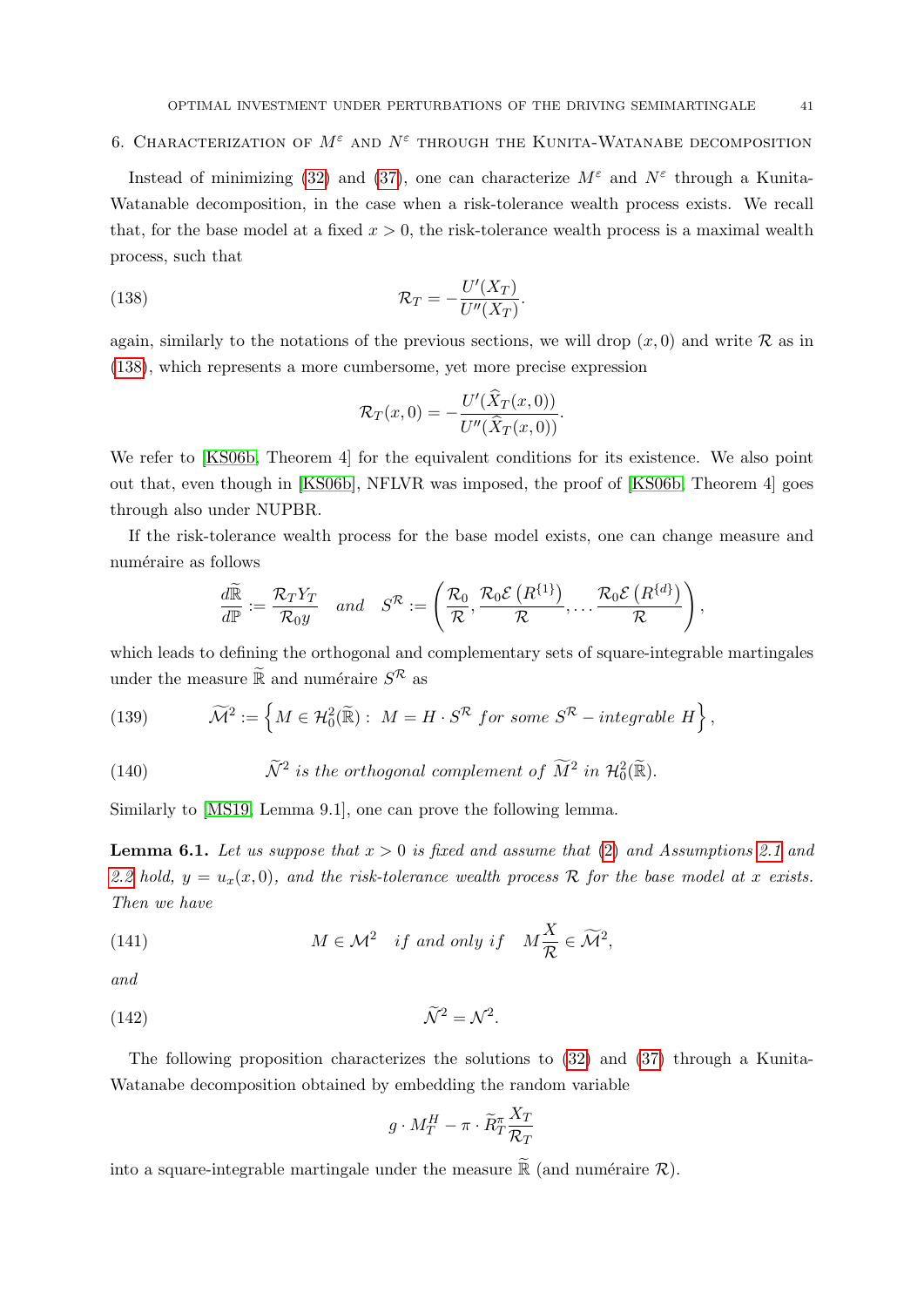<span id="page-41-7"></span>**Proposition 6.2.** Let us suppose that  $x > 0$  is fixed and assume that the assumptions of Theorem [4.11](#page-10-1) hold,  $y = u_x(x, 0)$ , and the risk-tolerance wealth process R for the base model at x exists. Then

(143) 
$$
P_t := x \mathbb{E}^{\widetilde{\mathbb{R}}} \left[ \left( g \cdot M_T^H - \pi \cdot \widetilde{R}_T^{\pi} \frac{X_T}{\mathcal{R}_T} \right) | \mathcal{F}_t \right], \quad t \in [0, T],
$$

satisfies  $P \in \mathcal{H}^2(\widetilde{\mathbb{R}})$ . Consider the Kunita-Watanabe decomposition of P, given by

<span id="page-41-5"></span>(144) 
$$
P = -a(x,\varepsilon) + \widetilde{M}^{\varepsilon} + \widetilde{N}^{\varepsilon}, \text{ where } \widetilde{M}^{\varepsilon} \in \widetilde{\mathcal{M}}^2 \text{ and } \widetilde{N}^{\varepsilon} \in \widetilde{N}^2.
$$

Then, the optimal solutions to [\(32\)](#page-11-3) and [\(37\)](#page-12-6) can be obtained by reverting to the original numérarie according to Lemma  $6.1$  through the identities

<span id="page-41-6"></span>(145) 
$$
M_t^{\varepsilon} = \widetilde{M}_t^{\varepsilon} \frac{\mathcal{R}_t}{X_t}, \quad N_t^{\varepsilon} = \frac{y}{x} \widetilde{N}_t^{\varepsilon}, \quad t \in [0, T].
$$

*Proof.* Let us consider  $\tilde{a}(\varepsilon, \varepsilon)$  given by [\(30\)](#page-11-2). By direct computations, we have

<span id="page-41-2"></span>(146)  
\n
$$
\mathbb{E}_{\mathbb{R}}\left[A(X_T)\left(M_T^{\varepsilon} + x\pi \cdot \widetilde{R}_T^{\pi}\right)^2 - 2M_T^{\varepsilon}xg \cdot M_T^H\right]
$$
\n
$$
= \frac{\mathcal{R}_0}{x} \mathbb{E}_{\widetilde{\mathbb{R}}}\left[ (P_T - \widetilde{M}_T^{\varepsilon})^2 \right] + \frac{\mathcal{R}_0}{x} \mathbb{E}_{\widetilde{\mathbb{R}}}\left[x^2g \cdot M_T^H\left(2\pi \cdot \widetilde{R}_T^{\pi} \frac{X_T}{\mathcal{R}_T} - g \cdot M_T^H\right)\right].
$$

Similarly, we can rewrite  $\tilde{b}(\varepsilon, \varepsilon)$  in [\(35\)](#page-12-5) as

<span id="page-41-3"></span>(147)  
\n
$$
\widetilde{b}(\varepsilon,\varepsilon) = \mathbb{E}_{\mathbb{R}} \left[ B(Y_T^0) \left( N_T^{\varepsilon} - yg \cdot M_T^H \right)^2 + 2N_T y (\pi \cdot \widetilde{R}_T^{\pi}) \right]
$$
\n
$$
= \frac{\mathcal{R}_0}{x} \mathbb{E}_{\widetilde{\mathbb{R}}} \left[ \left( N_T^{\varepsilon} - \frac{y}{x} P_T \right)^2 \right] + \frac{\mathcal{R}_0}{x} \mathbb{E}_{\widetilde{\mathbb{R}}} \left[ y^2 \pi \cdot \widetilde{R}_T^{\pi} \frac{X_T}{\mathcal{R}_T} \left( 2g \cdot M_T^H - \pi \cdot \widetilde{R}_T^{\pi} \frac{X_T}{\mathcal{R}_T} \right) \right].
$$

Since  $A(X_T) = \frac{X_T}{\mathcal{R}_T}$ , taking the expectation in [\(41\)](#page-12-11) under  $\tilde{\mathbb{R}}$  and using Lemma [6.1,](#page-40-2) we get (148)  $P_0 = -a(x, \varepsilon).$ 

From [\(146\)](#page-41-2), [\(147\)](#page-41-3), and [\(148\)](#page-41-4), we deduce [\(144\)](#page-41-5). In turn, [\(145\)](#page-41-6) follows from [\(146\)](#page-41-2), [\(147\)](#page-41-3), and Lemma [6.1.](#page-40-2)

### <span id="page-41-4"></span>7. Examples

<span id="page-41-0"></span>We begin with perturbations of the Black-Scholes model with a general utility function.

<span id="page-41-1"></span>7.1. Perturbations of the Black-Scholes model (with a general utility function). We suppose that the vector-valued discounted return process  $R$  for the base model is given by

$$
(149) \t\t\t R_t = \mu t + \sigma^T B_t,
$$

for some  $\mu \in \mathbb{R}^d$  and an invertible matrix  $\sigma$ . B is a d-dimensional Brownian motion. With  $\widetilde{\lambda} := (\sigma^T)^{-1} \mu$ , one can express  $B_T$  in terms of  $R_T$  as follows

(150) 
$$
B_T = (\sigma^T)^{-1}(R_T - \mu T) = (\sigma^T)^{-1}R_T - \tilde{\lambda}T.
$$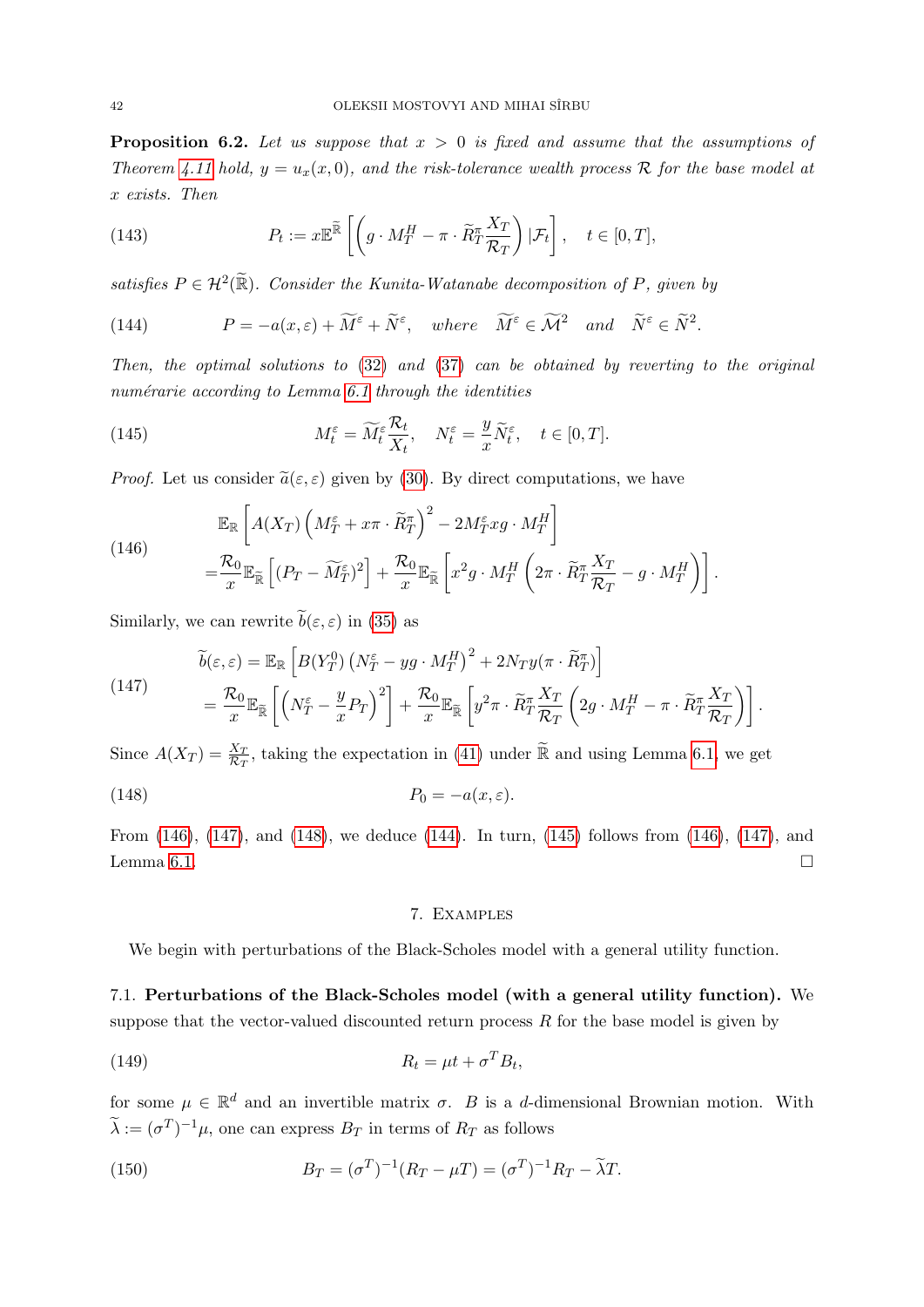Then, we can represent the density of the minimal martingale measure as

(151)  

$$
Z_T = \exp\left(-\tilde{\lambda}^T B_T - \frac{1}{2}||\tilde{\lambda}||^2 T\right)
$$

$$
= \exp\left(-\tilde{\lambda}^T (\sigma^T)^{-1} R_T + \frac{1}{2}||\tilde{\lambda}||^2 T\right).
$$

The latter formula suggests that instead of a  $d$ -dimensional state process  $R$  we can use a 1dimensional mutual fund

$$
\bar{R} := \tilde{\lambda}^T (\sigma^T)^{-1} R.
$$

Then we can represent  $\bar{R}$  as

$$
\bar{R}_t = \tilde{\lambda}^T (\sigma^T)^{-1} \left( \mu t + \sigma^T B_t \right) = \tilde{\lambda}^T \left( \tilde{\lambda} t + B_t \right) = \tilde{\lambda}^T B_t^{\mathbb{Q}}, \quad t \in [0, T],
$$

where  $B_t^{\mathbb{Q}}$  $\frac{Q}{t}$  is the Brownian motion under the minimal martingale measure. In particular,  $\bar{R}$ is a martingale under this measure. For a utility function satisfying Assumption [2.1,](#page-5-3) with  $y = u_x(x, 0)$ , we aim to replicate

$$
-V'(yZ_T) = -V'\left(y\exp\left(-\bar{R}_T + ||\widetilde{\lambda}||^2T/2\right)\right).
$$

Let introduce

$$
\bar{g}(z) = -V'\left(y\exp\left(-z+||\widetilde{\lambda}||^2T/2\right)\right), \quad z \in \mathbb{R},
$$

and denote by  $\Phi$  the one-dimensional heat kernel, that is

$$
\Phi(z,t) := \frac{1}{\sqrt{4\pi s}} \exp\left(-\frac{z^2}{4s}\right), \quad z \in \mathbb{R}, s > 0.
$$

With  $\Phi_x$  denoting the partial derivate of  $\Phi$  with respect to the first argument, the dynamics of  $\hat{X}(x, 0)$  is given by

<span id="page-42-0"></span>
$$
dX_T(x,0) = \left(\int_{\mathbb{R}} \Phi_x \left(\frac{\sqrt{2}\bar{R}_t}{||\tilde{\lambda}||} - z, T - t\right) \frac{\sqrt{2}}{||\tilde{\lambda}||} \bar{g} \left(\frac{||\tilde{\lambda}||}{\sqrt{2}} z\right) dz\right) d\bar{R}_t
$$
  
=  $\tilde{\lambda}^T (\sigma^T)^{-1} \left(\int_{\mathbb{R}} \Phi_x \left(\frac{\sqrt{2\tilde{\lambda}^T} (\sigma^T)^{-1} R_t}{||\tilde{\lambda}||} - z, T - t\right) \frac{\sqrt{2}}{||\tilde{\lambda}||} \bar{g} \left(\frac{||\tilde{\lambda}||}{\sqrt{2}} z\right) dz\right) dR_t$ 

In turn, the optimal proportions invested in risky assets are

$$
\pi_t^\top = \frac{\tilde{\lambda}^T(\sigma^T)^{-1}}{X_T(x,0)} \left( \int_{\mathbb{R}} \Phi_x \left( \frac{\sqrt{2} \tilde{\lambda}^T(\sigma^T)^{-1} R_t}{\|\tilde{\lambda}\|} - z, T - t \right) \frac{\sqrt{2}}{\|\tilde{\lambda}\|} \bar{g} \left( \frac{\|\tilde{\lambda}\|}{\sqrt{2}} z \right) dz \right) 1_{[0,T)}(t).
$$

Then, the associated wealth process is given by

$$
\hat{X}(x,0) = x\mathcal{E}(\pi \cdot R).
$$

Further, the risk-tolerance wealth process exists. With

$$
\widetilde{h}(z) := y \exp\left(-z + ||\widetilde{\lambda}||^2 T/2\right) V''\left(y \exp\left(-z + ||\widetilde{\lambda}||^2 T/2\right)\right), \quad z \in \mathbb{R},
$$

the dynamics of the risk tolerance wealth process can be represented as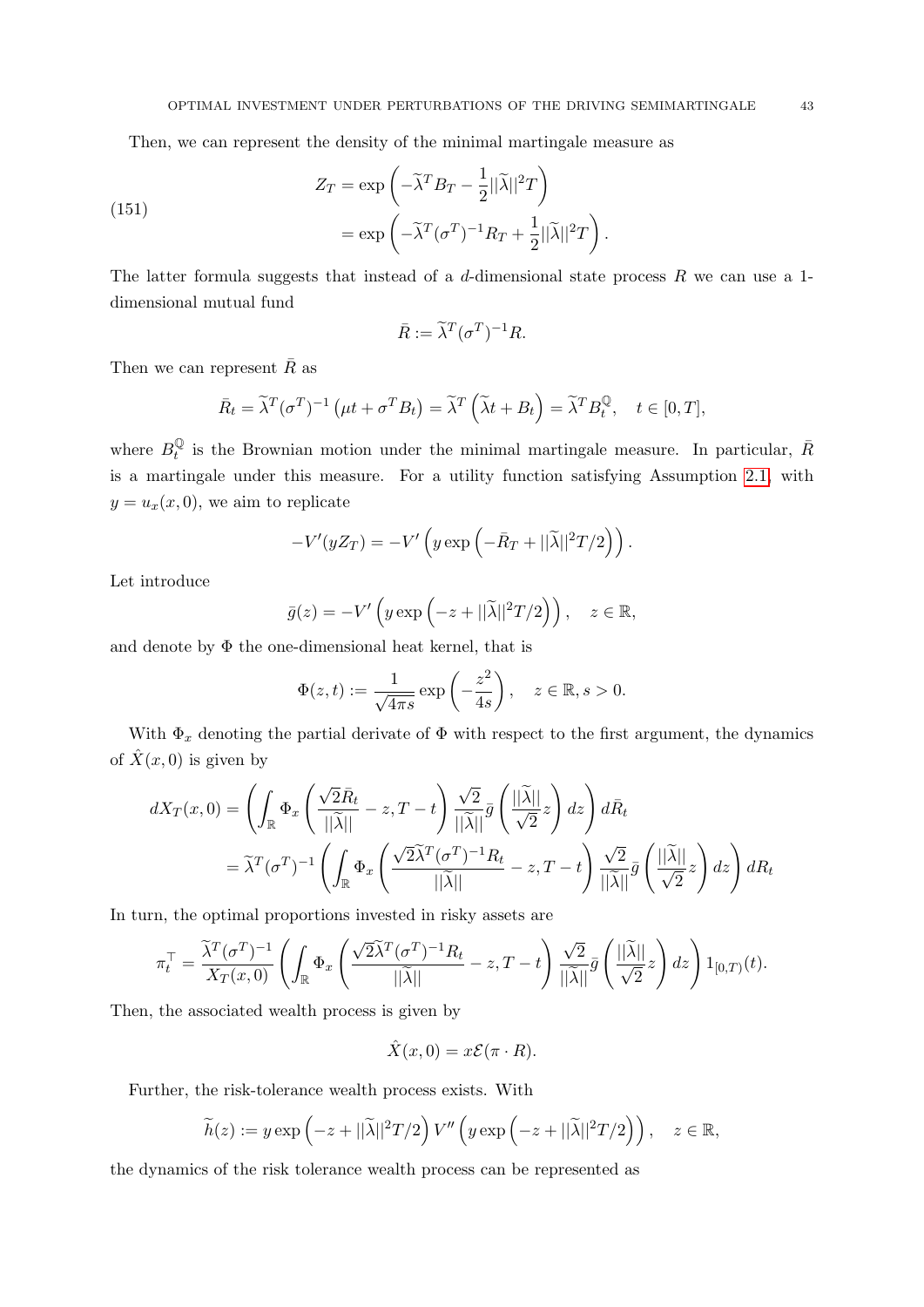$$
d\mathcal{R}_t = \left( \int_{\mathbb{R}} \Phi_x \left( \frac{\sqrt{2} \bar{R}_t}{||\tilde{\lambda}||} - z, T - t \right) \frac{\sqrt{2}}{||\tilde{\lambda}||} \bar{h} \left( \frac{||\tilde{\lambda}||}{\sqrt{2}} z \right) dz \right) d\bar{R}_t
$$
  
=  $\tilde{\lambda}^T (\sigma^T)^{-1} \left( \int_{\mathbb{R}} \Phi_x \left( \frac{\sqrt{2} \tilde{\lambda}^T (\sigma^T)^{-1} R_t}{||\tilde{\lambda}||} - z, T - t \right) \frac{\sqrt{2}}{||\tilde{\lambda}||} \bar{h} \left( \frac{||\tilde{\lambda}||}{\sqrt{2}} z \right) dz \right) dR_t$ ,

and the proportions invested in risky assets are

$$
\rho_t^\top = \frac{\tilde{\lambda}^T(\sigma^T)^{-1}}{\mathcal{R}_t}\left(\int_{\mathbb{R}} \Phi_x \left(\frac{\sqrt{2} \tilde{\lambda}^T(\sigma^T)^{-1} R_t}{||\tilde{\lambda}||} - z, T - t\right) \frac{\sqrt{2}}{||\tilde{\lambda}||} \bar{h} \left(\frac{||\tilde{\lambda}||}{\sqrt{2}} z\right) dz\right) 1_{[0,T)}(t),
$$

so that, we have

$$
\mathcal{R} = \mathcal{R}_0 \mathcal{E} (\rho \cdot R),
$$

For the sensitivity analysis, we consider the general perturbations of R that have the form

$$
\widetilde{R} = \varphi \cdot B + M^{\perp} + \int_0^{\cdot} \xi_s ds,
$$

for some predictable and sufficiently integrable processes  $\varphi$  and  $\xi$ , where  $\varphi$  is  $d \times d$ -matrixvalued and  $\xi$  is  $\mathbb{R}^d$ -valued, and for some martingale  $M^{\perp}$ , which is orthogonal to B. To make the dynamics of  $\widetilde{R}$  more consistent with the previous sections, we set  $\phi := \varphi \sigma^{-1}$  and  $\zeta := (\sigma^{\top} \sigma)^{-1} \xi$ . Then, we rewrite  $\widetilde{R}$  as

$$
\widetilde{R} = \phi \cdot (\sigma^{\top} B) + M^{\perp} + \sigma^{\top} \sigma \int_0^{\cdot} \zeta_s ds,
$$

and suppose that the assumptions of Theorem [4.11](#page-10-1) hold. In Proposition [6.2,](#page-41-7) the key role is played by the random variable

$$
P_T = x \left( g \cdot M_T^H - \pi \cdot \widetilde{R}_T^{\pi} \frac{X_T}{\mathcal{R}_T} \right),
$$

where, in the present settings, we have  $\kappa_t = tr(\sigma^\top \sigma)t$ ,  $A_t = \frac{1}{tr(\sigma^\top \sigma)} \sigma^\top \sigma$ , which is invertible, and thus, Assumption [4.1](#page-9-3) holds. By direct computations, we get

$$
(\lambda_t^0)' = \zeta_t - (\sigma^\top \sigma)^{-1} \phi_t \mu = (\sigma^\top \sigma)^{-1} (\xi_t - \varphi_t \sigma^{-1} \mu),
$$

As  $Y(y, 0) = yZ, y > 0$ , we deduce that  $\beta = 0$ . Consequently, we have

$$
g_t = (\lambda_t^0)' = \zeta_t - (\sigma^\top \sigma)^{-1} \phi_t \mu, \quad t \in [0, T].
$$
  

$$
M_t^H = \sigma^\top B_t - [\sigma^\top B, -\tilde{\lambda}^\top B]_t = \sigma^\top B_t + \sigma^\top (\sigma^\top)^{-1} \mu t = R_t, \quad t \in [0, T].
$$
  

$$
\tilde{R}^\pi = \tilde{R} - [\tilde{R}^c, \pi \cdot R^c] = \tilde{R} - \int_0^\cdot \phi_s \sigma^\top \sigma \pi_s ds,
$$

and thus, we can rewrite  $P_T$  as

$$
P_T = x \left( (\zeta_t - (\sigma^\top \sigma)^{-1} \phi_t \mu) \cdot R_T - \pi \cdot \widetilde{R}_T^{\pi} \frac{X_T}{\mathcal{R}_T} \right).
$$

Similarly to the proof of [\[Mos20,](#page-50-6) Lemma 4.1], one can show that the process

$$
R^{\rho} := R - [R^c, \rho \cdot R^c] - \sum_{s \le \cdot} \Delta R_s \frac{\rho_s \Delta R_s}{1 + \rho_s \Delta R_s}
$$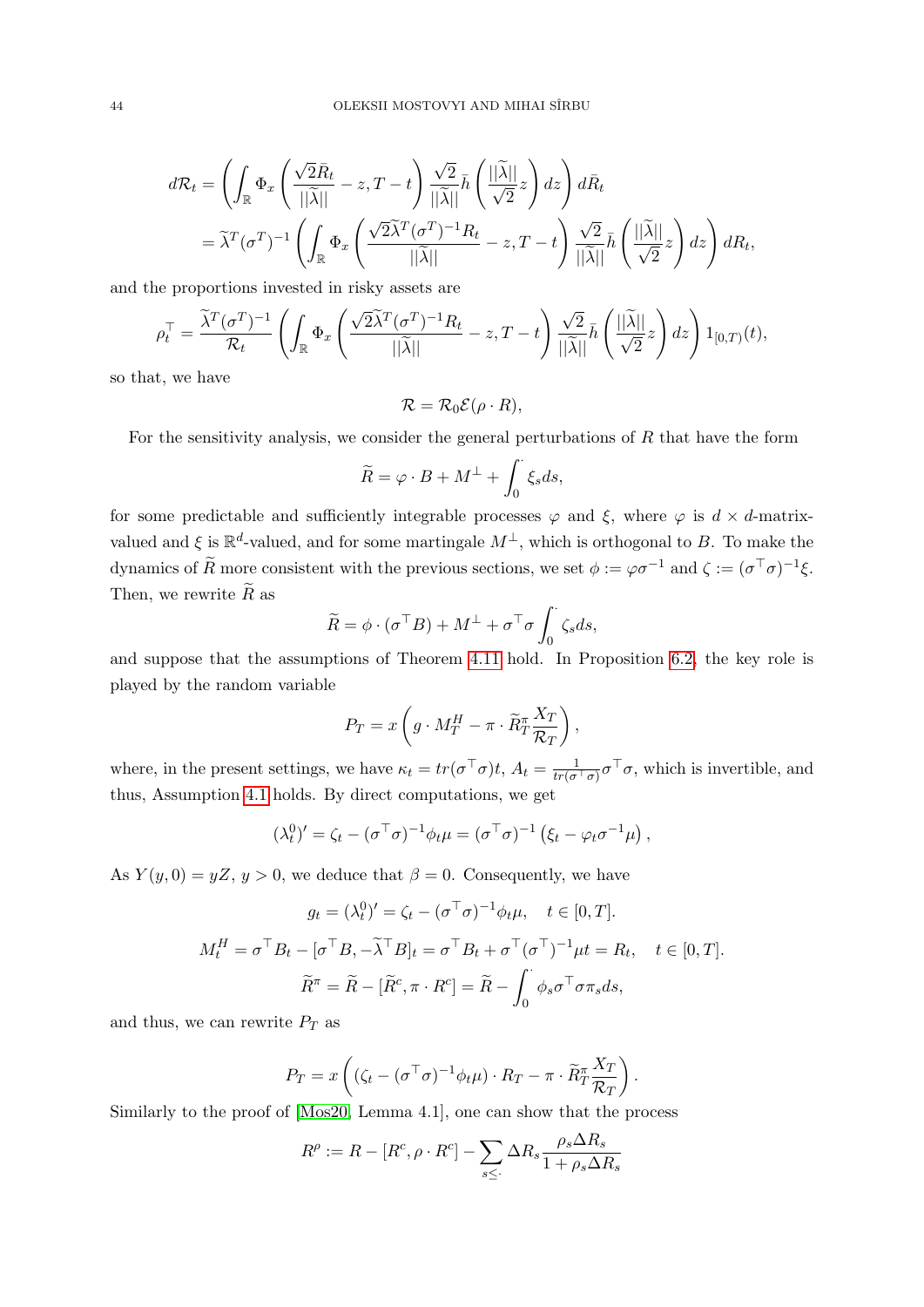can be used to represent the elements of  $\tilde{\mathcal{M}}^2$ , where  $\tilde{\mathcal{M}}^2$  is defined in [\(139\)](#page-40-3). We note that in the settings of this example the evolution of  $R^{\rho}$  reduces to

$$
R^{\rho} = R - [R, \rho \cdot R].
$$

The decomposition [\(144\)](#page-41-5) can be written as

$$
P = P_0 + \alpha \cdot R^{\rho} + N,
$$

for some process  $\alpha$  and  $N \in \tilde{N}^2$ . Using [\(145\)](#page-41-6) in Proposition [6.2,](#page-41-7) we can represent  $\pi^{\varepsilon}$  as a solution to

$$
\pi^{\varepsilon} \cdot R^{\pi} = \frac{1}{x} \alpha \cdot R^{\rho} \frac{\mathcal{R}_0 \mathcal{E}(\rho \cdot R)}{x \mathcal{E}(\pi \cdot R)} = \frac{R}{x^2} \alpha \cdot R^{\rho} \mathcal{E}((\rho - \pi) \cdot R^{\pi}).
$$
  

$$
\pi_t^{\varepsilon} = \frac{R}{x^2} \mathcal{E}((\rho - \pi) \cdot R^{\pi})_t (\alpha_t + (\alpha \cdot R_t^{\rho}) (\rho_t - \pi_t)), \quad t \in [0, T].
$$

In turn,  $\pi^x$  can be represented as

$$
\pi_t^x = \frac{\mathcal{R}_t}{\mathcal{R}_0 X_T} (\rho_t - \pi_t), \quad t \in [0, T],
$$

and, for the nearly optimal processes in the sense of Theorem [4.18,](#page-14-2) we need to truncate  $\pi^x$  and  $\pi^{\varepsilon}$ , that is to use  $\pi^{x}1_{[0,\tau_{n}]}$  and  $\pi^{\varepsilon}1_{[0,\sigma_{n}]}$  for appropriate localizing sequences of stopping times  $\tau_n, n \in \mathbb{N}$ , and  $\sigma_n, n \in \mathbb{N}$ .

In particular, by assuming particular forms of  $\widetilde{R}$ , we obtain the corrections to perturbations of the finite variation part (as in [\[MS19\]](#page-50-5)), or the martingale part, or the orthogonal martingale part, which does not have to be continuous.

<span id="page-44-0"></span>7.2. Distortions of the exponential Lévy models. Closed-form solutions to the optimal investment problem with exponential Levy models have been obtained in [\[Kal00\]](#page-49-0). However, once the dynamics of the underlying stock price processes is perturbed, the closed-form solutions cease to exist, in general. We recall that the dynamics of the returns of d discounted risky assets in [\[Kal00\]](#page-49-0) is given by a Levy process R, with the characteristic triplet  $(b, c, F)$  relative to some truncation function h:  $\mathbb{R}^d \to \mathbb{R}^d$ . Below we will use  $h(x) = x 1_{\{|x| \leq 1\}}$ . With  $U(x) = \frac{x^p}{p}$  $\frac{v^p}{p}, x > 0,$ where  $p \in (-\infty, 0) \bigcup (0, 1)$ , and assuming the conditions of [\[Kal00,](#page-49-0) Theorem 3.2], the optimal  $\pi$ is characterized there by a solution to

$$
b - (1 - p)c\pi + \int_{\mathbb{R}^d} \left( \frac{x}{(1 + \pi^{\top} x)^{1 - p}} - h(x) \right) F(dx) = 0,
$$

where we note that additional conditions are needed to ensure finiteness of the value function and admissibility of  $\pi \cdot R$  (see conditions 1 and 2 in [\[Kal00,](#page-49-0) Theorem 3.2]). Further, the structure of the dual problem is investigated in [\[JKM07\]](#page-49-24) and the proof of [\[Kal00,](#page-49-0) Theorem 3.2].

With power utility, the risk-tolerance wealth process exists for every  $x > 0$ . Up to a multiplicative constant, R is equal to  $\hat{X}(1, 0)$ , where, in turn,  $\hat{X}(x, 0) = x\hat{X}(1, 0), x > 0$ , that is the optimizer trivially depends on the initial wealth. Therefore, assuming the conditions of Theorem [4.11,](#page-10-1) one can see that  $\mathbb{R} = \mathbb{R}$  that do not depend on  $x > 0$ . Below, we suppose that  $x = 1$ , for simplicity of notations. In this case, we have

$$
\frac{X_T}{\mathcal{R}_T} = (1 - p).
$$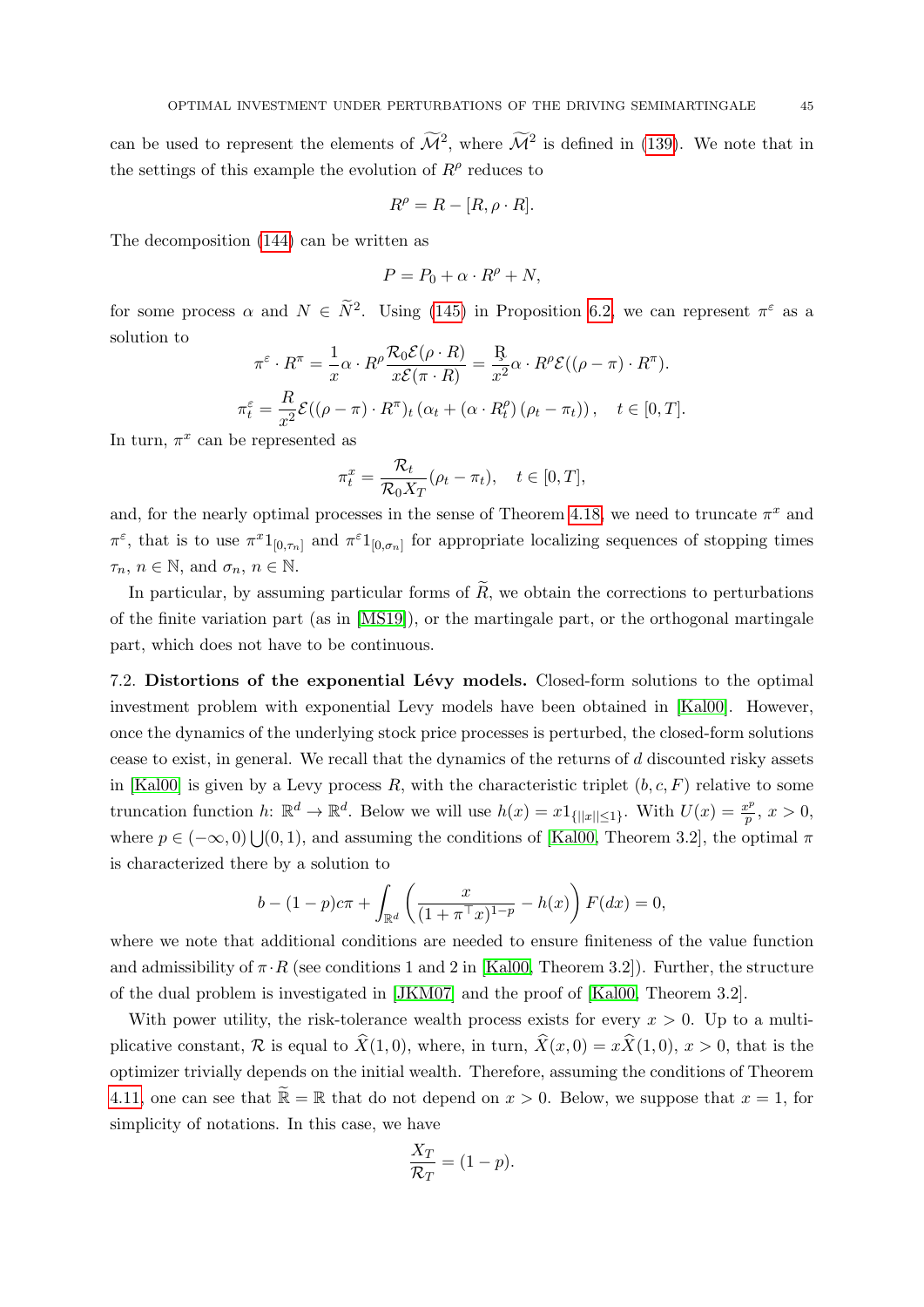Writing  $R$  as in [\(1\)](#page-3-2) and assuming that the perturbation process has the dynamics

$$
\widetilde{R} = \phi \cdot M + M^{\perp} + \int_0^{\cdot} d\langle M \rangle_s \zeta_s,
$$

for some predictable bounded matrix-valued process  $\phi$ , and orthogonal martingale  $M^{\perp}$  and a bounded process  $\zeta$ , to obtain the Kunita-Watanabe decomposition as in Proposition [6.2,](#page-41-7) under the conditions of Proposition [6.2,](#page-41-7) we represent  $P_T$  as

(152) 
$$
P_T = g \cdot M_T^H - \pi \cdot \widetilde{R}_T^{\pi} (1 - p),
$$

where

<span id="page-45-1"></span>(153) 
$$
\pi \cdot \widetilde{R}^{\pi} = \pi \cdot \widetilde{R} - [\pi \cdot \phi \cdot (\sigma B), \pi \cdot (\sigma B)] - \sum_{s \leq \cdot} \pi_s \Delta \widetilde{R}_s \frac{\pi_s \Delta R_s}{1 + \pi_s \Delta R_s}.
$$

As by the structural condition, (local) martingale  $M$  is locally P-square integrable, then  $M$ is P-square integrable and  $\int_{\mathbb{R}^d} x^{\top} x F(dx) < \infty$ . Further, we have

$$
\langle M \rangle_t = \left( c + \int_{\mathbb{R}^d} x x^\top F(dx) \right) t,
$$

and thus

$$
R_t = \left(\sigma B_t + x * (\mu^R - \nu^{\mathbb{P}})_t\right) + \left(b + \int_{\mathbb{R}^d} (x - h(x)) F(dx)\right) t = M_t + \int_0^t \langle M \rangle_s \lambda_s,
$$

where  $\nu^{\mathbb{P}}(dx, dt) = F(dx)dt$  is the predictable P-compensator of  $\mu^R$ , which is the random measure associated with the jumps of R. Therefore, assuming that  $\Sigma := (c + \int_{\mathbb{R}^d} x x^\top F(dx))$  is invertible,  $\lambda$  can be represented as

(154) 
$$
\lambda = \Sigma^{-1} \left( b + \int_{\mathbb{R}^d} (x - h(x)) F(dx) \right).
$$

The form of H comes from [\[JKM07,](#page-49-24) Theorem 2.7, p.1621], which asserts that

<span id="page-45-0"></span>
$$
H = \bar{\beta} \cdot \sigma B + (\bar{Y} - 1) * (\mu^R - \nu^{\mathbb{P}}),
$$

where  $\bar{\beta} \in \mathbb{R}^d$  and  $\bar{Y}: \mathbb{R}^d \to \mathbb{R}_+$ , solving the constraint minimization problem from [\[JKM07,](#page-49-24) p.1621].  $\bar{\beta}$  and  $\bar{Y}$  are also characterized in the proof of [\[Kal00,](#page-49-0) Theorem 3.2, p. 364]. Note we do not suppose that the jumps of M and  $M^{\perp}$  are not simultaneous, as was in some of the early works on orthogonality of martingales, see [\[Pro79,](#page-50-12) Theorem 5.2]. Next, we have  $\kappa_t = (tr\Sigma)t$ , and  $\langle M \rangle_t = \Sigma t = A \cdot \kappa_t = (tr \Sigma) t$  produces  $A = \frac{\Sigma}{tr \Sigma}$  $\frac{\Sigma}{tr\Sigma}$ , therefore, Assumption [4.1](#page-9-3) holds. With  $M^{\perp}$  allowing for bounded  $(\nu_t \beta_t)_{t \in [0,T]}$ , where  $\beta$  is given through Assumption [2.3](#page-7-3) and  $\nu$  through Assumption [4.5,](#page-10-0) we get the following representation for g.

$$
g_t = -\Sigma^{-1} \phi_t \Sigma \lambda_t + \zeta_t + \Sigma^{-1} \nu_t \Sigma \beta_t, \quad t \in [0, T].
$$

Therefore, using the characterization of  $H$  in proof of [\[Kal00,](#page-49-0) Theorem 3.2, p. 364], we get

<span id="page-45-2"></span>(155) 
$$
g \cdot M^H = g \cdot M - [g \cdot (\sigma B), \bar{\beta} \cdot \sigma B] - \sum_{s \leq \cdot} g_s \Delta M_s \left( 1 - (1 + \pi_s \Delta R_s)^{1-p} \right).
$$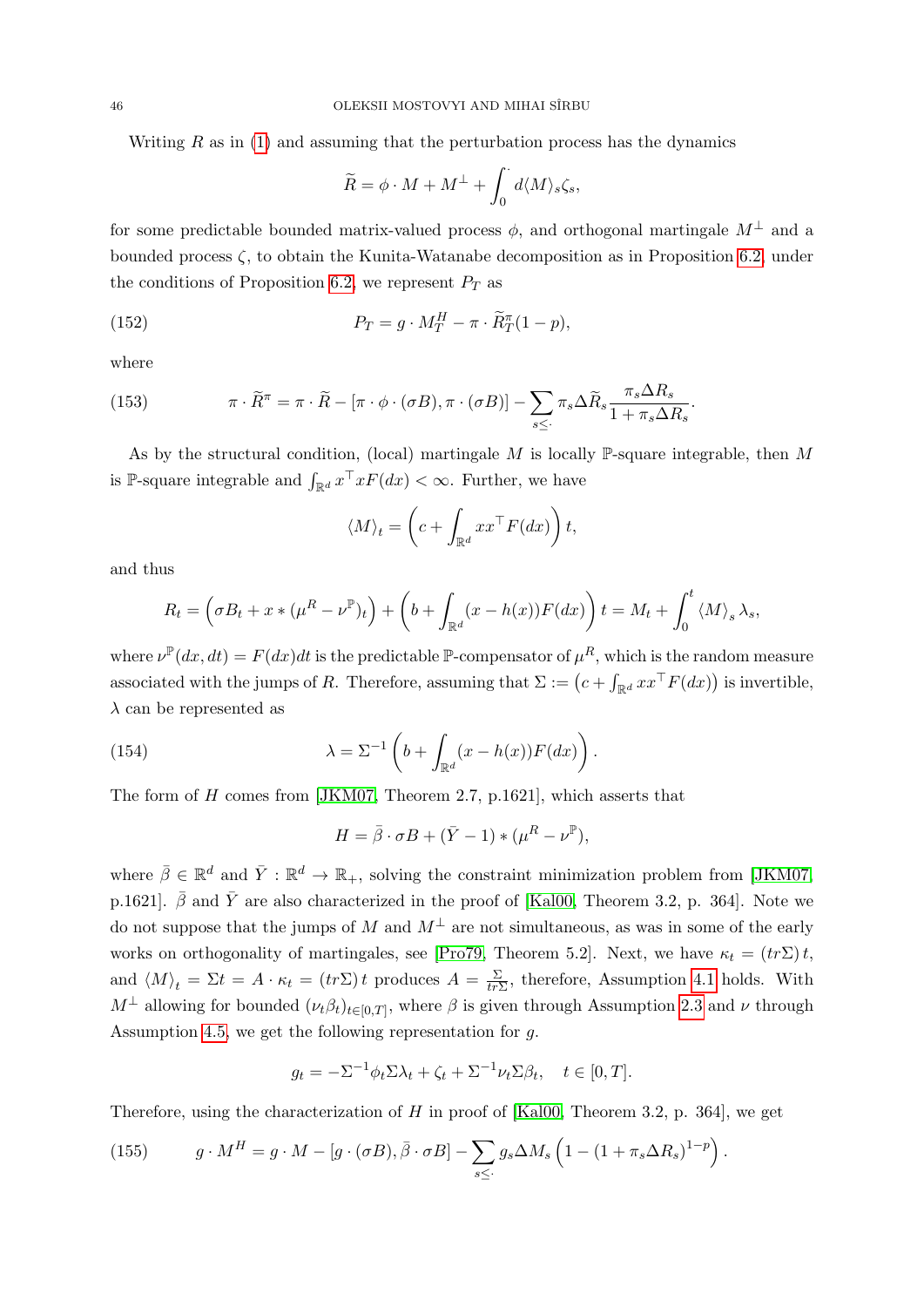Having bounded  $\zeta$ ,  $\phi$ ,  $\nu\beta$ , and  $\lambda$ , where the latter being given by [\(154\)](#page-45-0), to ensure that Assump-tion [4.10](#page-10-4) holds, it suffices to suppose that the jumps of both M and  $M^{\perp}$  are bounded, plus that  $1 + \pi \Delta R \ge \delta > 0.$ 

As  $\widetilde{\mathbb{R}} = \mathbb{R}$ , with  $P_T$  given in [\(152\)](#page-42-0), with [\(153\)](#page-45-1) and [\(155\)](#page-45-2), assuming sufficient exponential moments, we can reduce the decomposition to

$$
P = P_0 + \alpha \cdot R^{\pi} + N,
$$

and, using Proposition [6.2](#page-41-7) and Theorem [4.18,](#page-14-2) we have

$$
\pi^{\varepsilon} = \frac{\alpha}{1 - p}, \quad and \quad \pi^x = 0,
$$

where the latter follows from the power utility. To specify the nearly optimal wealth processes in the sense of Theorem [4.18,](#page-14-2) we need to approximate  $\pi^{\varepsilon}$  along the lines of Section [4.7.](#page-13-1)

We conclude this section by pointing out that a similar analysis can be performed for the models driven by processes with conditionally independent increments, relying on [\[KMK10\]](#page-49-5). Further, as mentioned in the introduction, many more models of the stock price process allow for solutions that can be characterized explicitly. They are developed in [\[Zar01\]](#page-50-0), [\[GK03\]](#page-49-1), [\[HIM05\]](#page-49-2), [\[Liu07\]](#page-49-3), [\[KS06b\]](#page-49-4), [\[KMK10\]](#page-49-5), [\[GR12\]](#page-49-6), [\[Rob17\]](#page-50-2), [\[RSA17\]](#page-50-3), [\[HHI](#page-49-7)<sup>+</sup>14], and [\[ST14\]](#page-50-1), among others, and in some cases, working with general utility utility settings. Our results provide an approach for approximating solutions to these models even when perturbations include jumps.

# <span id="page-46-0"></span>APPENDIX: THE STRUCTURE OF  $\mathcal{M}^{\infty}$  and  $\mathcal{N}^{\infty}$

We recall that [\[Mos20,](#page-50-6) Lemma 4.1] shows that every element of  $\mathcal{M}^{\infty}$  can be represented as a stochastic integral with respect to  $R^{\pi}$ . The following lemma establishes the opposite direction.

<span id="page-46-1"></span>**Lemma A.1.** Let  $x > 0$  be fixed, and suppose that  $M \in \mathcal{H}_{loc}^2(\mathbb{P})$ , [\(2\)](#page-3-1), and Assumptions [2.1](#page-5-3) and [2.2,](#page-6-2) hold true, and  $R^{\pi}$  is sigma-bounded. Let us denote  $y = u_x(x, 0)$ . Then, we have

 $\mathcal{M}^{\infty} = {\alpha \cdot R^{\pi} : \alpha \text{ is predictable and } R^{\pi} - \text{integrable, such that } \alpha \cdot R^{\pi} \text{ is bounded}}.$ 

Remark A.2. The proof goes through without the sigma-boundedness assumption. It is imposed to ensure that  $\mathcal{M}^{\infty}$  is non-degenerate and that the closure of  $\mathcal{M}^{\infty}$  in  $\mathcal{H}_0^2(\mathbb{R})$  is equal to  $\mathcal{M}^2$ . Also, the proof goes through with general NUPBR instead of  $M \in \mathcal{H}_{loc}^2(\mathbb{P})$  and  $(2)$ , and Inada conditions instead of Assumptions [2.1,](#page-5-3) such that, together with Assumptions [2.2,](#page-6-2) the standard assertions of the utility maximization theory hold.

Proof of Lemma [A.1.](#page-46-1) Let  $\alpha$  be a predictable and  $R^{\pi}$ -integrable process, such that  $\alpha \cdot R^{\pi}$  is bounded. Then there exists a constant  $C > 0$ , such that  $C + \alpha \cdot R^{\pi}$  is strictly positive. By [\[JS03,](#page-49-22) II.8.3, p. 134], there exists a predictable  $R^{\pi}$ -integrable process  $\tilde{\alpha}$ , such that

$$
C + \alpha \cdot R^{\pi} = C\mathcal{E}(\widetilde{\alpha} \cdot R^{\pi}) = C \frac{\mathcal{E}((\pi + \widetilde{\alpha}) \cdot R)}{\mathcal{E}(\pi \cdot R)},
$$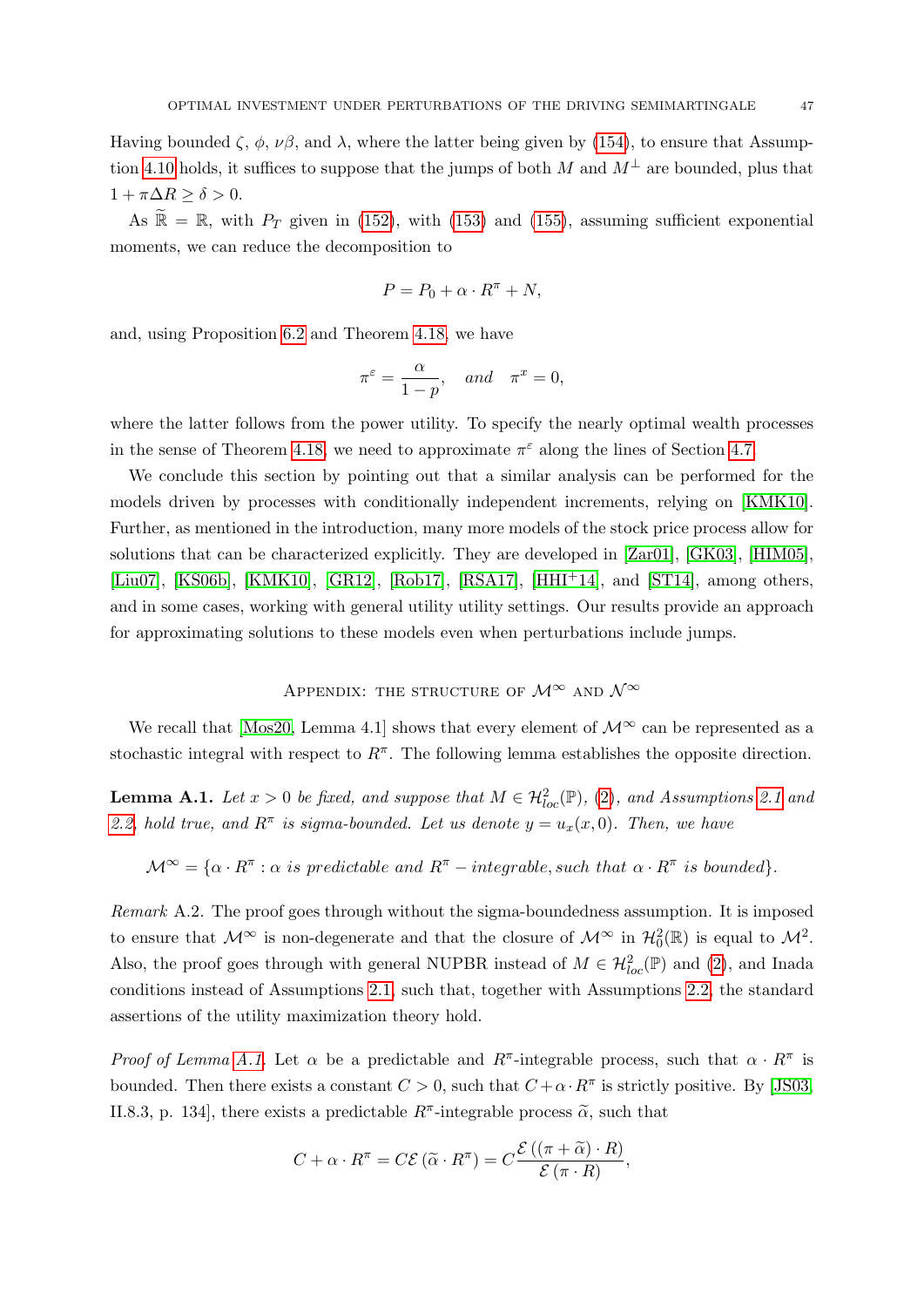where, in the second equality, we have used [\(22\)](#page-7-5). We deduce that the bounded process  $\alpha \cdot R^{\pi}$ admits the representation

$$
\alpha \cdot R^{\pi} = C \frac{\mathcal{E} ((\pi + \widetilde{\alpha}) \cdot R) - \mathcal{E} (\pi \cdot R)}{\mathcal{E} (\pi \cdot R)},
$$

which is the element of  $\mathcal{M}^{\infty}$ , by the definition of  $\mathcal{M}^{\infty}$ . As the argument above holds for every predictable and  $R^{\pi}$ -integrable  $\alpha$ , such that  $\alpha \cdot R^{\pi}$  is bounded, the proof is complete.

**Lemma A.3.** Let  $x > 0$  be fixed, and suppose that assumptions of Lemma [A.1](#page-46-1) hold true, both  $M \in \mathcal{H}^2_{loc}(\mathbb{P})$  and  $H \in \mathcal{H}^2_{loc}(\mathbb{P})$ , and  $y = u_x(x, 0)$ . Then, we have

 $\mathcal{N}^{\infty} = \{ N^{H} : N^{H} \text{ is bounded}, \ N \in \mathcal{H}_{loc}^{2}(\mathbb{P}) \text{ and orthogonal to each component of } M \}.$ 

*Proof.* Let us consider a process  $N \in \mathcal{H}_{loc}^2(\mathbb{P})$ , such that  $N^H$  is bounded, let us fix  $\widetilde{M} \in \mathcal{M}^{\infty}$ . By [\[Mos20,](#page-50-6) Lemma 4.1],  $\widetilde{M} = \alpha \cdot R^{\pi}$ , for some predictable and  $R^{\pi}$ -integrable process  $\alpha$ . By sigma-boundedness, we may approximate  $\alpha$  by M-integrable processes

(156) 
$$
\alpha^n := -n \vee \alpha \wedge n1_{[0,\tau_n]}, \quad n \in \mathbb{N},
$$

where we mean that every component of  $\alpha$  is truncated from above by n and below by  $-n$ , and where  $(\tau_n)_{n\in\mathbb{N}}$  is a localizing sequence for both M and N. Then, for a fixed  $n \in \mathbb{N}$ , and every stopping time  $\tau$ , similarly to Lemma [5.13,](#page-22-1) we get

<span id="page-47-1"></span>(157) 
$$
\mathbb{E}_{\mathbb{R}}\left[\alpha^n \cdot R_\tau^\pi N_\tau^H\right] = \mathbb{E}_{\mathbb{R}}\left[\langle \alpha^n \cdot M, N \rangle_{\tau_n \wedge \tau}\right] = 0.
$$

As  $N^H$  is bounded and  $\alpha^n \cdot R^{\pi}$ ,  $n \in \mathbb{N}$ , converges to  $\alpha \cdot R^{\pi}$  in  $\mathcal{H}^2(\mathbb{R})$ , we deduce from [\(157\)](#page-47-1) that  $N^H$  is orthogonal to  $\alpha \cdot R^{\pi}$ . Now, from Lemma [A.1,](#page-46-1) we deduce that  $N^H$  is orthogonal to  $\mathcal{M}^{\infty}$ . Since additionally, the closure of  $\mathcal{M}^{\infty}$  in  $\mathcal{H}_0^2(\mathbb{R})$  is equal to  $\mathcal{M}^2$  by [\[KS06a,](#page-49-10) Lemma 6, p. 1370], we get

 $\mathcal{N}^{\infty} \supseteq \{N^H:~N^H~is~bounded,~N\in \mathcal{H}_{loc}^2(\mathbb{P})~and~orthogonal~to~each~component~of~M\}.$ 

To show the opposite inclusion, we proceed as follows. Let us consider  $K \in \mathcal{N}^{\infty}$ . First, we show that  $N := K + [K, H] (= K^{-H}) \in \mathcal{H}_{loc}^2(\mathbb{P})$ . As K is bounded and  $H \in \mathcal{H}_{loc}^2(\mathbb{P})$ , we deduce that N is locally square-integrable under  $\mathbb{P}$ . We will suppose that  $\mathcal{E}(K) > 0$ , as otherwise we may multiply K by a sufficiently small constant  $\varepsilon$ , and conduct the proof for  $\varepsilon K$ .

For  $\alpha = -\pi$ , as  $\mathcal{E}(\alpha \cdot R^{\pi}) = \frac{1}{\mathcal{E}(\pi \cdot R)} > 0$ , in view of the sigma-boundedness of  $R^{\pi}$  and by the Ansel-Stricker theorem (as in [\[DS06,](#page-49-23) Corollary 7.3.8, p. 128]), we deduce that  $\mathcal{E}(\alpha \cdot R^{\pi})$  is a local martingale under R. Now, by [\[Pro04,](#page-50-11) Theorem IV. 51, p. 194],  $\mathcal{E}(\alpha \cdot R^{\pi}) \in \mathcal{H}_{loc}^1(\mathbb{R})$ . Let  $\sigma_n, n \in \mathbb{N}$ , be a localizing sequence for  $\mathcal{E}(\alpha \cdot R^{\pi})$  (such that, on  $[0, \sigma_n], \mathcal{E}(\alpha \cdot R^{\pi})$  is in  $\mathcal{H}^1(\mathbb{R})$ ), where by boundedness of K, we also suppose that  $\mathcal{E}(K)$  is bounded on  $[0, \sigma_n]$ . Further, as  $R^{\pi}$ is sigma-bounded, by [\[KS06a,](#page-49-10) Theorem 4, p. 1383], we can approximate in  $\mathcal{H}^1(\mathbb{R})$  the stopped

<span id="page-47-0"></span><sup>&</sup>lt;sup>3</sup>We recall that H is defined in Assumption [2.3](#page-7-3) and is such that  $Y = y\mathcal{E}(H)$ .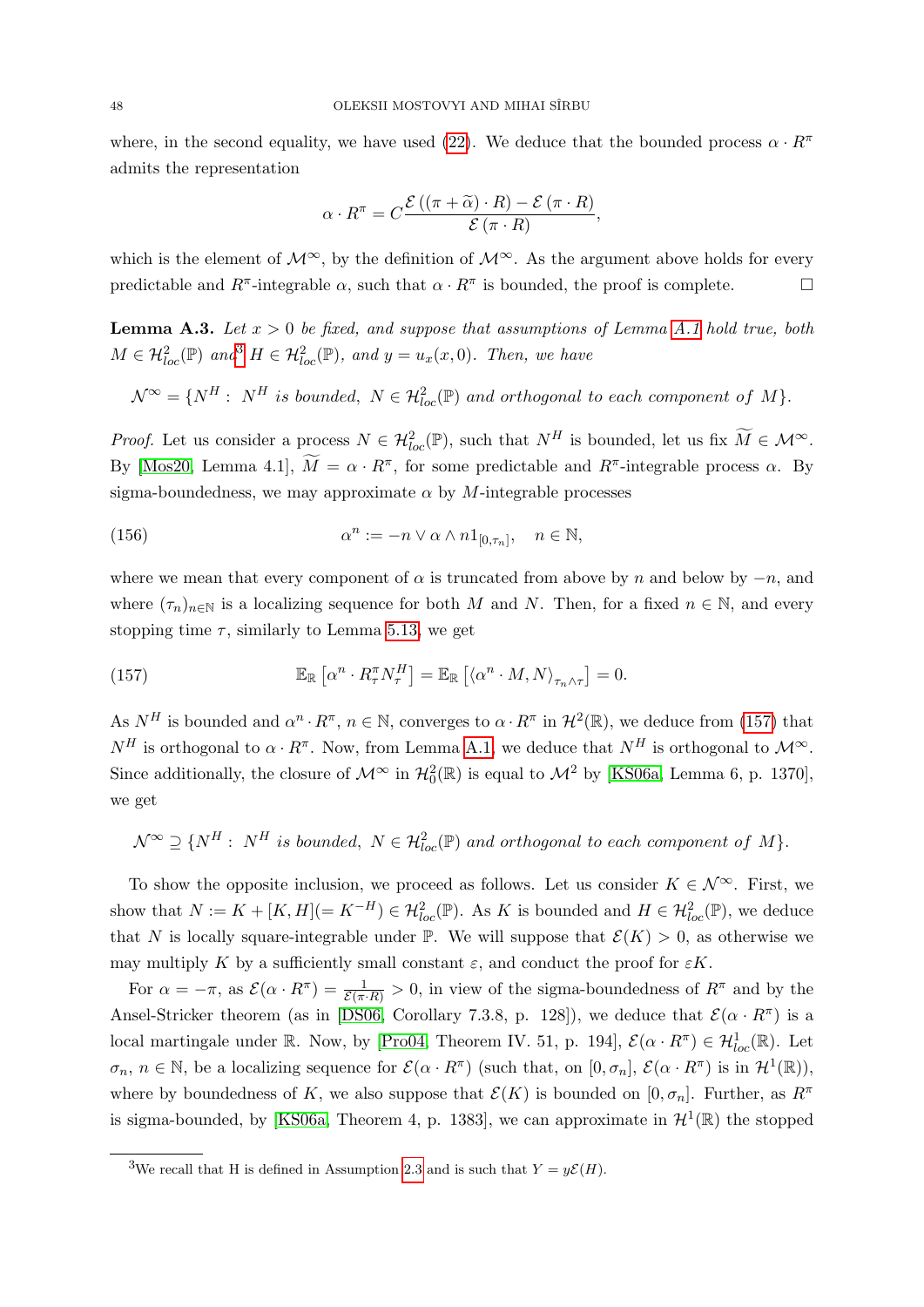process  $\mathcal{E}(\alpha \cdot R^{\pi})$  by some bounded stochastic integrals with respect to  $R^{\pi}$ . These integrals are in  $\mathcal{M}^{\infty}$  by Lemma [A.1.](#page-46-1) By convergence in  $\mathcal{H}^1(\mathbb{R})$  and boundedness of  $\mathcal{E}(K)$  on  $[0, \sigma_n]$ , we obtain

<span id="page-48-5"></span>
$$
(158) \mathbb{E}_{\mathbb{R}}\left[\mathcal{E}(\alpha \cdot R^{\pi})_{t \wedge \sigma_n} \mathcal{E}(K)_{t \wedge \sigma_n} | \mathcal{F}_{s \wedge \sigma_n}\right] = \mathcal{E}(\alpha \cdot R^{\pi})_{s \wedge \sigma_n} \mathcal{E}(K)_{s \wedge \sigma_n} = \frac{\mathcal{E}(N+H)_{s \wedge \sigma_n}}{\mathcal{E}(H)_{s \wedge \sigma_n} \mathcal{E}(\pi \cdot R)_{s \wedge \sigma_n}},
$$

and, by change of measure, we have

(159)

<span id="page-48-6"></span>
$$
\mathbb{E}_{\mathbb{R}}\left[\mathcal{E}(\alpha \cdot R^{\pi})_{t \wedge \sigma_{n}} \mathcal{E}\left(K\right)_{t \wedge \sigma_{n}} \left| \mathcal{F}_{s \wedge \sigma_{n}}\right] = \mathbb{E}\left[\frac{\mathcal{E}(H)_{t \wedge \sigma_{n}} \mathcal{E}(\pi \cdot R)_{t \wedge \sigma_{n}}}{\mathcal{E}(\pi \cdot R)_{s \wedge \sigma_{n}} \mathcal{E}(\pi \cdot R)_{s \wedge \sigma_{n}}} \mathcal{E}(\alpha \cdot R^{\pi})_{t \wedge \sigma_{n}} \mathcal{E}\left(N^{H}\right)_{t \wedge \sigma_{n}} \left| \mathcal{F}_{s \wedge \sigma_{n}}\right]\right]
$$
\n
$$
= \mathbb{E}\left[\frac{\mathcal{E}(H)_{t \wedge \sigma_{n}}}{\mathcal{E}(H)_{s \wedge \sigma_{n}} \mathcal{E}(\pi \cdot R)_{s \wedge \sigma_{n}}} \frac{\mathcal{E}\left(N + H\right)_{t \wedge \sigma_{n}}}{\mathcal{E}(H)_{t \wedge \sigma_{n}}}\left| \mathcal{F}_{s \wedge \sigma_{n}}\right|\right]
$$
\n
$$
= \frac{1}{\mathcal{E}(H)_{s \wedge \sigma_{n}} \mathcal{E}(\pi \cdot R)_{s \wedge \sigma_{n}}} \mathbb{E}\left[\mathcal{E}\left(N + H\right)_{t \wedge \sigma_{n}}\left| \mathcal{F}_{s \wedge \sigma_{n}}\right.\right].
$$

Comparing [\(158\)](#page-48-5) and [\(159\)](#page-48-6), we deduce that  $\mathcal{E}(N+H)$  is a local martingale under  $\mathbb{P}$ . As  $\mathcal{E}(N+H)$  and  $\mathcal{E}(N+H)$  are non-vanishing by construction  $(\mathcal{E}(N+H) = \mathcal{E}(K)\mathcal{E}(H))$ , the stochastic logarithm of  $\mathcal{E}(N+H)$  is well defined by [\[JS03,](#page-49-22) Theorem II.8.3, p. 134] and is equal to  $N + H$  by [\[JS03,](#page-49-22) Corollary II.8.7, p. 135]. Further, from [JS03, Theorem II.8.3, p. 134] and [\[Pro04,](#page-50-11) Theorem III.29, p. 128], we conclude that  $N + H$  is a local martingale under  $\mathbb{P}$ , which is additionally locally square-integrable by the previous paragraph. As  $H \in H^2_{loc}(\mathbb{P})$  by assumption of the lemma, we conclude that  $N \in \mathcal{H}^2_{loc}(\mathbb{P})$ .

Second, we show that N is orthogonal to M. For this, let us consider an element of  $\mathcal{M}^{\infty}$ of the form  $\alpha \cdot R^{\pi}$ , where, by sigma-boundedness, we suppose that each component of  $\alpha$  takes values in  $(0, 1]$ . Let us choose a stopping time  $\sigma$  in a way that  $\mathbb{E} \left[\int_0^{\sigma} \alpha_s^{\top} d \langle M \rangle_s \alpha_s \right] < \infty$  and  $\mathbb{E} \left[ \langle N \rangle_{\sigma} \right] < \infty$ . Then as  $K = N^H \in \mathcal{N}^{\infty}$ , and with  $Z = \frac{XY}{xy}$  $\frac{XY}{xy}$ , similarly to the proof of Lemma [5.13,](#page-22-1) we have

<span id="page-48-7"></span>(160) 
$$
0 = \mathbb{E}_{\mathbb{R}} \left[ \left[ \alpha \cdot R^{\pi}, N^H \right]_{\sigma} \right] = \mathbb{E}_{\mathbb{R}} \left[ \langle \alpha \cdot M, N \rangle_{\sigma} \right].
$$

From [\(160\)](#page-48-7), we deduce that  $\langle \alpha \cdot M, N \rangle$  is R martingale on  $[0, \sigma]$ . Further, since  $\langle \alpha \cdot M, N \rangle$  is predictable and is of finite variation, we deduce that  $\langle \alpha \cdot M, N \rangle \equiv 0$  on  $[0, \sigma]$ .

As M and N are locally square-integrable, and each component of  $\alpha$  in the previous paragraph was  $(0, 1]$ -valued, thus, is non-vanishing, by localization, we can deduce that each component of M is orthogonal to N on  $[0, T]$ .

#### <span id="page-48-0"></span>**REFERENCES**

- <span id="page-48-4"></span>[AS92] J.-P. Ansle and C. Stricker. Lois de martingale, densités et dècomposition de Föllmer Schweizer. Ann. I. H. Poincaré - PR, 28(3):375-392, 1992.
- <span id="page-48-3"></span>[BEK13] P. Barrieu and N. El Karoui. Monotone stability of quadratic semimartingales with applications to unbounded general quadratic BSDEs. Ann. Probab., 41(3B):1831–1863, 2013.
- <span id="page-48-1"></span>[BK21] P. Bank and L. Körber. Merton's optimal investment problem with jump signals. arXiv:2109.13787 [math.OC], 2021.
- <span id="page-48-2"></span>[CK07] A. Cerný and J. Kallsen. On the structure of general mean-variance hedging strategies. Ann. Probab., 35(4):1479–1531, 2007.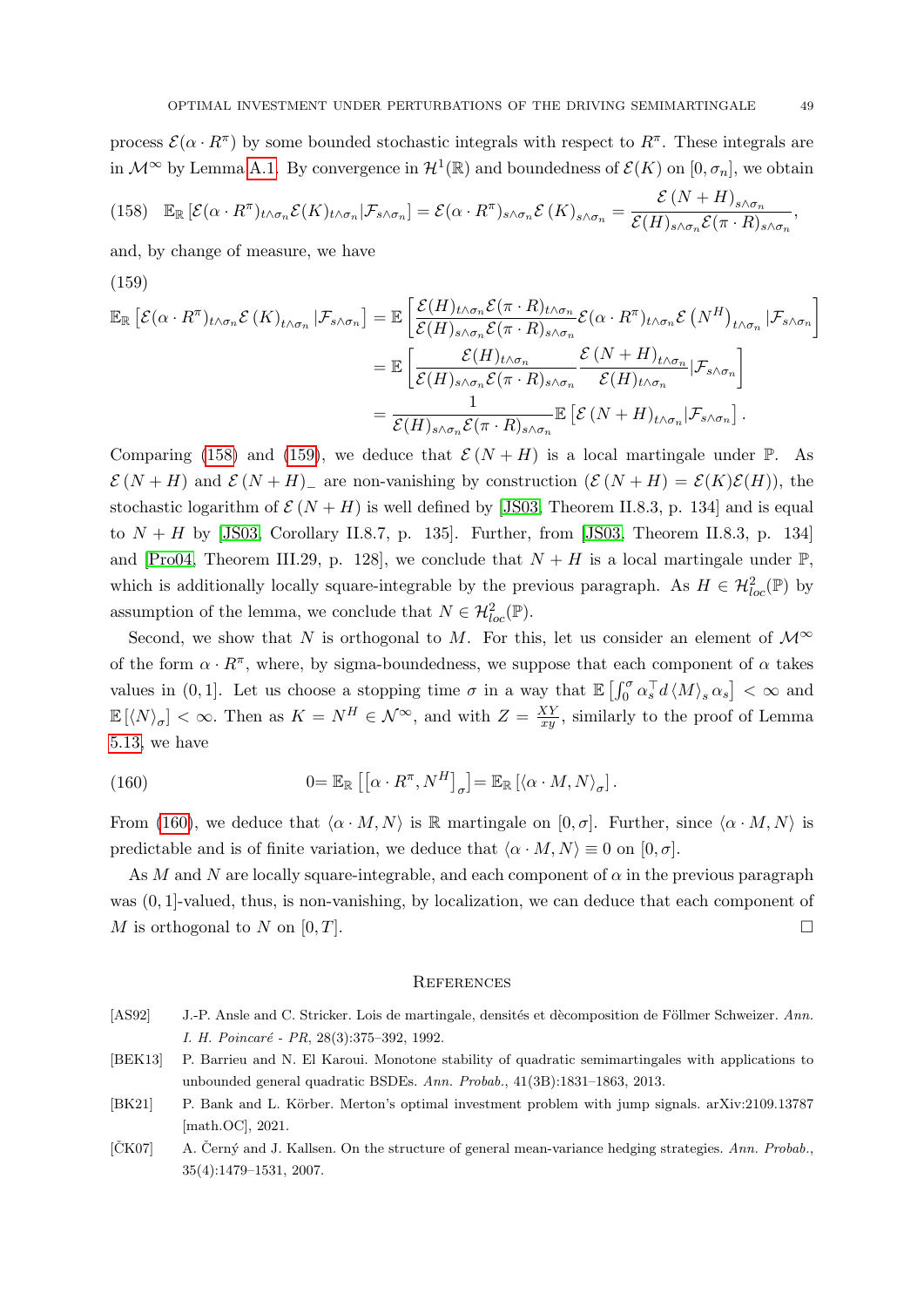- <span id="page-49-8"></span>[CLP98] Gourieroux C., J.P. Laurent, and H. Pham. Mean-variance hedging and numéraire. Math. Finance, 8(3):179–200, 1998.
- <span id="page-49-12"></span>[CS13] C. Czichowsky and M. Schweizer. Cone-constrained continuous-time Markowitz problems. Ann. Appl. Probab., 23(2):764–810, 2013.
- <span id="page-49-23"></span><span id="page-49-18"></span>[DS06] F. Delbaen and W. Schachermayer. The Mathematics of Arbitrage. Springer, 2006.
- [FS10] H. Föllmer and M. Schweizer. The minimal martingale measure. In R. Cont, editor, *Encyclopedia of* Quantitative Finance, pages 1200–1204. Wiley, 2010.
- <span id="page-49-1"></span>[GK03] T. Goll and J. Kallsen. A complete explicit solution to the log-optimal portfolio problem. Ann. Appl. Probab., 13(2):774–799, 2003.
- <span id="page-49-6"></span>[GR12] P. Guasoni and S. Robertson. Portfolios and risk premia for the long run. Ann. Appl. Probab., 22(1):239–284, 2012.
- <span id="page-49-14"></span>[Hen02] V. Henderson. Valuation of claims on nontraded assets using utility maximization. Math. Finance, 12:351–373, 2002.
- <span id="page-49-15"></span>[HH02] V. Henderson and D. Hobson. Real options with constant relative risk aversion. J. Econom. Dynam. Control, 27:329–355, 2002.
- <span id="page-49-7"></span>[HHI<sup>+</sup>14] U. Horst, Y. Hu, P. Imkeller, A. R´eveillac, and J. Zhang. Forward-backward systems for expected utility maximization. Stoch. Process. Appl., 124(5):1813–1848, 2014.
- <span id="page-49-2"></span>[HIM05] Y. Hu, P. Imkeller, and M. Müller. Utility maximization in incomplete markets. Ann. Appl. Probab., 15(3):1691–1712, 2005.
- <span id="page-49-17"></span>[HMKS17] S. Herrmann, J. Muhle-Karbe, and F. T. Seifried. Hedging with small uncertainty aversion. Finance Stoch., 21:1–64, 2017.
- <span id="page-49-24"></span>[JKM07] M. Jeanblanc, S. Klöppel, and Y. Miyahara. Minimal  $f<sup>q</sup>$ -martingale measure for exponential lévy processes. Ann. Appl. Probab., 17(5/6):1615–1638, 2007.
- <span id="page-49-13"></span>[JMSS12] M. Jeanblanc, M. Mania, M. Santacroce, and M. Schweizer. Mean-variance hedging via stochastic control and BSDEs for general semimartingales. Ann. Appl. Probab., 22(6):2388–2428, 2012.
- <span id="page-49-22"></span><span id="page-49-0"></span>[JS03] J. Jacod and A. N. Shiryaev. *Limit Theorems for Stochastic Processes*. Springer, 2003. 2nd edition.
- [Kal00] J. Kallsen. Optimal portfolios for exponential Lévy processes. Math. Methods Oper. Res., 51:357–374, 2000.
- <span id="page-49-21"></span><span id="page-49-16"></span>[Kal02] J. Kallsen. Derivative pricing based on local utility maximization. Finance Stoch., 6:115–140, 2002.
- [KK07] I. Karatzas and K. Kardaras. The numéraire portfolio in semimartingale financial models. Finance Stoch., 11(4):447–493, 2007.
- <span id="page-49-5"></span>[KMK10] J. Kallsen and J. Muhle-Karbe. Utility maximization in models with conditionally independent increments. Ann. Appl. Probab., 20(6):2162–2177, 2010.
- <span id="page-49-19"></span>[KS99] D. Kramkov and W. Schachermayer. The asymptotic elasticity of utility functions and optimal investment in incomplete markets. Ann. Appl. Probab., 9(3):904–950, 1999.
- <span id="page-49-20"></span>[KS03] D. Kramkov and W. Schachermayer. Necessary and sufficient conditions in the problem of optimal investment in incomplete markets. Ann. Appl. Probab., 13(4):1504–1516, 2003.
- <span id="page-49-10"></span>[KS06a] D. Kramkov and M. Sîrbu. On the two-times differentiability of the value functions in the problem of optimal investment in incomplete markets. Ann. Appl. Probab., 16(3):1352–1384, 2006.
- <span id="page-49-4"></span>[KS06b] D. Kramkov and M. Sîrbu. Sensitivity analysis of utility-based prices and risk-tolerance wealth process. Ann. Appl. Probab., 16(4):2140–2194, 2006.
- <span id="page-49-9"></span><span id="page-49-3"></span>[Liu07] J. Liu. Portfolio selection in stochastic environments. Rev. Fin. Stud., 20:1–39, 2007.
- [LP99] J.P. Laurent and H. Pham. Dynamic programming and mean-variance hedging. Finance Stoch., 3:83– 110, 1999.
- <span id="page-49-11"></span>[Mon13] M. Monovios. Malliavin calculus method for asymptotic expansion of dual control problems. SIAM J. Fin. Math., 4:884–915, 2013.